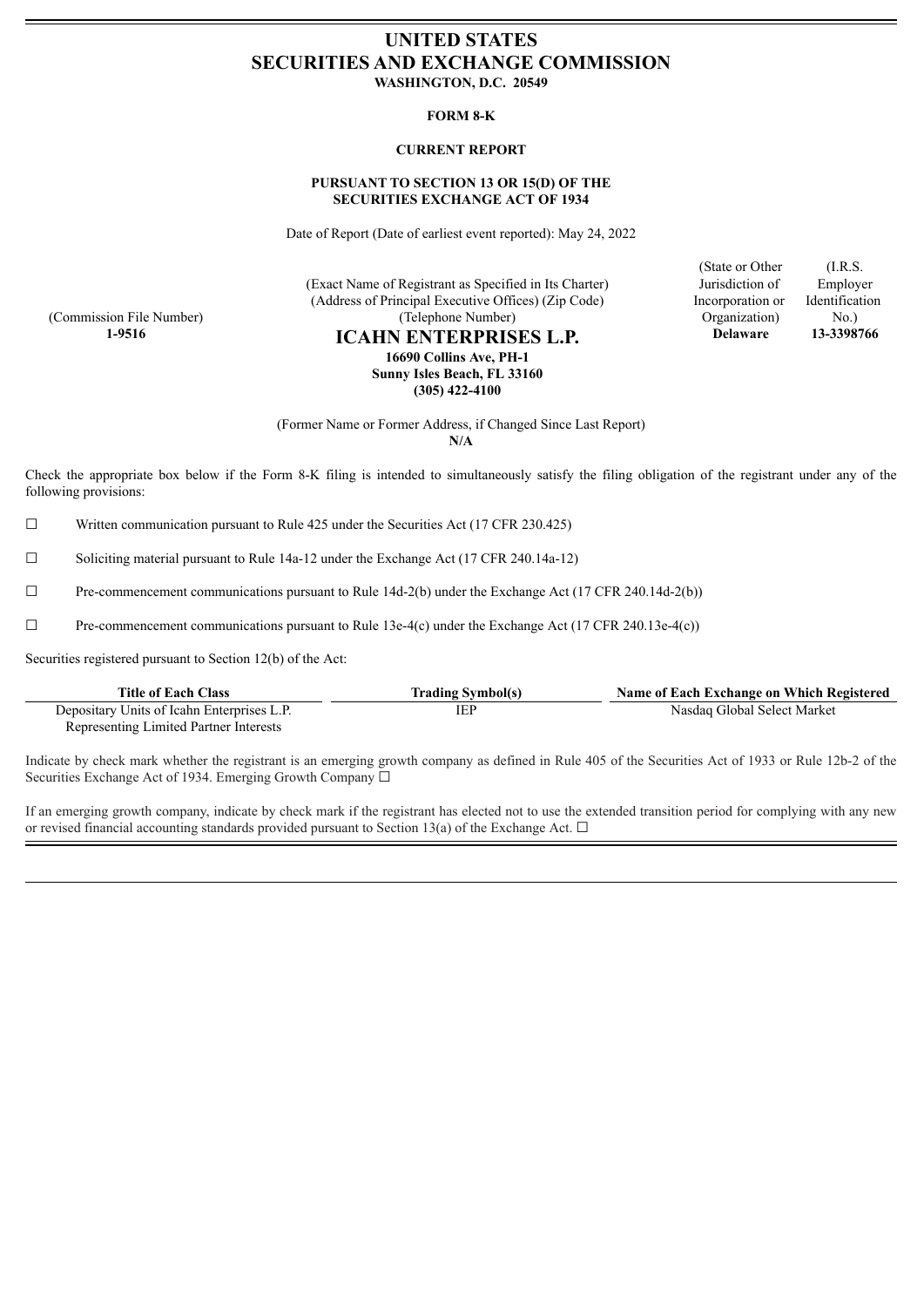## **Item 1.01 Entry into a Material Definitive Agreement.**

On May 24, 2022, Icahn Enterprises L.P. (the "Company") entered into an open market sales agreement (the "Sales Agreement") with Jefferies LLC (the "Agent"). Pursuant to the terms of the Sales Agreement, the Company may issue and sell the Company's depositary units representing limited partner interests (the "Depositary Units") having an aggregate offering amount of up to \$400,000,000 from time to time through the Agent. The Agent will use its commercially reasonable efforts, as the agent and subject to the terms of the Sales Agreement, to sell the Depositary Units offered. Sales of the Depositary Units, if any, may be made in sales deemed to be an "at the market offering" as defined in Rule  $415(a)(4)$  promulgated under the Securities Act of 1933, as amended (the "Securities Act"), including sales made directly on or through the Nasdaq Global Select Market. The Company may also agree to sell Depositary Units to the Agent as principal for its own account on terms agreed to by the Company and the Agent. The Agent will be entitled to a commission from the Company of up to 2.00% of the gross sales price per Depositary Unit sold under the Sales Agreement by the Agent acting as the Company's agent with the exact amount to be agreed by the Company. The Company intends to use any net proceeds from the offering to fund potential acquisitions and for general limited partnership purposes.

The Depositary Units are registered under the Securities Act, pursuant to the Company's shelf registration statement on Form S-3 (File No. 333- 257902), which was declared effective by the Securities and Exchange Commission on July 23, 2021.

The Sales Agreement contains customary representations, warranties, and agreements of the Company and the Agent, indemnification rights and obligations of the parties and termination provisions. The Sales Agreement is filed as Exhibit 1.1 to this Current Report on Form 8-K, and the description of the Sales Agreement in this Item 1.01 is qualified in its entirety by reference to such exhibit.

The Agent has provided, and may in the future provide, various investment banking, commercial banking, financial advisory and other services to the Company and its affiliates for which services it has received and may in the future receive, customary fees. In the course of its business, the Agent may actively trade the Company's securities for its own account or for the accounts of customers, and, accordingly, the Agent may at any time hold long or short positions in such securities.

A copy of the opinion of Proskauer Rose LLP relating to the legality of the Depositary Units is filed as Exhibit 5.1 to this Current Report.

# **Item 1.02. Termination of Material Definitive Agreement.**

In connection with entering into the Sales Agreement, the Company and the Agent agreed to terminate the prior open market sales agreement, dated as of December 3, 2021, by and between the Company and the Agent (the "Prior Agreement"), and no further sales of Depositary Units will occur under the Prior Agreement or the prospectus supplement filed by the Company in connection therewith. Prior to the termination, the Company had sold an aggregate of approximately \$357 million of Depositary Units through the Agent pursuant to the Prior Agreement.

### **Item 9.01. Financial Statements and Exhibits.**

## **(d) Exhibits**

| <b>Exhibit Number</b> | <b>Description</b>                                                                                          |
|-----------------------|-------------------------------------------------------------------------------------------------------------|
|                       | Open Market Sales Agreement, dated as of December 3, 2021, between Icahn Enterprises L.P. and Jefferies LLC |
| <u>5.1</u>            | <b>Opinion of Proskauer Rose LLP</b>                                                                        |
| 8.1                   | Opinion of Proskauer Rose LLP relating to tax matters                                                       |
| 23.1                  | Consent of Proskauer Rose LLP (included in Exhibit 5.1 hereto)                                              |
| 23.2                  | Consent of Proskauer Rose LLP (included in Exhibit 8.1 hereto)                                              |
| 104                   | Cover Page Interactive Data File (formatted in Inline XBRL in Exhibit 101)                                  |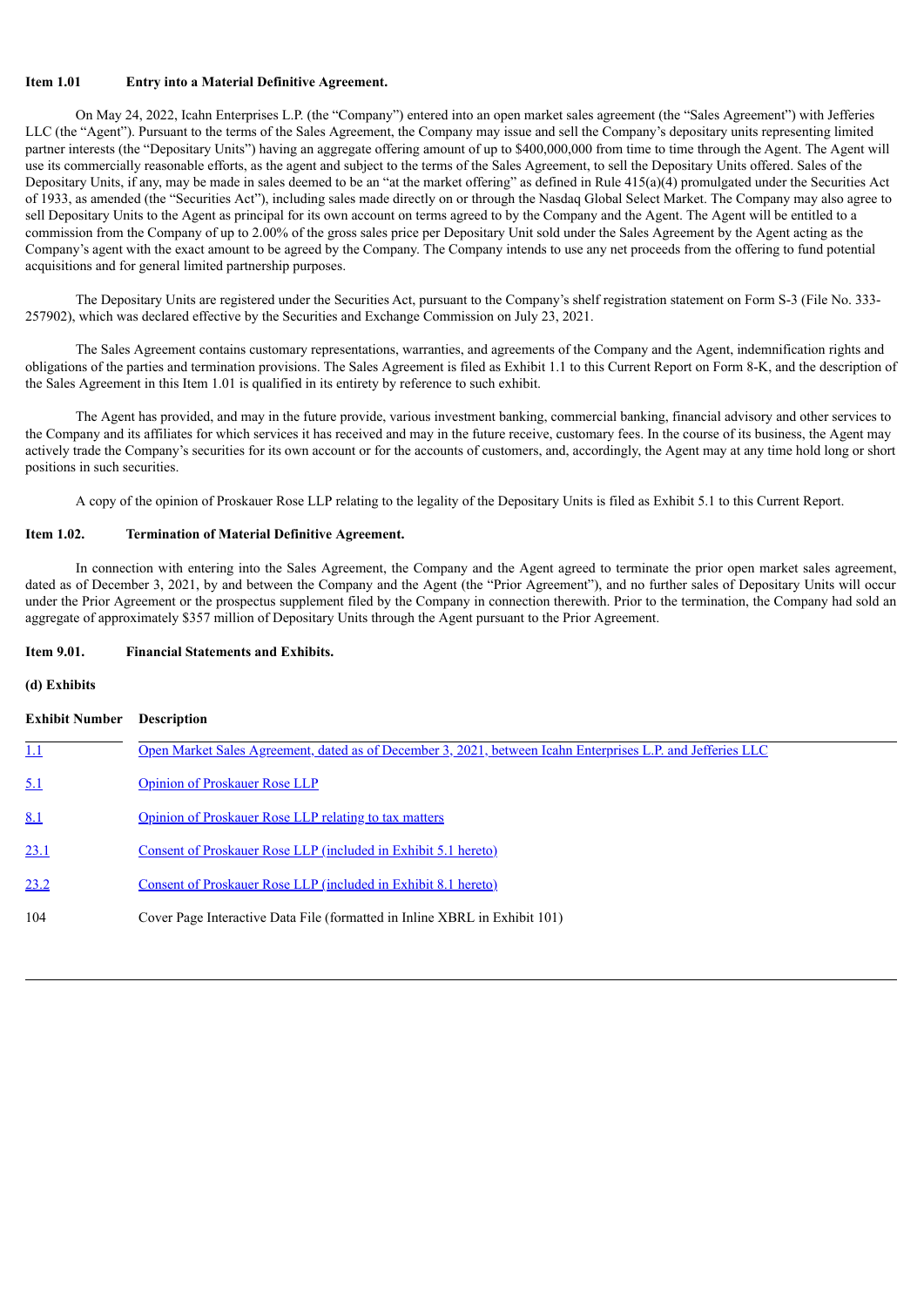# **SIGNATURES**

Pursuant to the requirements of the Securities Exchange Act of 1934, the Registrant has duly caused this report to be signed on its behalf by the undersigned hereunto duly authorized.

> **ICAHN ENTERPRISES L.P.** (Registrant)

By: Icahn Enterprises G.P. Inc., its general partner

Date: May 24, 2022 By: /s/ Ted Papapostolou

Ted Papapostolou Chief Financial Officer and Chief Accounting Officer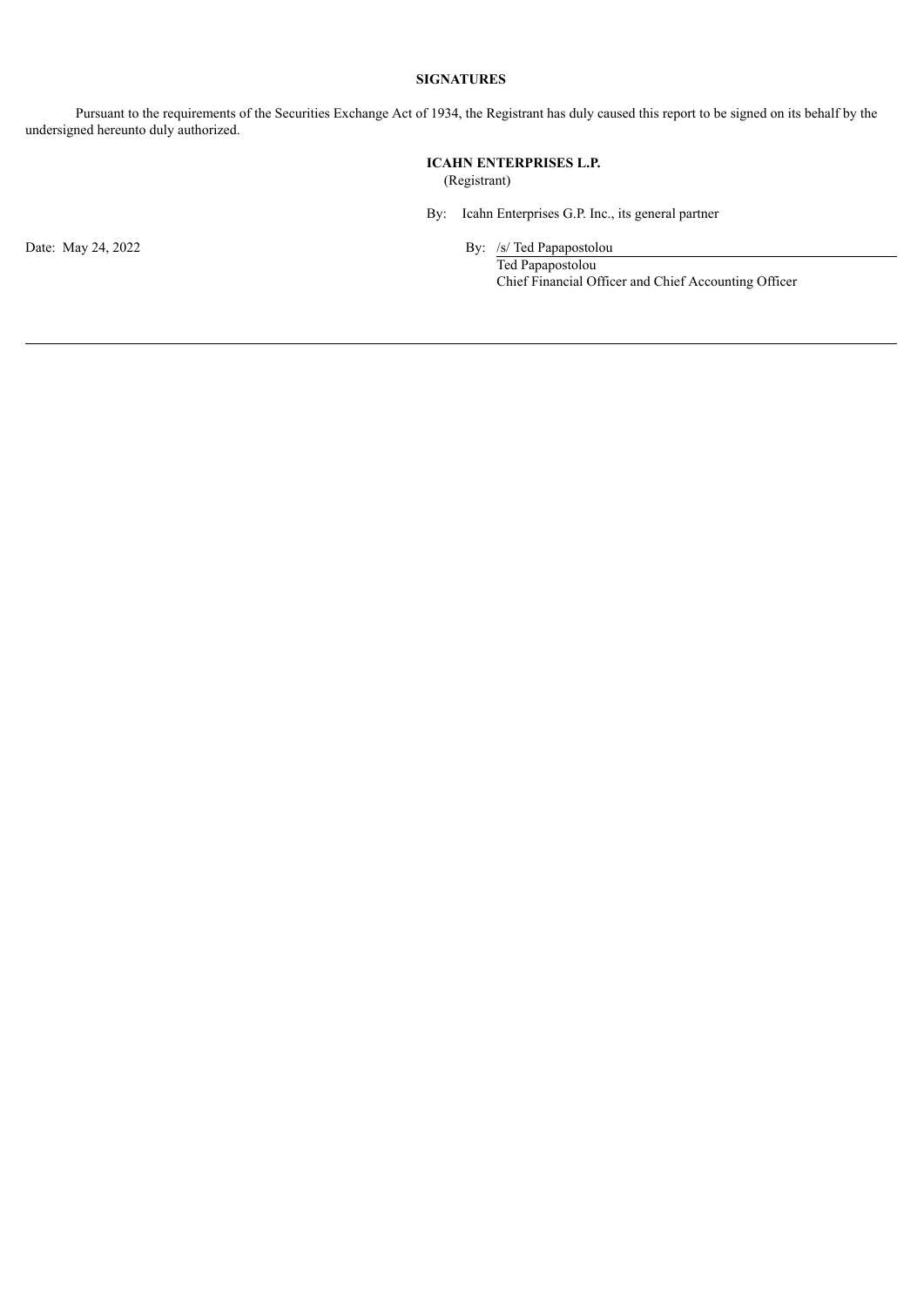# **Exhibit 1.1**

# **OPEN MARKET SALE AGREEMENTSM**

<span id="page-3-0"></span>JEFFERIES LLC 520 Madison Avenue New York, New York 10022

Ladies and Gentlemen:

Icahn Enterprises L.P., a Delaware limited partnership (the "**Company**"), proposes to issue and sell from time to time through Jefferies LLC, as sales agent and/or principal (the "**Agent**"), the Company's depositary units representing limited partner interests (the "**Depositary Units**"), having an aggregate offering price of up to the Maximum Program Amount subject to the terms and conditions set forth in this agreement (this "**Agreement**").

### **Section 1. DEFINITIONS**

(a) Certain Definitions. For purposes of this Agreement, capitalized terms used herein and not otherwise defined shall have the following respective meanings:

"**Affiliate**" of a Person means another Person that directly or indirectly, through one or more intermediaries, controls, is controlled by, or is under common control with, such first- mentioned Person. The term "control" (including the terms "controlling," "controlled by" and "under common control with") means the possession, direct or indirect, of the power to direct or cause the direction of the management and policies of a Person, whether through the ownership of voting securities, by contract or otherwise.

"**Agency Period**" means the period commencing on the date of this Agreement and expiring on the earliest to occur of (x) the date on which the Agent shall have placed the Maximum Program Amount pursuant to this Agreement, (y) the date this Agreement is terminated pursuant to Section 7 and (z) December 31, 2025.

"**Agent**" has the meaning set forth in the introductory paragraph of this Agreement.

"**Agreement**" has the meaning set forth in the introductory paragraph of this Agreement.

"**Base Prospectus**" has the meaning set forth in Section 2(a).

"**Commission**" means the U.S. Securities and Exchange Commission.

"**Company**" has the meaning set forth in the introductory paragraph of this Agreement.

SM "Open Market Sale Agreement" is a service mark of Jefferies LLC

May 24, 2022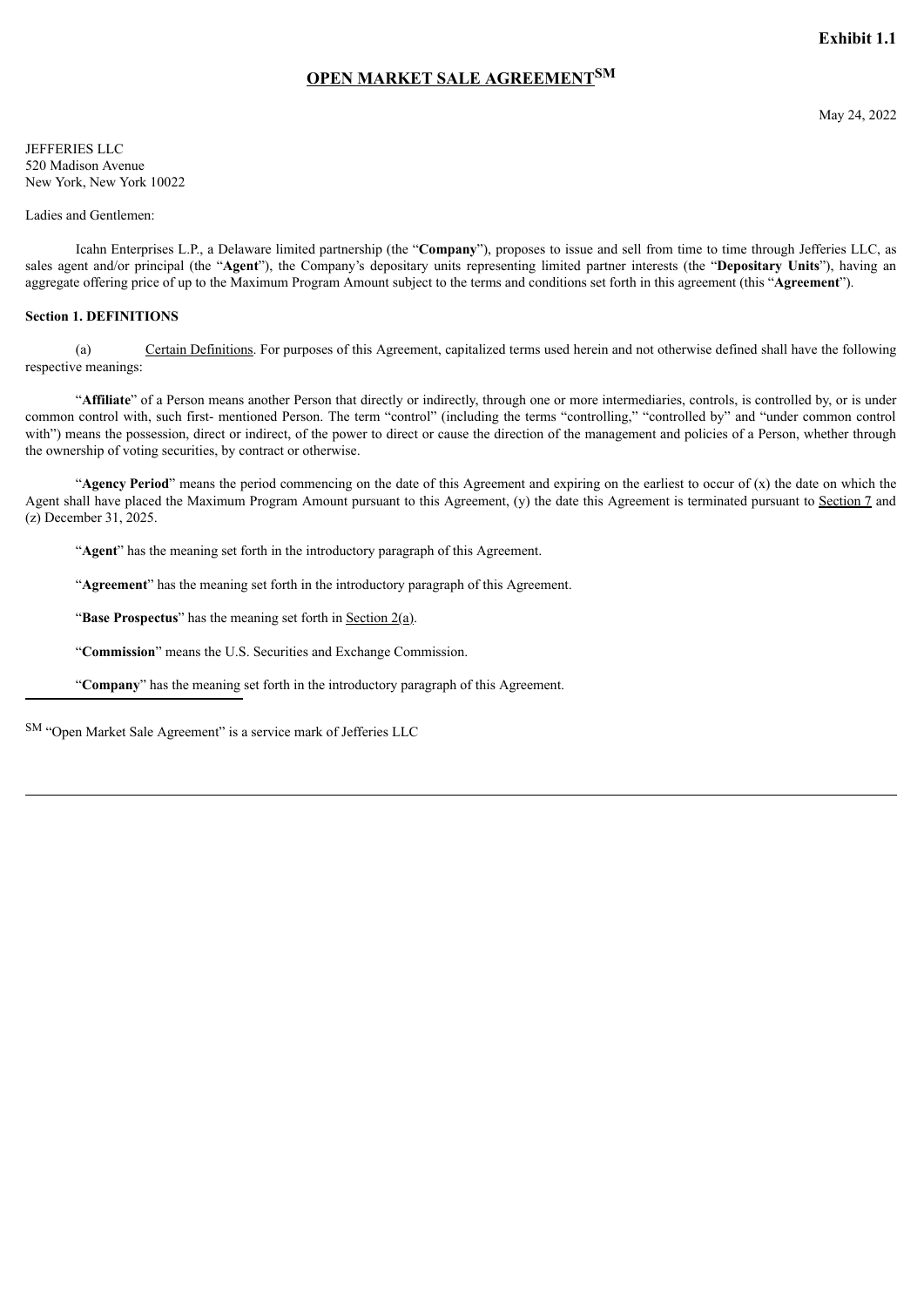"**Depositary Units**" has the meaning set forth in the introductory paragraph of this Agreement.

"**Environmental Laws**" has the meaning set forth in Section 2(z).

"**ERISA**" has the meaning set forth in Section  $2(y)$ .

"**Exchange Act**" means the Securities Exchange Act of 1934, as amended, and the rules and regulations of the Commission thereunder.

"**FCPA**" has the meaning set forth in Section 2(ee).

"**FINRA**" has the meaning set forth in Section  $2(x)$ .

"**Floor Price**" means the minimum price set by the Company in the Issuance Notice below which the Agent shall not sell Depositary Units during the applicable Selling Period, which may be adjusted by the Company at any time during the Selling Period by delivering written notice of such change to the Agent and which in no event shall be less than \$1.00 without the prior written consent of the Agent, which may be withheld in the Agent's sole discretion.

"**Free Writing Prospectus**" has the meaning set forth in Section 4(e).

"**Hazardous Material**" has the meaning set forth in Section 2(aa).

"**Issuance Amount**" means the aggregate Sales Price of the Depositary Units to be sold by the Agent pursuant to any Issuance Notice.

"**Issuance Notice**" means a written notice delivered to the Agent by the Company in accordance with this Agreement in the form attached hereto as Exhibit A that is executed by the Chairman of the Board of Directors of the general partner of the Company or the Company's Chief Executive Officer, President, Chief Financial Officer or General Counsel.

"**Issuance Notice Date**" means any Trading Day during the Agency Period that an Issuance Notice is delivered pursuant to Section 3(b)(i).

"**Issuance Price**" means the Sales Price less the Selling Commission.

"**Investment Company Act**" has the meaning set forth in Section 2(t).

"Maximum Program Amount" means Depositary Units with an aggregate Sales Price of the lesser of (1) \$400,000,000 and (2) the aggregate amount of Depositary Units registered under the Registration Statement.

"**Money Laundering Laws**" has the meaning set forth in Section 2(ff).

"**OFAC**" has the meaning set forth in Section 2(gg).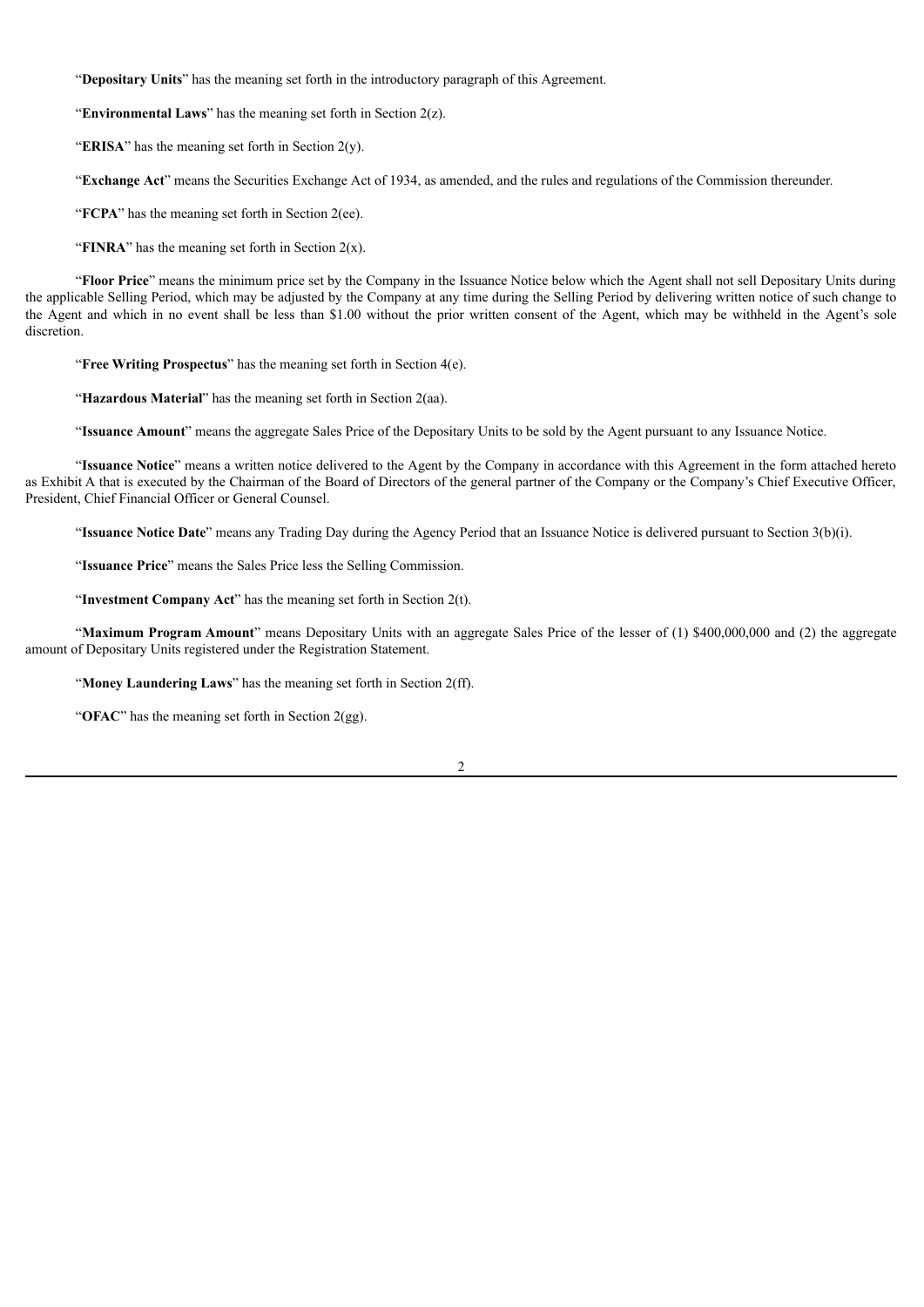"**Other Offering Amendment**" means an amendment or supplement to the Registration Statement or Prospectus relating solely to the issuance or offering of securities other than the Depositary Units.

"**Person**" means an individual or a corporation, partnership, limited liability company, trust, incorporated or unincorporated association, joint venture, joint stock company, governmental authority or other entity of any kind.

"**Principal Market**" means the Nasdaq Global Select Market ("**Nasdaq**") or such other national securities exchange on which the Depositary Units are then listed.

"**Prospectus**" has the meaning set forth in <u>Section 2(a)</u>.

"**Registration Statement**" has the meaning set forth in Section 2(a).

"**Representation Date**" has the meaning set forth in the introductory paragraph of Section 2.

"**Sales Price**" means the actual sale execution price of each Depositary Unit placed by the Agent pursuant to this Agreement.

"**Securities Act**" means the Securities Act of 1933, as amended, and the rules and regulations of the Commission thereunder.

"**Selling Commission**" means an amount equal to up to two percent (2%) of the Sales Price, with the exact amount to be agreed to by the Company at the time a Placement Notice is delivered or at such other time as the Company and the Agent may agree.

"**Selling Period**" means the period of one (1) to twenty (20) consecutive Trading Days following the delivery of an Issuance Notice (as determined by the Company in the Company's sole discretion and specified in the applicable Issuance Notice) including and beginning on the Issuance Notice Date, if such notice is delivered prior to 3:00 p.m. (New York City time), or the following Trading Day otherwise (unless otherwise provided by the Company in the applicable Issuance Notice). The Selling Period is subject to early termination by the Company in accordance with this Agreement.

"**Settlement Date**" means the second business day following each Trading Day during the Selling Period on which Depositary Units are sold pursuant to this Agreement, when the Company shall deliver to the Agent the amount of Depositary Units sold on such Trading Day and the Agent shall deliver to the Company the Issuance Price received on such sales.

"**Specified Courts**" has the meaning set forth in Section 8(e).

"**Time of Sale**" means the Trading Day during the Selling Period on which Depositary Units are sold.

"**Trading Day**" means any day on which the Principal Market is open for trading.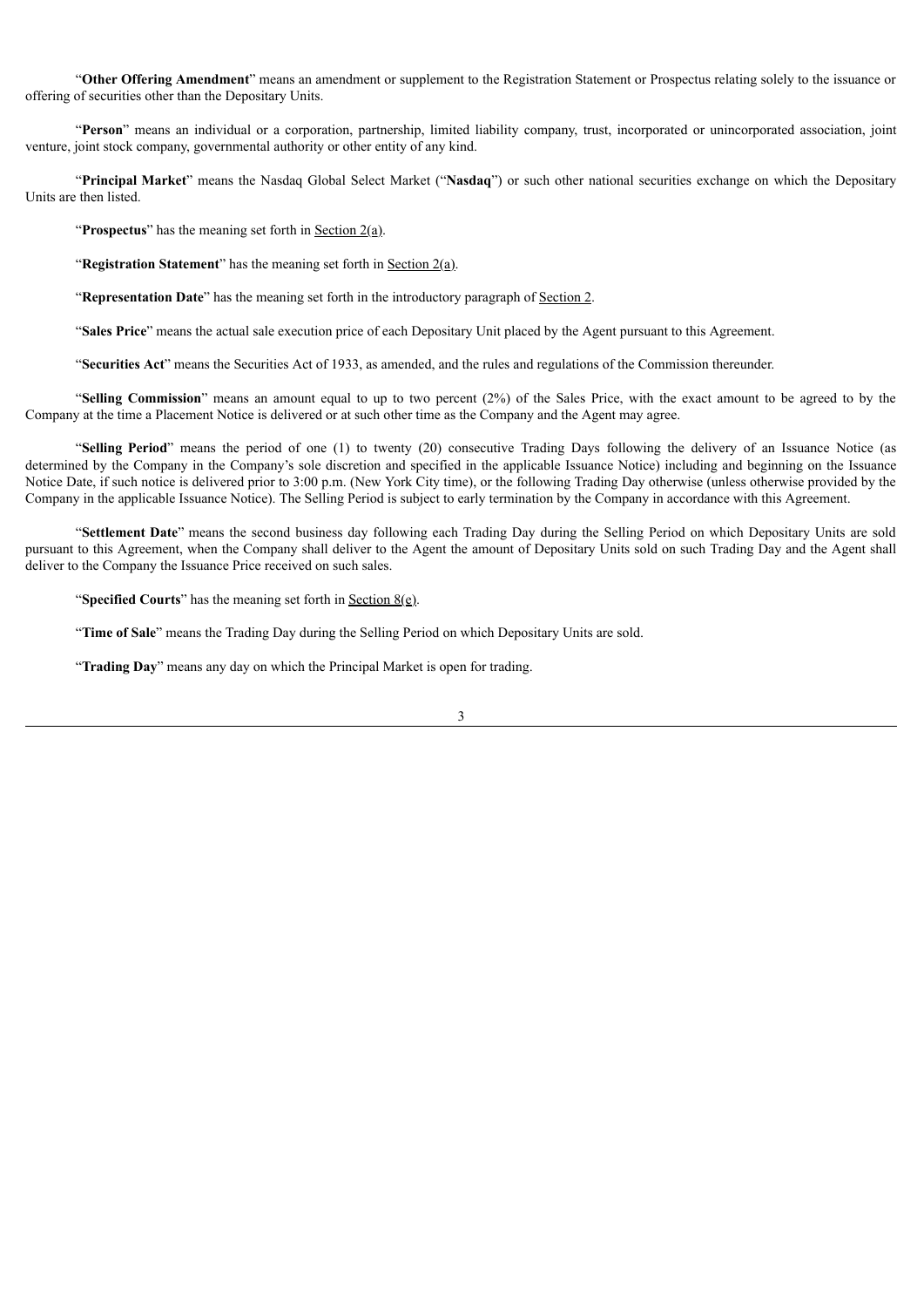### "**Triggering Event Date**" has the meaning set forth in Section 4(n).

### **Section 2. REPRESENTATIONS AND WARRANTIES OF THE COMPANY**

The Company represents and warrants to, and agrees with, the Agent that as of (1) the date of this Agreement, (2) each Issuance Notice Date, (3) each Settlement Date, (4) each Triggering Event Date with respect to which the Company is required to deliver a certificate pursuant to Section  $4(n)$  and (5) each Time of Sale (each such date listed in (1) through (5), a "**Representation Date**"), except as may be disclosed in the Registration Statement or the Prospectus on or before a Representation Date:

(a) Registration Statement. The Company has prepared and filed with the Commission a shelf registration statement on Form S-3 (File No. 333-257902) that contains a base prospectus (the "**Base Prospectus**"). Such registration statement, as amended, registers the issuance and sale by the Company of the Depositary Units under the Securities Act. The Company may file one or more additional registration statements on Form S-3 from time to time that will contain a base prospectus (in which case all references herein to the Base Prospectus shall be to the base prospectus in such additional registration statement) and related prospectus or prospectus supplement with respect to the Depositary Units. Except where the context otherwise requires, such effective registration statement(s) as of any specified date, including any information deemed to be a part thereof pursuant to Rule 430A under the Securities Act, including all financial statements, exhibits and schedules thereto and all documents incorporated or deemed to be incorporated therein by reference pursuant to Item 12 of Form S-3 under the Securities Act as from time to time amended or supplemented, is herein referred to as the "**Registration Statement**," and the base prospectus constituting a part of such Registration Statement, together with any prospectus supplement(s) filed with the Commission pursuant to Rule 424(b) under the Securities Act relating to a particular issuance of the Depositary Units, including all documents incorporated or deemed to be incorporated therein by reference pursuant to Item 12 of Form S-3 under the Securities Act, in each case, as from time to time amended or supplemented, is referred to herein as the "**Prospectus**."

All references in this Agreement to financial statements and schedules and other information which is "contained," "included," "stated" in, or "part of" the Registration Statement or the Prospectus (and all other references of like import) shall be deemed to mean and include all such financial statements and schedules and other information that is or is deemed to be incorporated by reference in or otherwise deemed under the Securities Act to be a part of or included in the Registration Statement or the Prospectus, as the case may be, as of any specified date; and all references in this Agreement to amendments or supplements to the Registration Statement or the Prospectus shall be deemed to mean and include, without limitation, the filing of any document under the Exchange Act that is or is deemed to be incorporated by reference in or otherwise deemed under the Securities Act to be a part of or included in the Registration Statement or the Prospectus, as the case may be, as of any specified date.

At the time the Registration Statement was originally declared effective and at the time the Company's annual report on Form 10-K for the year ended December 31, 2020 was filed with the Commission, the Company met the then-applicable requirements for use of Form S-3 under the Securities Act. During the Agency Period, each time the Company files an annual report on Form 10-K the Company will meet the then-applicable requirements for use of Form S-3 under the Securities Act.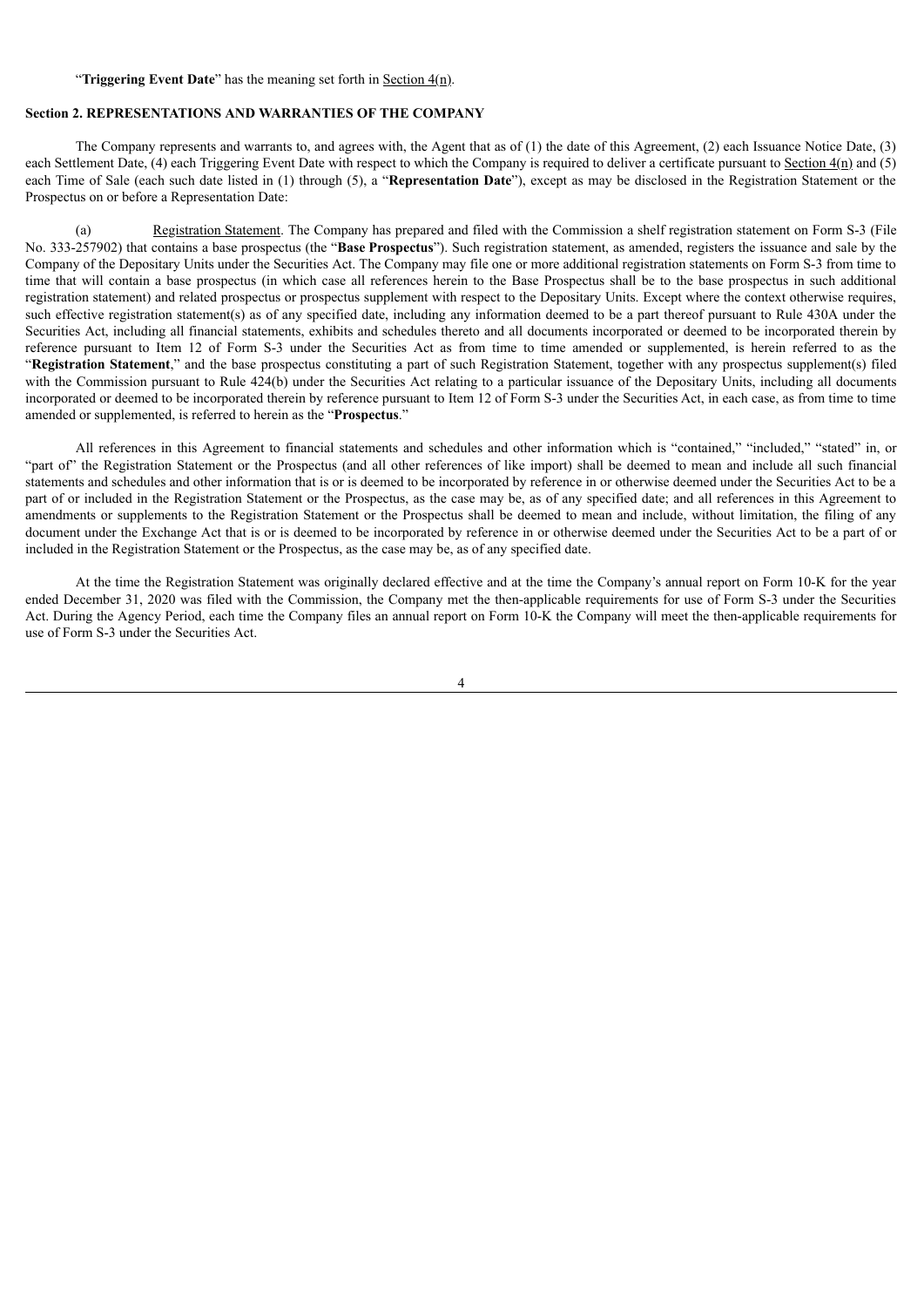(b) Compliance with Registration Requirements. The Registration Statement has been declared effective by the Commission under the Securities Act. The Company has complied with all requests of the Commission for additional or supplemental information, if any, relating to the Registration Statement. No stop order suspending the effectiveness of the Registration Statement is in effect and no proceedings for such purpose have been instituted or are pending or, to the knowledge of the Company, are contemplated or threatened by the Commission.

The Prospectus when filed complied in all material respects with the Securities Act and, if filed by electronic transmission pursuant to the Electronic Data Gathering, Analysis and Retrieval System ("**EDGAR**") (except as may be permitted by Regulation S-T under the Securities Act), was identical to the copy thereof delivered to the Agent for use in connection with the issuance and sale of the Depositary Units. The Registration Statement and any post-effective amendment thereto, at the time it became or becomes effective and as of each Representation Date complied and will comply in all material respects with the Securities Act and did not and will not contain any untrue statement of a material fact or omit to state a material fact required to be stated therein or necessary to make the statements therein not misleading. The Prospectus, as amended or supplemented, as of its date and each Representation Date, did not and will not contain any untrue statement of a material fact or omit to state a material fact necessary to make the statements therein, in the light of the circumstances under which they were made, not misleading. The representations and warranties set forth in this Agreement do not apply to statements in or omissions from the Registration Statement, or any post-effective amendment, or the Prospectus, or any amendments or supplements thereto, made in reliance upon and in conformity with information furnished to the Company in writing by the Agent expressly for use therein, it being understood and agreed that the only such information furnished by the Agent to the Company consists of the information described in Section 6. There are no contracts or other documents required to be described in the Prospectus or to be filed as exhibits to the Registration Statement which have not been described or filed as required. The Registration Statement and the offer and sale of the Depositary Units as contemplated hereby meet the requirements of Rule 415 under the Securities Act and comply in all material respects with said Rule.

(c) Ineligible Issuer Status. The Company is not an "ineligible issuer" in connection with the offering of the Depositary Units pursuant to Rules 164 and 433 under the Securities Act. Any Free Writing Prospectus that the Company is required to file pursuant to Rule 433(d) under the Securities Act has been, or will be, filed with the Commission in accordance with the requirements of the Securities Act. Each Free Writing Prospectus that the Company has filed, or is required to file, pursuant to Rule 433(d) under the Securities Act or that was prepared by or on behalf of or used or referred to by the Company complies or will comply in all material respects with the requirements of Rule 433 under the Securities Act, including timely filing with the Commission or retention where required and legending, and each such Free Writing Prospectus, as of its issue date and as of each Representation Date did not, does not and will not include any information that conflicted, conflicts with or will conflict with the information contained in the Registration Statement or the Prospectus and not superseded or modified. Except for the Free Writing Prospectuses, if any, identified in Schedule B hereto, and electronic road shows, if any, furnished to you before first use, the Company has not prepared, used or referred to, and will not, without your prior written consent, prepare, use or refer to, any Free Writing Prospectus.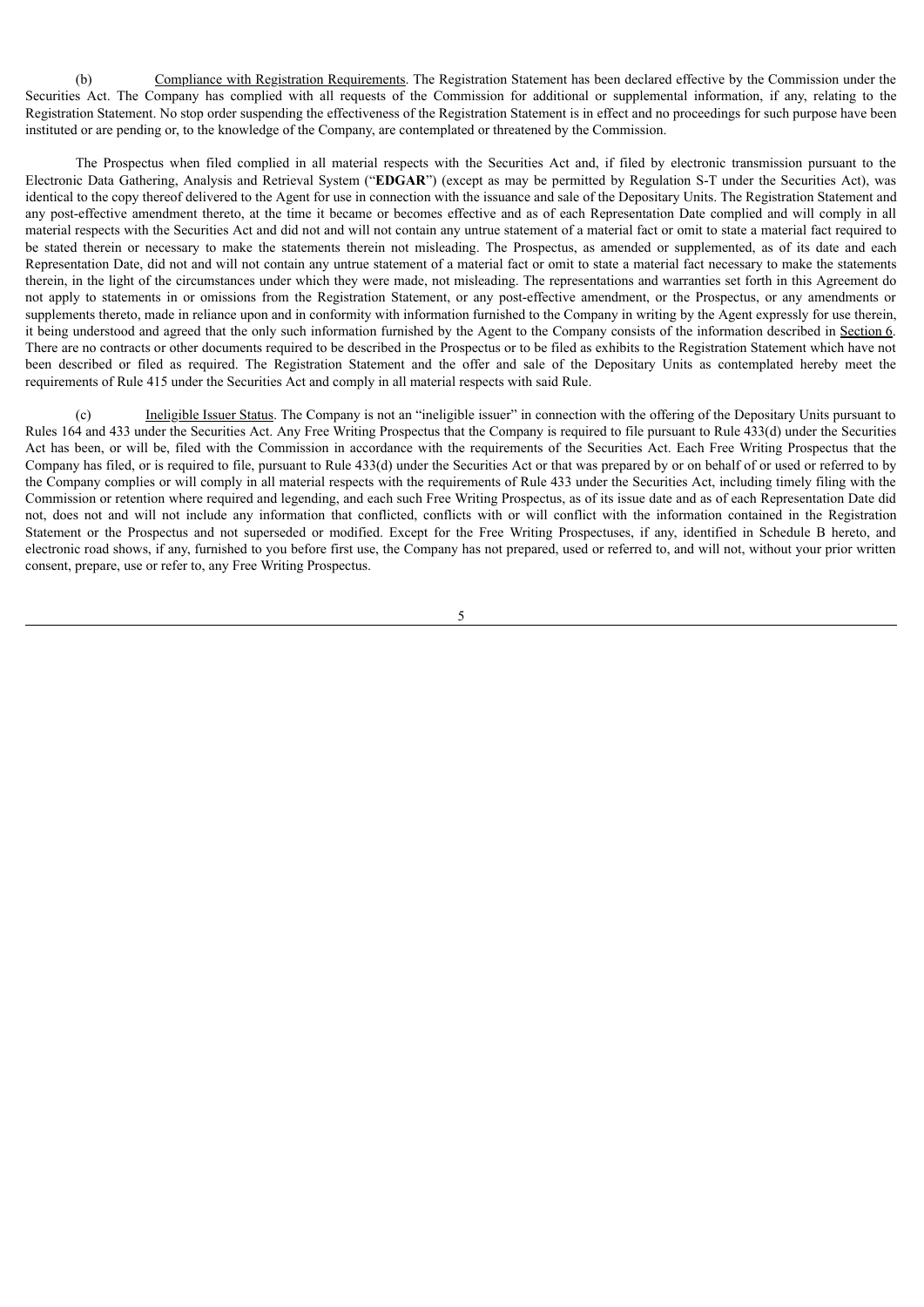(d) Exchange Act Compliance. The documents incorporated or deemed to be incorporated by reference in the Registration Statement and Prospectus, at the time they were or are filed with the Commission pursuant to the Exchange Act, complied and will comply in all material respects with the requirements of the Exchange Act.

(e) Statistical and Market-Related Data. The statistical, industry and market-related data included in the Registration Statement and the Prospectus are based on or derived from management estimates and third-party sources, and the Company believes such estimates and sources are reasonable, reliable and accurate in all material respects.

(f) This Agreement. This Agreement has been duly and validly authorized, executed and delivered by the Company and, assuming that it is a legal, valid and binding agreement of the Agent, is a valid and binding agreement of the Company, enforceable in accordance with its terms, except as rights to indemnification hereunder may be limited by applicable law and except as the enforcement hereof may be limited by bankruptcy, insolvency, reorganization, moratorium or other similar laws relating to or affecting the rights and remedies of creditors or by general equitable principles.

(g) Authorization of the Depositary Units. The Depositary Units have been duly authorized for issuance and sale pursuant to this Agreement and, when issued and delivered by the Company against payment therefor pursuant to this Agreement, will be validly issued, fully paid and nonassessable, and the issuance and sale of the Depositary Units is not subject to any preemptive rights, rights of first refusal or other similar rights to subscribe for or purchase the Depositary Units.

(h) No Applicable Registration or Other Similar Rights. There are no holders of securities of the Company or any of its subsidiaries who, by reason of the execution by the Company of this Agreement or the consummation by the Company of the transactions contemplated hereby, have the right to request or demand that the Company or any of its subsidiaries, register under the Securities Act any securities of the Company or any of its subsidiaries held by such holder.

(i) No Material Adverse Change. Except as otherwise disclosed in the Registration Statement and Prospectus, subsequent to the respective dates as of which information is given in the Registration Statement and the Prospectus: (i) there has been no material adverse change, or any development that could reasonably be expected to result in a material adverse change, in or affecting the properties, business, results of operations, condition (financial or otherwise), affairs or prospects of the Company and its subsidiaries, taken as a whole (any such change being referred to herein as a "**Material Adverse Change**"); (ii) the Company and its subsidiaries, considered as one entity, have not incurred any material liability or obligation, indirect, direct or contingent, including without limitation any losses or interference with its business from fire, explosion, flood, earthquakes, accident or other calamity, whether or not covered by insurance, or from any strike, labor dispute or court or governmental action, order or decree, that are material, individually or in the aggregate, to the Company and its subsidiaries, taken as a whole, or has entered into any transactions not in the ordinary course of business; and (iii) there has not been any material decrease in the capital stock or any material increase in any short-term or long-term indebtedness of the Company or its subsidiaries, considered as one entity, and there has been no dividend or distribution of any kind declared, paid or made by the Company or, except for dividends paid to the Company or its subsidiaries, by any of the Company's subsidiaries on any class of capital stock, or any repurchase or redemption by the Company or any of its subsidiaries of any class of capital stock.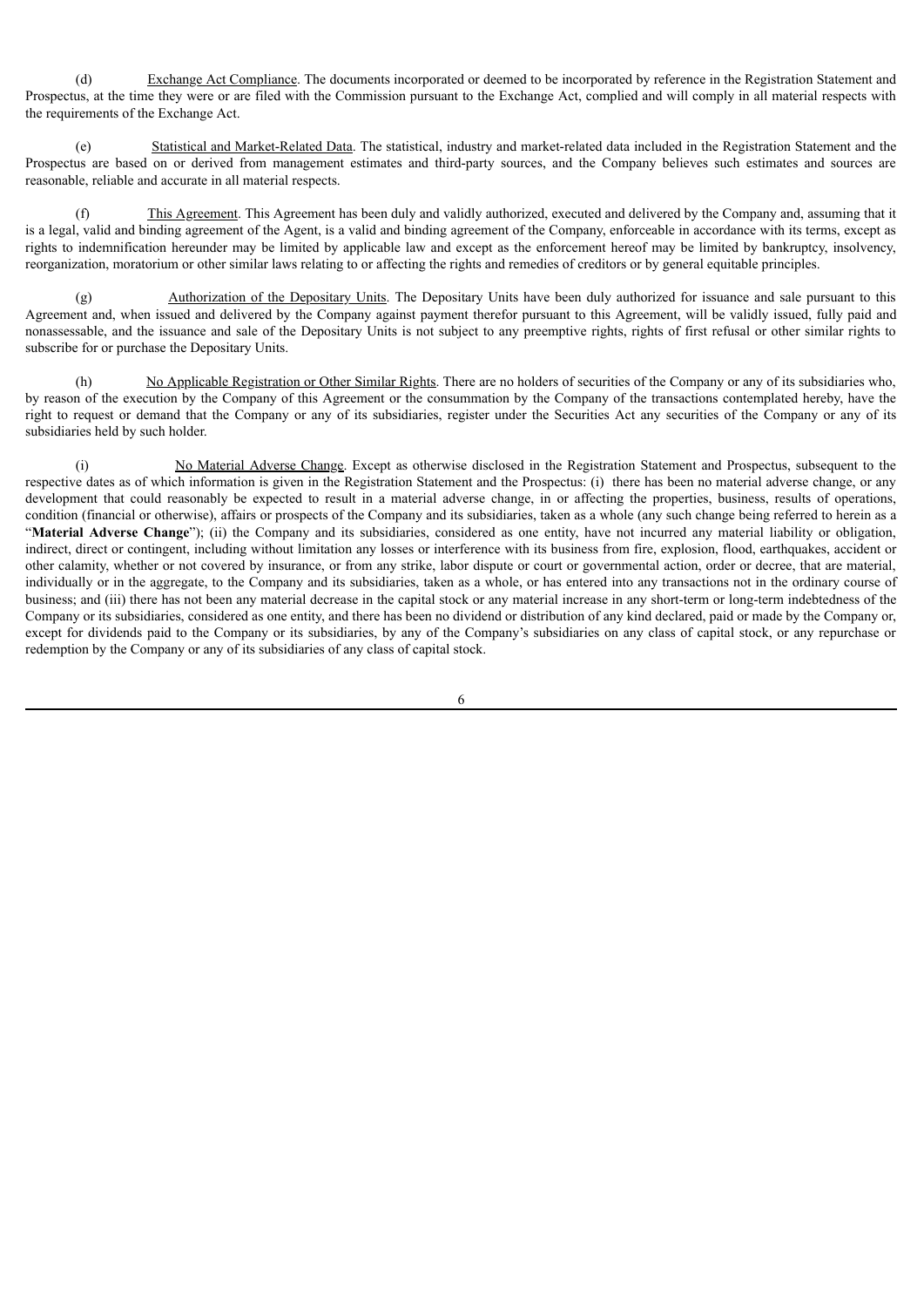(j) Independent Accountants. The accountants who have certified the financial statements attached to or included in the documents incorporated by reference in the Registration Statement and the Prospectus are independent accountants as required by the Securities Act. Except as set forth in the Registration Statement and the Prospectus, (A) the historical consolidated financial statements of the Company, together with related schedules and notes thereto, comply as to form in all material respects with generally accepted accounting principles; (B) such financial statements present fairly in all material respects the financial position and results of operations of the Company and its subsidiaries at the dates and for the periods indicated; and (C) all such financial statements have been prepared in accordance with generally accepted accounting principles applied on a consistent basis throughout the periods presented. Except as set forth in the Registration Statement and the Prospectus, the other financial and statistical information and data included in the Registration Statement and the Prospectus. Any unaudited pro forma financial information and related notes and supporting schedules of the Company contained in, including by incorporation by reference, the Registration Statement and included in the Prospectus have been prepared in accordance with the requirements of Regulation S-X and have been properly presented on the bases described therein, and give effect to the assumptions used in the preparation thereof on a reasonable basis and in good faith and the adjustments used therein are appropriate to give effect to the transactions and circumstances referred to therein.

(k) Disclosure Controls and Procedures. Except as disclosed in the Prospectus, each of the Company and its subsidiaries maintains a system of internal accounting controls sufficient to provide reasonable assurance that (A) transactions are executed in accordance with management's general or specific authorizations, (B) transactions are recorded as necessary to permit preparation of financial statements in conformity with generally accepted accounting principles and to maintain accountability for assets, (C) access to assets is permitted only in accordance with management's general or specific authorization and (D) the recorded accountability for assets is compared with the existing assets at reasonable intervals and appropriate action is taken with respect thereto.

(l) Incorporation and Good Standing*.* Each of the Company and its subsidiaries (A) has been duly incorporated or formed and is validly existing as a corporation, limited partnership or limited liability company in good standing under the laws of its jurisdiction of incorporation or formation; (B) has all requisite corporate, limited partnership or limited liability company power and authority to carry on its business as it is currently being conducted and as described in the Registration Statement and the Prospectus and to own, lease and operate its properties and (C) is duly qualified and is in good standing as a foreign corporation, limited partnership or limited liability company authorized to do business in each jurisdiction in which the nature of its business or its ownership or leasing of property requires such qualification, except where the failure to be so qualified could not reasonably be expected to (1) result, individually or in the aggregate, in a material adverse effect on the properties, business, results of operations, condition (financial or otherwise), affairs or prospects of the Company and its subsidiaries taken as a whole; (2) materially and adversely affect the issuance of the Depositary Units; or (3) materially and adversely affect the validity of this Agreement (any of the events set forth in clauses (1), (2) or (3), a "**Material Adverse Effect**").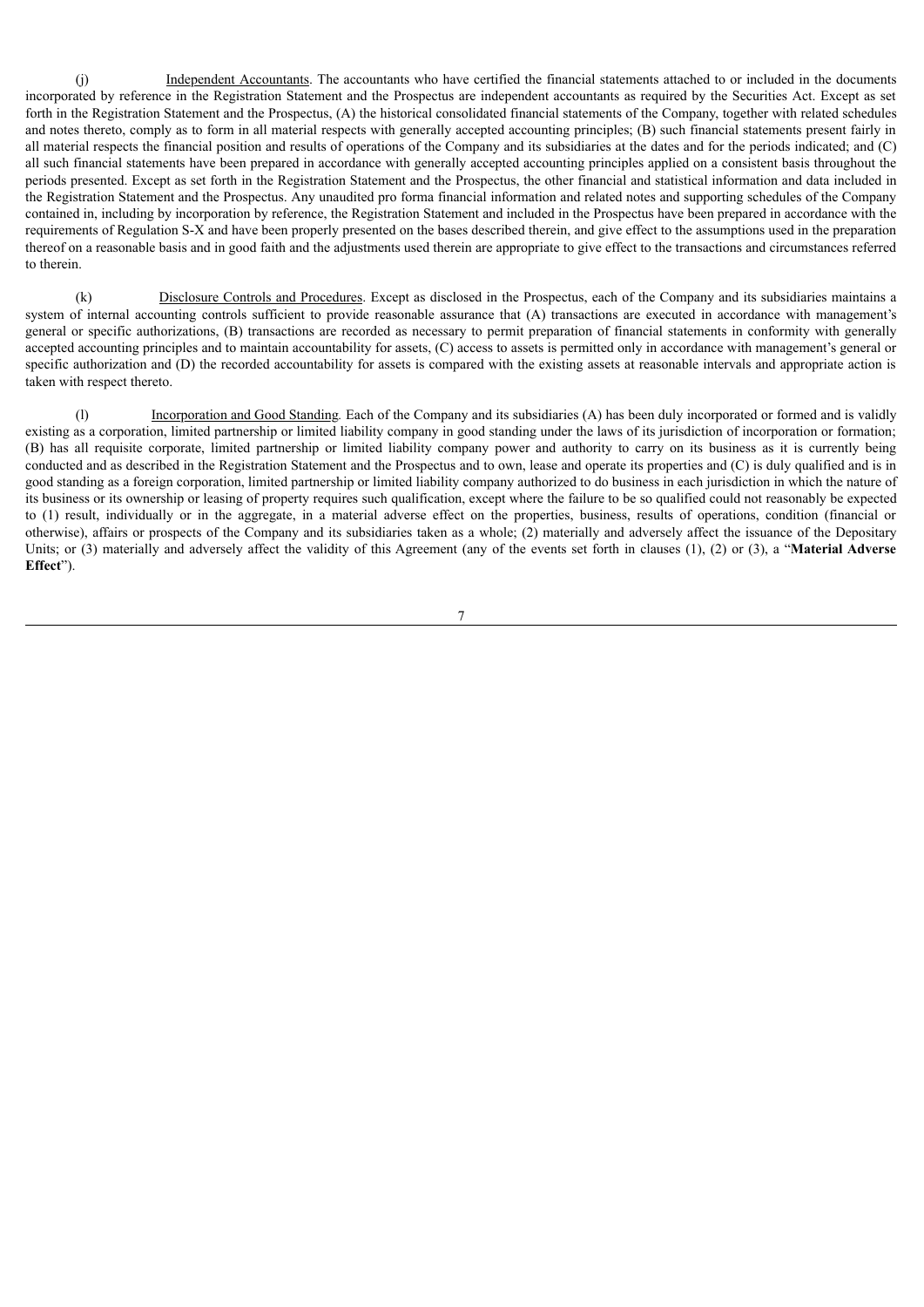(m) Capital Stock Matters. Except as disclosed in the Registration Statement and the Prospectus, there are not currently any outstanding subscriptions, rights, warrants, calls, commitments of sale or options to acquire or instruments convertible into or exchangeable for, any capital stock, membership interests or other equity interest of the Company or any of its subsidiaries.

(n) Stock Exchange Listing. The Depositary Units are registered pursuant to Section 12(b) or 12(g) of the Exchange Act and are listed on Nasdaq, and the Company has taken no action designed to, or likely to have the effect of, terminating the registration of the Depositary Units under the Exchange Act or delisting the Depositary Units from Nasdaq nor has the Company received any notification that the Commission or Nasdaq is contemplating terminating such registration or listing. To the Company's knowledge and except as disclosed in the Registration Statement or the Prospectus, it is in compliance with all applicable listing requirements of Nasdaq.

(o) Non-Contravention. Each of the Company and its subsidiaries is not (A) in violation of its charter or by-laws or other organizational documents; (B) in default in the performance of any bond, debenture, note, indenture, mortgage, deed of trust or other agreement or instrument to which it is a party or by which it is bound or to which any of its properties is subject that, individually or in the aggregate, could reasonably be expected to have a Material Adverse Effect; or (C) in violation of any local, state, federal or foreign law, statute, ordinance, rule, regulation, requirement, judgment or court decree (including, without limitation, environmental laws, statutes, ordinances, rules, regulations, requirements, judgments or court decrees) applicable to it or any of its assets or properties (whether owned or leased) that, individually or in the aggregate, could reasonably be expected to have a Material Adverse Effect. To the knowledge of the Company, there exists no condition that, with notice, the passage of time or otherwise, would constitute a default under any such document or instrument that, individually or in the aggregate, could reasonably be expected to have a Material Adverse Effect.

(p) No Material Actions or Proceedings. There is (A) no action, suit, investigation or proceeding before or by any court, arbitrator or governmental agency, body or authority or administrative agency, domestic or foreign, now pending or, to the knowledge of the Company, threatened or contemplated to which the Company or any of its subsidiaries is or may be a party or to which the assets or property of the Company or any of its subsidiaries is or may be subject; (B) no statute, rule, regulation or order that has been enacted, adopted or issued by any governmental agency, body or authority or administrative agency or that has been proposed by any governmental agency, body or authority or administrative agency; and (C) no injunction, restraining order or order of any nature by a federal or state court or foreign court of competent jurisdiction to which the Company or any of its subsidiaries is or may be subject or to which the business, assets or property of the Company or any of its subsidiaries is or may be subject, that, in the case of clauses (A), (B) and (C) above, (i) is required to be disclosed in the Registration Statement and the Prospectus and that is not so disclosed and (ii) could individually or in the aggregate, reasonably be expected to have a Material Adverse Effect.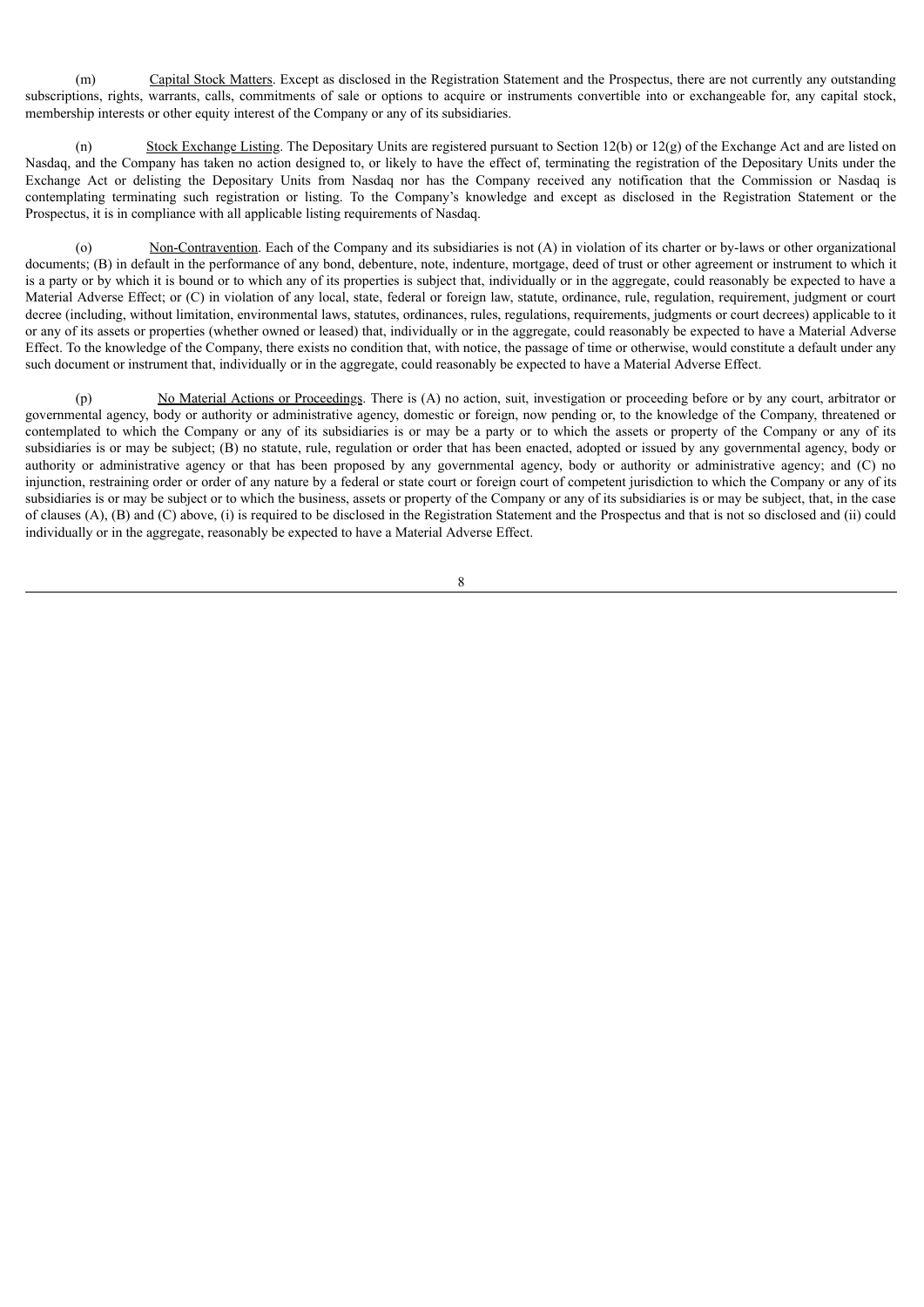(q) All Necessary Permits. Except as disclosed in the Registration Statement and the Prospectus, each of the Company and its subsidiaries has such permits, licenses, approvals, registrations, findings of suitability, franchises and authorizations of governmental or regulatory authorities (collectively, "**Permits**"), including, without limitation, under any applicable Environmental Laws, as are necessary to own, lease and operate its respective properties and to conduct its businesses, except where the failure to have such Permits could not reasonably be expected to have a Material Adverse Effect; each of the Company and its subsidiaries has fulfilled and performed in all material respects all of its obligations with respect to such Permits and no event has occurred that allows, or after notice or lapse of time would allow, revocation or termination thereof or results in any other material impairment of the rights of the holder of any such permit, except for a revocation or termination that could not reasonably be expected to have a Material Adverse Effect; and, except as disclosed in the Registration Statement and the Prospectus, such Permits contain no restrictions that could reasonably be expected to have a Material Adverse Effect.

(r) Title to Properties; Governmental Authorization. Each of the Company and its subsidiaries has (A) good and marketable title to all of the properties and assets described in the Registration Statement and the Prospectus as owned by it, free and clear of all liens, charges, encumbrances and restrictions, except permitted liens as described in the Registration Statement and the Prospectus and to the extent that such permitted liens could not reasonably be expected to have a Material Adverse Effect; (B) peaceful and undisturbed possession under all material leases to which any of them is a party as lessee and each of which lease is valid and binding and no default exists thereunder, except for defaults that could not reasonably be expected to have a Material Adverse Effect; (C) all Permits and other rights from, and has made all declarations and filings with, all federal, state and local governmental and regulatory authorities, all self-regulatory authorities and all courts and other tribunals (each, an "**Authorization**") necessary to engage in the business conducted by any of them in the manner described in the Registration Statement and the Prospectus (and such Authorizations that are required to be obtained in connection with the offering) except to the extent it could not reasonably be expected to have a Material Adverse Effect; and (D) has not received written notice that any governmental body or agency is considering limiting, suspending or revoking any such Authorization, except where such limitation, suspension or revocation could not, individually or in the aggregate, reasonably be expected to have a Material Adverse Effect. All such Authorizations are valid and in full force and effect and each of the Company and its subsidiaries is in compliance in all material respects with the terms and conditions of all such Authorizations and with the rules and regulations of the regulatory authorities having jurisdiction with respect thereto, except for any invalidity, failure to be in full force and effect or noncompliance with any Authorization that could not reasonably be expected to have a Material Adverse Effect. All material leases to which the Company or any of its subsidiaries is a party are valid and binding leases of the Company or its subsidiaries, and no default by the Company or such subsidiary, as the case may be, has occurred and is continuing thereunder and, to the knowledge of the Company, no material defaults by the landlord are existing under any such lease, except those defaults that could not reasonably be expected to have a Material Adverse Effect.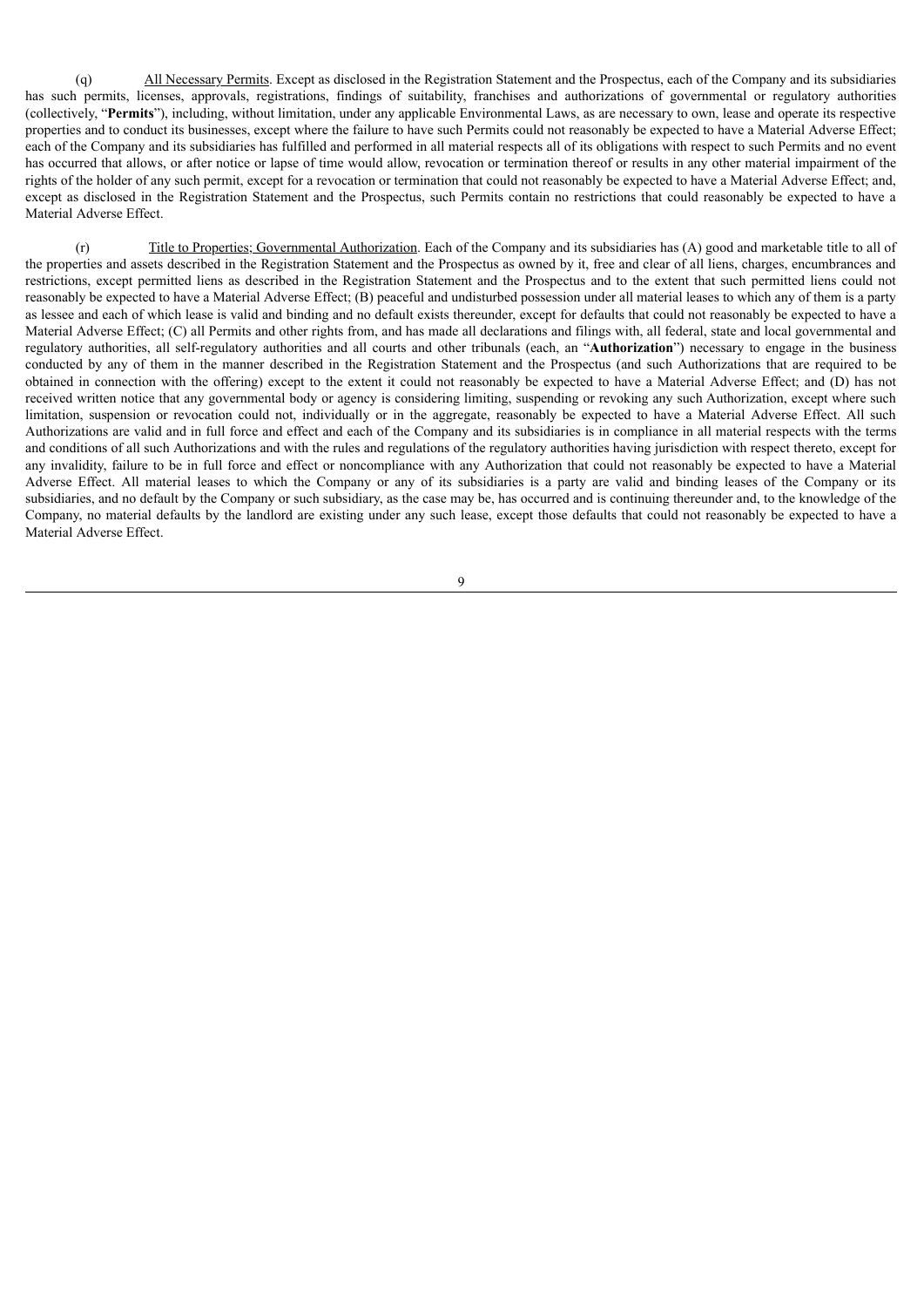(s) Tax Law Compliance. Except where the failure to file could not reasonably be expected to have a Material Adverse Effect, all tax returns required to be filed by the Company or any of its subsidiaries in all jurisdictions have been so filed and are accurate, in all material respects. All material taxes, including withholding taxes, penalties and interest, assessments, fees and other charges due or claimed to be due from such entities or that are due and payable have been paid, other than those being contested in good faith and for which adequate reserves have been provided or those currently payable without penalty or interest. To the knowledge of the Company, there are no material proposed additional tax assessments against the Company or any of its subsidiaries, or the assets or property of the Company or any of its subsidiaries, except those tax assessments for which adequate reserves have been established.

(t) Investment Company Act. None of the Company or any of its subsidiaries is, or after giving effect to the offering and applying the net proceeds as described in the Prospectus under the caption "Use of Proceeds" will be, an "investment company" or a company "controlled" by an "investment company" within the meaning of the Investment Company Act of 1940, as amended (the "**Investment Company Act**").

(u) Insurance. Each of the Company and its subsidiaries maintains insurance covering its properties, operations, personnel and businesses, insuring against such losses and risks as are consistent with industry practice to protect the Company and its subsidiaries and their respective businesses except where the failure to maintain such insurance could not reasonably be expected to have a Material Adverse Effect. None of the Company or any of its subsidiaries has received written notice from any insurer or agent of such insurer that substantial capital improvements or other expenditures will have to be made in order to continue such insurance.

No Price Stabilization or Manipulation. Except for this Agreement, none of the Company or any of its subsidiaries has (A) taken, directly or indirectly, any action designed to, or that might reasonably be expected to, cause or result in stabilization or manipulation of the price of any security of the Company or any of its subsidiaries, to facilitate the sale or resale of the Depositary Units or (B) since the date of the Prospectus, (i) sold, bid for, purchased or paid any person any compensation for soliciting purchases of the Depositary Units or (ii) paid or agreed to pay to any person any compensation for soliciting another to purchase any other securities of the Company or any of its subsidiaries.

(w) Related Party Transactions. Except as disclosed in the Registration Statement and the Prospectus, no relationship, direct or indirect, exists between or among the Company or any of its subsidiaries, on the one hand, and any related party of the Company or any of its subsidiaries, on the other hand, that would be required to be disclosed in the Company's Annual Report on Form 10-K.

(x) FINRA. All of the information provided to the Agent or to counsel for the Agent by the Company, its officers and directors and, to the Company's knowledge the holders of any securities (debt or equity) or options to acquire any securities of the Company in connection with letters, filings or other supplemental information provided to Financial Industry Regulatory Authority, Inc. ("FINRA") pursuant to FINRA Rules is true, complete and correct in all material respects. The Company meets the requirements for use of Form S-3 under the Securities Act specified in FINRA Rule 5110(h)(1)(C) and is an experienced issuer (as defined in FINRA Rule  $5110(j)(6)$ ).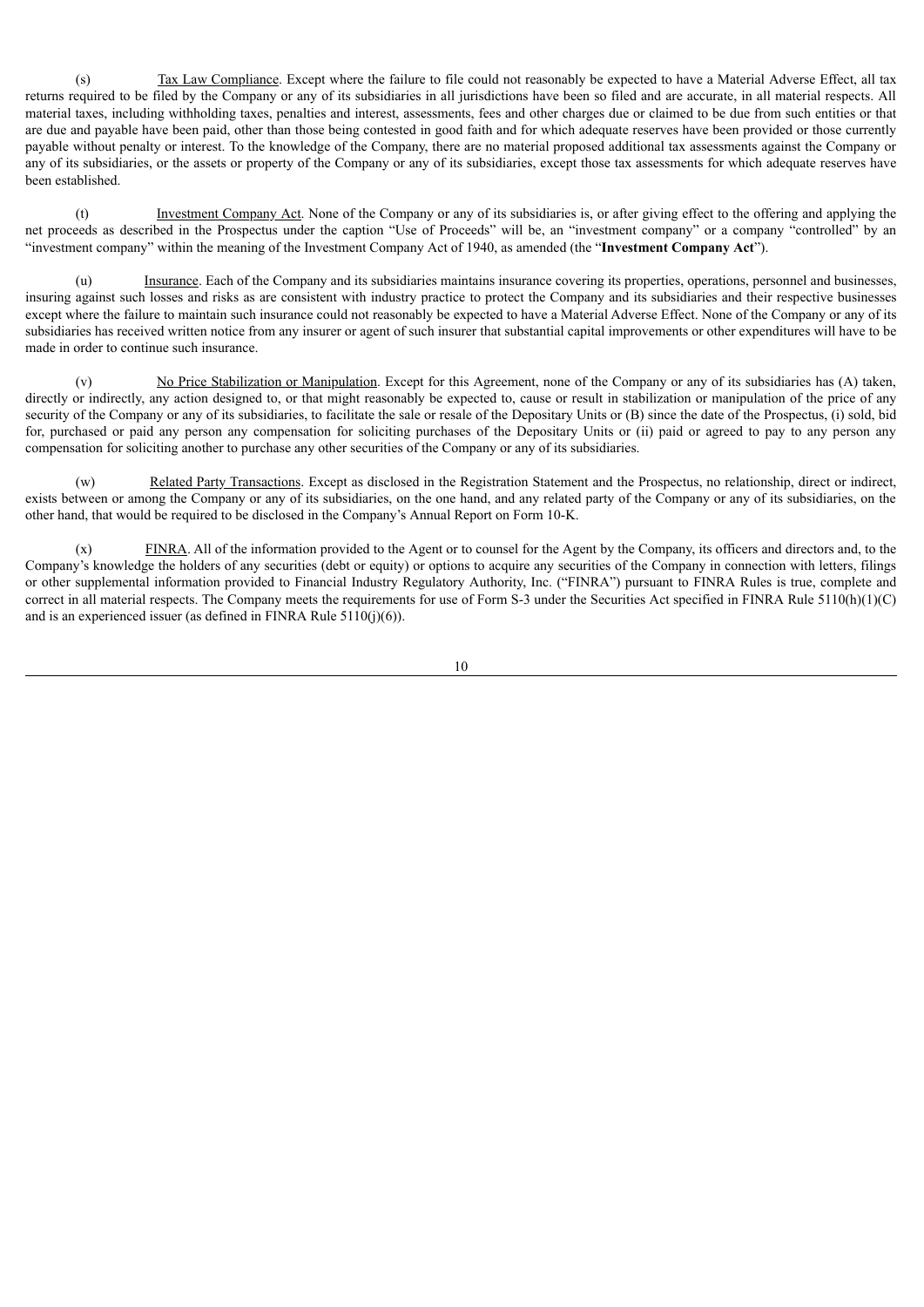(y) Labor. Except as could not reasonably be expected to have a Material Adverse Effect and as disclosed in the Registration Statement and the Prospectus, there is (A) no significant unfair labor practice complaint pending against the Company or any of its subsidiaries nor, to the knowledge of the Company, threatened against any of them, before the National Labor Relations Board, any state or local labor relations board or any foreign labor relations board, and no significant grievance or significant arbitration proceeding arising out of or under any collective bargaining agreement is so pending against the Company or any of its subsidiaries or, to the knowledge of the Company, threatened against any of them; (B) no significant strike, labor dispute, slowdown or stoppage pending against the Company or any of its subsidiaries nor, to the knowledge of the Company, threatened against any of them and (C) to the knowledge of the Company, no union representation question existing with respect to the employees of the Company or any of its subsidiaries. To the knowledge of the Company, no collective bargaining organizing activities are taking place with respect to the Company or any of its subsidiaries. None of the Company or any of its subsidiaries has violated  $(x)$  any federal, state or local law or foreign law relating to discrimination in hiring, promotion or pay of employees; (y) any applicable wage or hour laws; or (z) any provision of the Employee Retirement Income Security Act of 1974, as amended ("**ERISA**"), or the rules and regulations thereunder, except those violations that could not, individually or in the aggregate, reasonably be expected to have a Material Adverse Effect.

(z) Compliance with Environmental Laws. Except as disclosed in the Registration Statement and the Prospectus, none of the Company or any of its subsidiaries has violated, or is in violation of, any foreign, federal, state or local law or regulation relating to the protection of human health and safety, the environment or hazardous or toxic substances or wastes, pollutants or contaminants (collectively, "**Environmental Laws**"), which violations could reasonably be expected to have a Material Adverse Effect.

(aa) Environmental Liabilities. Except as disclosed in the Registration Statement and the Prospectus, there is no alleged liability, or to the knowledge of the Company, potential liability (including, without limitation, alleged or potential liability or investigatory costs, cleanup costs, governmental response costs, natural resource damages, property damages, personal injuries or penalties) of the Company or any of its subsidiaries arising out of, based on or resulting from (A) the presence or release into the environment of any Hazardous Material (as defined below) at any location, whether or not owned by the Company or such subsidiary, as the case may be; or (B) any violation or alleged violation of any Environmental Law, which alleged or potential liability is required to be disclosed in the Registration Statement and the Prospectus, in the case of clauses (A) and (B) other than as disclosed therein, or could reasonably be expected to have a Material Adverse Effect. The term "**Hazardous Material**" means (1) any "hazardous substance" as defined by the Comprehensive Environmental Response, Compensation and Liability Act of 1980, as amended; (2) any "hazardous waste" as defined by the Resource Conservation and Recovery Act, as amended; (3) any petroleum or petroleum product; (4) any polychlorinated biphenyl; (5) any asbestos; and (6) any pollutant or contaminant or hazardous, dangerous or toxic chemical, material, waste or substance regulated under or within the meaning of any other law relating to protection of human health or the environment or imposing liability or standards of conduct concerning any such chemical material, waste or substance.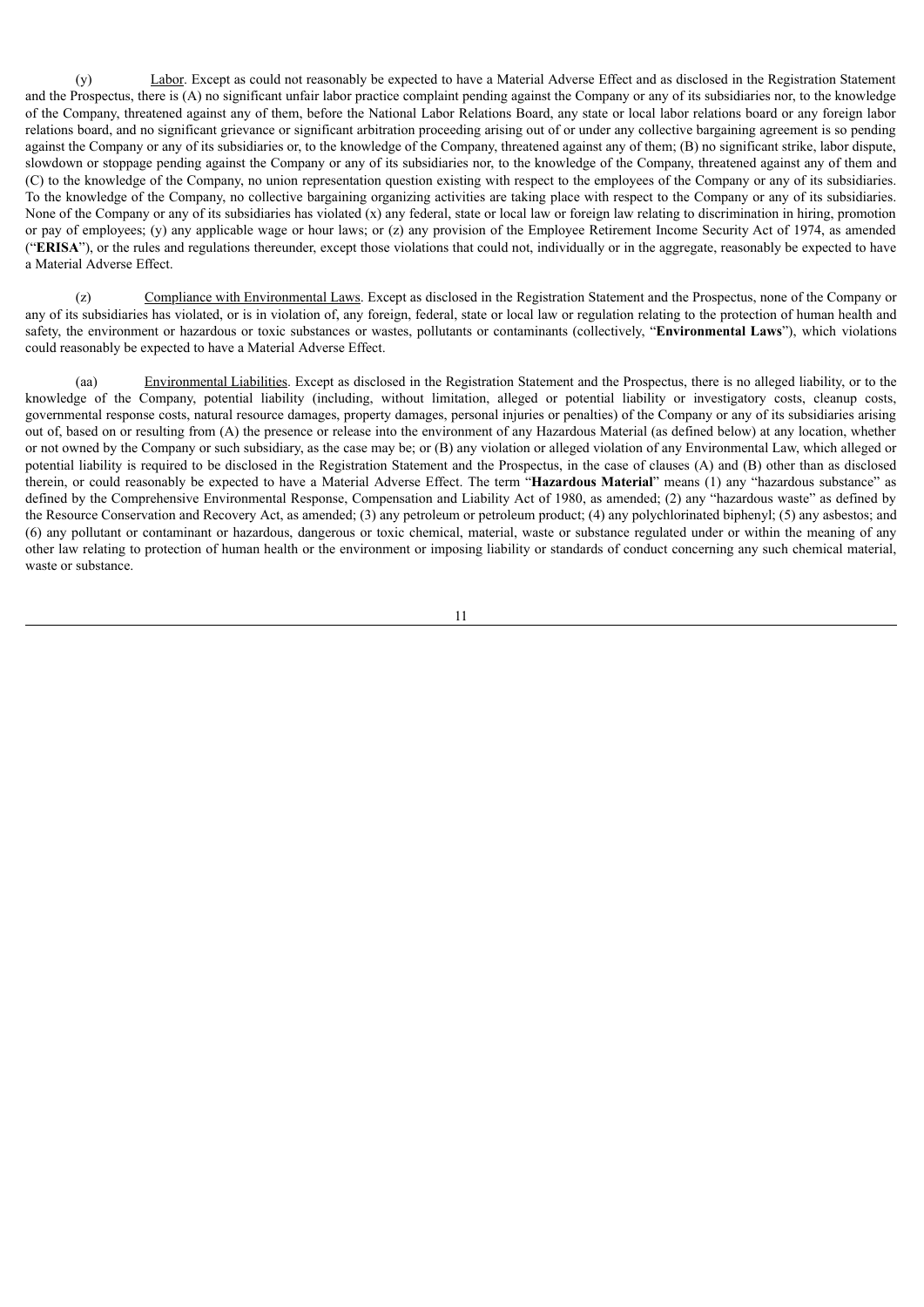(bb) Brokers. Except pursuant to this Agreement, there are no contracts, agreements or understandings between the Company and its subsidiaries and any other person that would give rise to a valid claim against the Company and any of its subsidiaries, or the Agent for a brokerage commission, finder's fee or like payment in connection with the issuance, purchase and sale of the Depositary Units.

(cc) Intellectual Property. Each of the Company and its subsidiaries owns, possesses or has the right to employ all patents, patent rights, licenses, inventions, copyrights, know-how (including trade secrets and other unpatented and/or unpatentable proprietary or confidential information, software, systems or procedures), trademarks, service marks and trade names, inventions, computer programs, technical data and information (collectively, the "**Intellectual Property**") presently employed by it in connection with the businesses now operated by it or that are proposed to be operated by it, free and clear of and without violating any right, claimed right, charge, encumbrance, pledge, security interest, restriction or lien of any kind of any other person (except for such right, claimed right, charge, encumbrance, pledge, security interest, restriction or lien that constitute permitted liens), except where the failure to possess or have the right to employ such Intellectual Property could not reasonably be expected to have a Material Adverse Effect, and none of the Company nor any of its subsidiaries has received any notice of infringement of or conflict with asserted rights of others with respect to any of the foregoing. To the knowledge of the Company, the use of the Intellectual Property in connection with the business and operations of the Company or any of its subsidiaries does not infringe on the rights of any person, except such infringements as could not, individually or in the aggregate, reasonably be expected to have a Material Adverse Effect.

(dd) Compliance with Laws. No action has been taken and no statute, rule, regulation or order has been enacted, adopted or issued by any governmental agency that prevents the issuance of the Depositary Units or prevents or suspends the use of the Registration Statement and the Prospectus; no injunction, restraining order or order of any nature by a federal or state court of competent jurisdiction has been issued that prevents the issuance of the Depositary Units or prevents or suspends the sale of the Depositary Units in any jurisdiction referred to in Section  $2(g)$ ; and every request of any securities authority or agency of any jurisdiction for additional information has been complied with in all material respects; *provided* that no representation is made as to any statute, rule, regulation, order, injunction or restraining order applicable to the Agent, which such statute, rule, regulation, order, injunction or restraining order is not also applicable to the Company or any of its affiliates.

(ee) Foreign Corrupt Practices Act. Neither the Company nor any of its subsidiaries nor, to the knowledge of the Company, any director, officer, agent, employee, affiliate or other person acting on behalf of the Company or any of its subsidiaries has, in the course of its actions for, or on behalf of, the Company or any of its subsidiaries (i) used any corporate funds for any unlawful contribution, gift, entertainment or other unlawful expenses relating to political activity; (ii) made any direct or indirect unlawful payment to any domestic government official, "foreign official" (as defined in the U.S. Foreign Corrupt Practices Act of 1977, as amended, and the rules and regulations thereunder, collectively, the "**FCPA**") or employee from corporate funds; (iii) violated or is in violation of any provision of the FCPA or any applicable non-U.S. anti-bribery statute or regulation; or (iv) made any unlawful bribe, rebate, payoff, influence payment, kickback or other unlawful payment to any domestic government official, such foreign official or employee; and the Company and its subsidiaries and, to the knowledge of the Company, the Company's affiliates have instituted and maintain policies and procedures designed to ensure, and which are reasonably expected to continue to ensure, continued compliance therewith.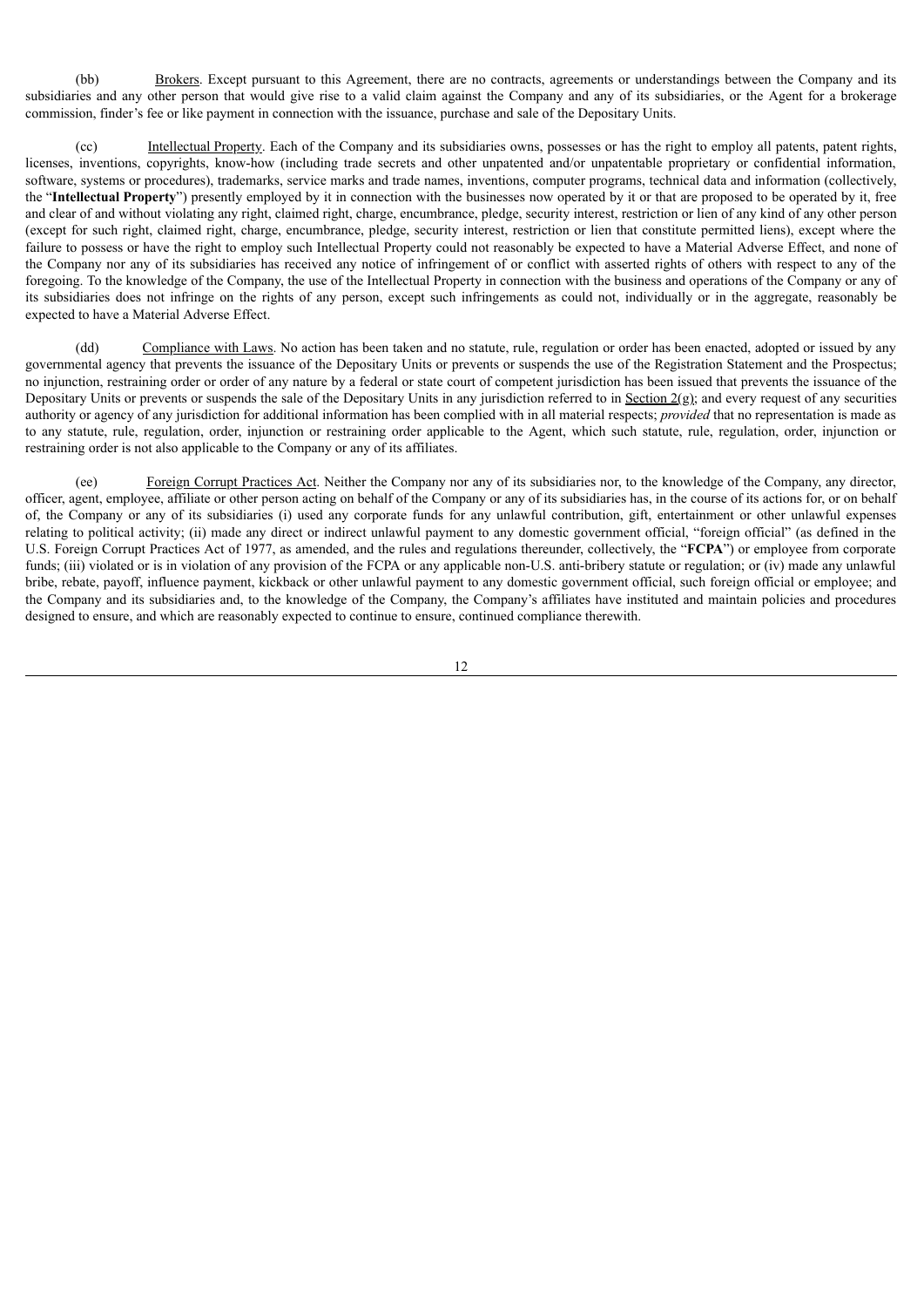(ff) Money Laundering Laws. The operations of the Company and its subsidiaries are, and have been conducted at all times, in compliance with applicable financial recordkeeping and reporting requirements of the Currency and Foreign Transactions Reporting Act of 1970, as amended, the money laundering statutes of all applicable jurisdictions, the rules and regulations thereunder and any related or similar applicable rules, regulations or guidelines, issued, administered or enforced by any governmental agency (collectively, the "**Money Laundering Laws**") and no action, suit or proceeding by or before any court or governmental agency, authority or body or any arbitrator involving the Company or any of its subsidiaries with respect to the Money Laundering Laws is pending or, to the knowledge of the Company, threatened.

(gg) OFAC. Neither the Company nor any of its subsidiaries nor, to the knowledge of the Company, any director, officer, agent, employee, affiliate or person acting on behalf of the Company or any of its subsidiaries is currently subject to any U.S. sanctions administered by the Office of Foreign Assets Control of the U.S. Treasury Department ("**OFAC**"); and the Company will not directly or indirectly use the proceeds from the sale of the Depositary Units, or lend, contribute or otherwise make available such proceeds to any subsidiary, or any joint venture partner or other person or entity, for the purpose of financing the activities of or business with any person, or in any country or territory, that currently is the subject to any U.S. sanctions administered by OFAC.

Any certificate signed by any officer of the Company or any of its subsidiaries and delivered to the Agent or counsel for the Agent in connection with an issuance of Depositary Units shall be deemed a representation and warranty by the Company to the Agent as to the matters covered thereby.

The Company acknowledges that the Agent and, for purposes of the opinions to be delivered pursuant to Section  $4\alpha$ ) hereof, counsel to the Company and counsel to the Agent, will rely upon the accuracy and truthfulness of the foregoing representations and hereby consents to such reliance.

### **Section 3. ISSUANCE AND SALE OF DEPOSITARY UNITS**

Sale of Securities. On the basis of the representations, warranties and agreements herein contained, but subject to the terms and conditions herein set forth, the Company and the Agent agree that the Company may from time to time seek to sell Depositary Units through the Agent, acting as sales agent, or directly to the Agent, acting as principal, as follows, with an aggregate Sales Price of up to the Maximum Program Amount, based on and in accordance with Issuance Notices as the Company may deliver from time to time, during the Agency Period.

#### (b) Mechanics of Issuances.

(i) Issuance Notice. Upon the terms and subject to the conditions set forth herein, on any Trading Day during the Agency Period on which the conditions set forth in Section  $5(a)$  shall have been satisfied, the Company may exercise its right to request an issuance of Depositary Units by delivering to the Agent an Issuance Notice; *provided, however*, that (A) in no event may the Company deliver an Issuance Notice to the extent that (I) the sum of (x) the aggregate Sales Price of the requested Issuance Amount, plus (y) the aggregate Sales Price of all Depositary Units issued under all previous Issuance Notices effected pursuant to this Agreement, would exceed the Maximum Program Amount; and (B) prior to delivery of any Issuance Notice, the Selling Period for any previous Issuance Notice shall have expired or been terminated. An Issuance Notice shall be considered delivered on the Trading Day that it is received by e-mail to the persons so identified in writing by the Agent and confirmed by the Company by telephone (including a voicemail message to the persons so identified) or vice-versa, with the understanding that, with adequate prior written notice, the Agent may modify the list of such persons from time to time.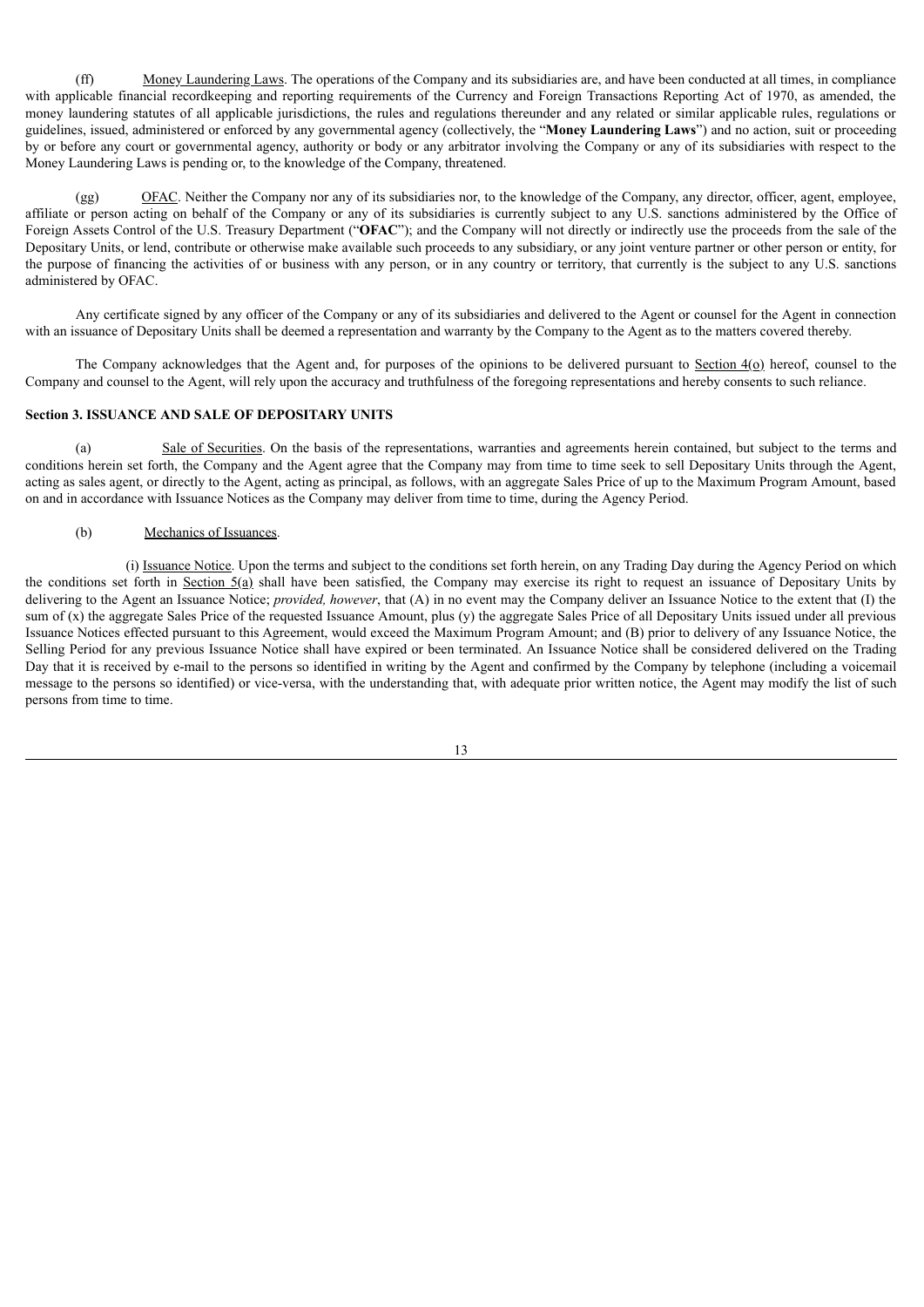(ii) Agent Efforts. Upon the terms and subject to the conditions set forth in this Agreement, upon the receipt of an Issuance Notice, the Agent will use its commercially reasonable efforts consistent with its normal sales and trading practices to place the Depositary Units with respect to which the Agent has agreed to act as sales agent, subject to, and in accordance with the information specified in, the Issuance Notice, unless the sale of the Depositary Units described therein has been suspended, cancelled or otherwise terminated in accordance with the terms of this Agreement. The Company may modify or rescind an Issuance Notice and terminate the Selling Period at any time in its sole discretion upon written notice to the Agent.

(iii) Method of Offer and Sale. Subject to the terms of the Issuance Notice, the Depositary Units may be offered and sold by any method permitted by law deemed to be an "at the market" offering as defined in Rule 415 under the Securities Act that are made directly on the Principal Market or sales made to or through a market maker or through an electronic communications network. Subject to the terms of the Issuance Notice and if agreed to in writing by the parties, the Depositary Units may be offered and sold by any other method permitted by law, including block transactions and privately negotiated transactions. The Company may also sell Depositary Units to the Agent as principal at a price and on terms agreed upon by the Company and the Agent.

(iv) Confirmation to the Company. If acting as sales agent hereunder, the Agent will provide written confirmation to the Company no later than the opening of the Trading Day next following the Trading Day on which it has placed Depositary Units hereunder setting forth the number of Depositary Units sold on such Trading Day, the corresponding Sales Price and the Issuance Price payable to the Company in respect thereof.

(v) Settlement. Each issuance of Depositary Units will be settled on the applicable Settlement Date for such issuance of Depositary Units and, subject to the provisions of Section 5, on or before each Settlement Date, the Company will, or will cause the Company's transfer agent to, electronically transfer the Depositary Units being sold by crediting the Agent or its designee's account at The Depositary Trust Company through its Deposit/Withdrawal At Custodian (DWAC) System, or by such other means of delivery as may be mutually agreed upon by the parties hereto and, upon receipt of such Depositary Units, which in all cases shall be freely tradable, transferable, registered units in good deliverable form, the Agent will deliver, by wire transfer of immediately available funds, the related Issuance Price in same day funds delivered to an account designated by the Company prior to the Settlement Date.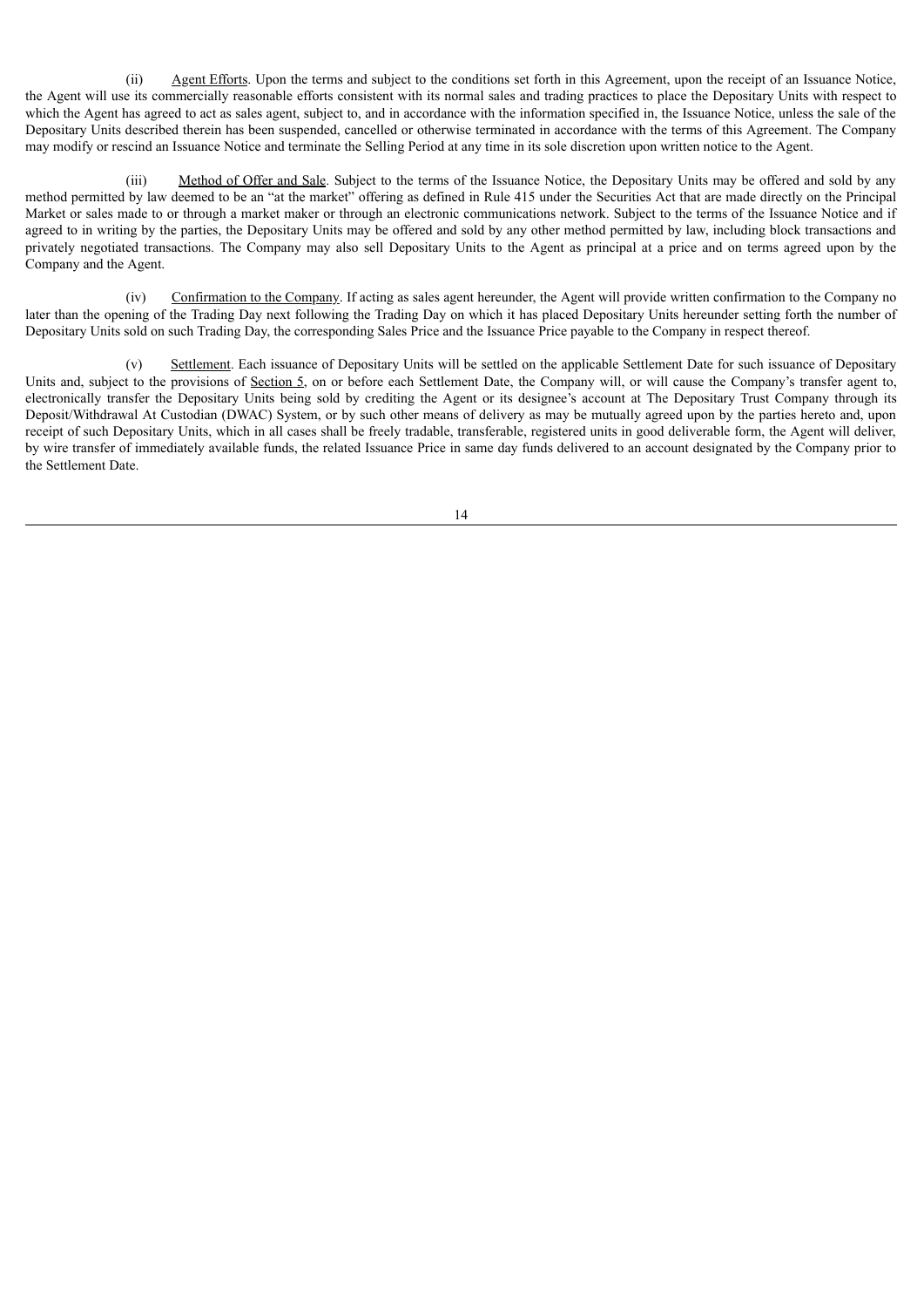(vi) Suspension or Termination of Sales. The Company may, upon notice to the Agent in writing or by telephone (confirmed immediately by verifiable email), suspend any sale of Depositary Units (including Depositary Units that have been sold but have not settled on the Settlement Date), and immediately terminate the Selling Period.

(vii) Delivery of Depositary Units. If the Company defaults in its obligation to deliver Depositary Units on a Settlement Date, the Company agrees that it will hold the Agent harmless against any loss, claim, damage or expense (arising out of or in connection with such default by the Company. The parties hereto acknowledge and agree that, in performing its obligations under this Agreement, the Agent may borrow Depositary Units from securities lenders in the event that the Company has not delivered Depositary Units to settle sales as required by subsection (v) above, and may use the Depositary Units to settle or close out such borrowings.

(viii) No Guarantee of Placement, Etc. The Company acknowledges and agrees that (A) there can be no assurance that the Agent will be successful in placing the Depositary Units and (B) the Agent will incur no liability or obligation to the Company or any other Person if it does not sell the Depositary Units, and (C) the Agent shall be under no obligation to purchase the Depositary Units on a principal basis pursuant to this Agreement, except as otherwise specifically agreed by the Agent and the Company.

(ix) Material Non-Public Information. Notwithstanding any other provision of this Agreement, the Company and the Agent agree that the Company shall not deliver any Issuance Notice to the Agent, and the Agent shall not place any Depositary Units, during any period in which the Company is in possession of material non-public information.

(c) Fees. As compensation for services rendered, the Company shall pay to the Agent, on the applicable Settlement Date, the Selling Commission for the applicable Issuance Amount (including with respect to any suspended or terminated sale pursuant to Section  $3(b)(vi)$ ) by the Agent deducting the Selling Commission from the applicable Issuance Amount. For the avoidance of doubt, the Selling Commission will not apply when the Agent acts as principal.

(d) Expenses. The Company agrees to pay all costs, fees and expenses incurred in connection with the performance of its obligations hereunder and in connection with the transactions contemplated hereby, including without limitation (i) all expenses incident to the issuance and delivery of the Depositary Units (including all printing and engraving costs), (ii) all fees and expenses of the registrar and transfer agent of the Depositary Units, (iii) all necessary issue, transfer and other stamp taxes in connection with the issuance and sale of the Depositary Units, (iv) all fees and expenses of the Company's counsel, independent public or certified public accountants and other advisors, (v) all costs and expenses incurred in connection with the preparation, printing, filing, shipping and distribution of the Registration Statement (including financial statements, exhibits, schedules, consents and certificates of experts), the Prospectus, any Free Writing Prospectus prepared by or on behalf of, used by, or referred to by the Company, and all amendments and supplements thereto, and this Agreement, (vi) all filing fees, attorneys' fees and expenses incurred by the Company in connection with qualifying or registering (or obtaining exemptions from the qualification or registration of) all or any part of the Depositary Units for offer and sale under the state securities or blue sky laws or the provincial securities laws of Canada, (vii) the reasonable fees and disbursements of the Agent's counsel, including the filing fees incident to, and the reasonable fees and expenses of counsel for the Agent in connection with, FINRA review, if any, and approval of the Agent's participation in the offering and distribution of the Depositary Units, in an aggregate amount not to exceed \$50,000, and (viii) the fees and expenses associated with listing the Depositary Units on Nasdaq. Except as provided in this Section 3 and Section 6, the Agent shall pay its own expenses, including the fees and disbursements of its counsel.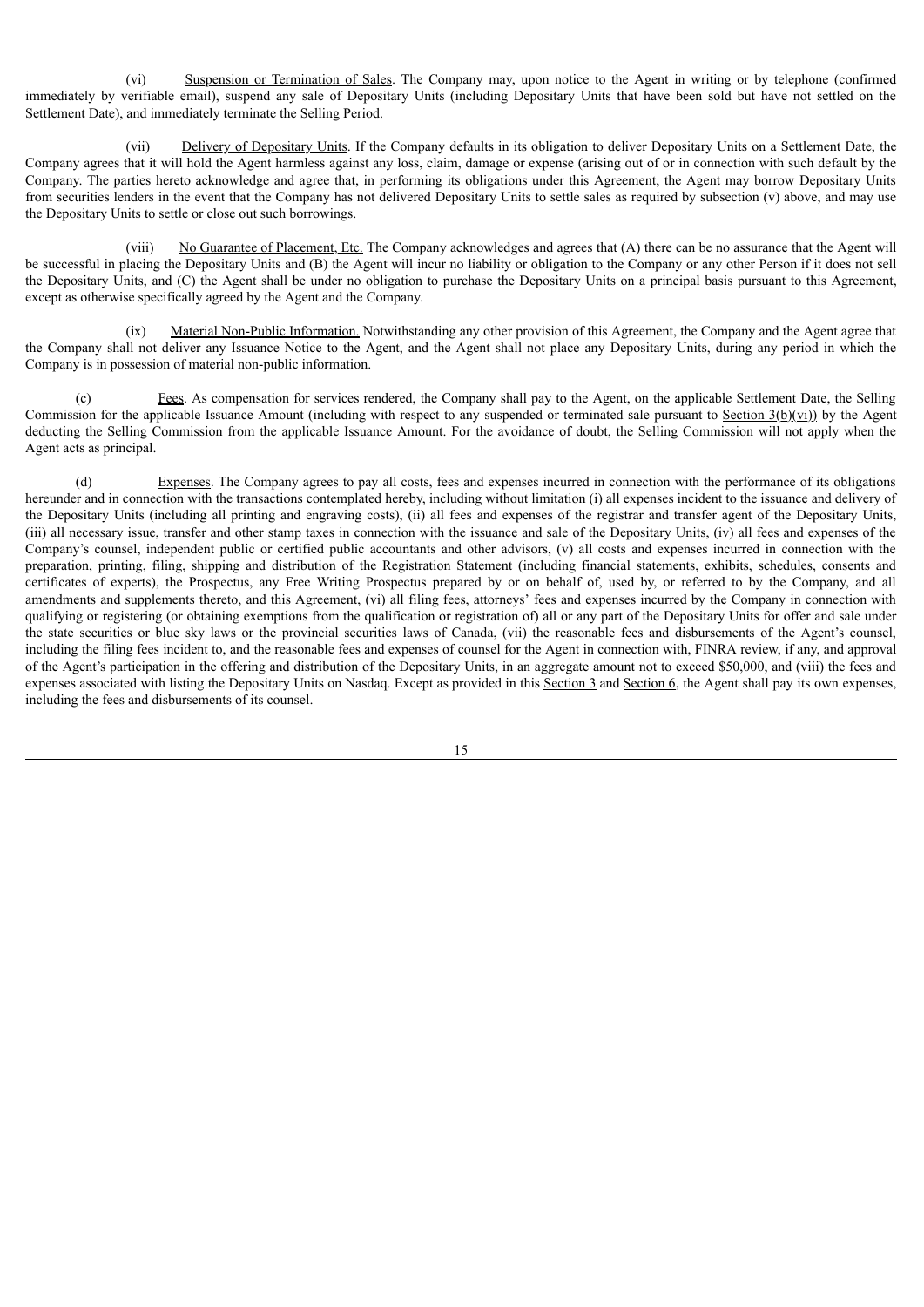# **Section 4. ADDITIONAL COVENANTS**

The Company covenants and agrees with the Agent as follows, in addition to any other covenants and agreements made elsewhere in this Agreement:

(a) Exchange Act Compliance. During the Agency Period, the Company shall include in its quarterly reports on Form 10-Q and its annual reports on Form 10-K and/or in prospectus supplements, a summary detailing, for the relevant reporting period, (i) the number of Depositary Units sold through the Agent pursuant to this Agreement and (ii) the net proceeds received by the Company from such sales.

(b) Securities Act Compliance. After the date of this Agreement, the Company shall promptly advise the Agent in writing (i) of the receipt of any comments of, or requests for additional or supplemental information from, the Commission relating to the Registration Statement or the Prospectus, (ii) of the time and date of any filing of any post-effective amendment to the Registration Statement or any amendment or supplement to the Prospectus, any Free Writing Prospectus, (iii) of the time and date that any post-effective amendment to the Registration Statement becomes effective and (iv) of the issuance by the Commission of any stop order suspending the effectiveness of the Registration Statement or any post-effective amendment thereto, or any amendment or supplement to the Prospectus or of any order preventing or suspending the use of any Free Writing Prospectus or the Prospectus, or of any proceedings to remove, suspend or terminate from listing or quotation the Depositary Units from any securities exchange upon which they are listed for trading or included or designated for quotation, or of the threatening or initiation of any proceedings for any of such purposes.

(c) Amendments and Supplements to the Prospectus and Other Securities Act Matters. If any event shall occur or condition exist as a result of which it is necessary to amend or supplement the Prospectus so that the Prospectus does not include an untrue statement of a material fact or omit to state a material fact necessary in order to make the statements therein, in the light of the circumstances in which they were made, not misleading, the Company agrees to promptly notify the Agent to suspend the sale of any Depositary Units (including Depositary Units that have been sold but have not settled on the Settlement Date), (and the Agent shall immediately suspend such sales) and to terminate the Selling Period. The Company may thereafter send a new Issuance Notice if and when it files with the Commission, amendments or supplements to the Prospectus so that the statements in the Prospectus as so amended or supplemented will not include an untrue statement of a material fact or omit to state a material fact necessary in order to make the statements therein, in the light of the circumstances in which they were made, not misleading. Notwithstanding the foregoing, nothing herein shall require the Company to file any such amendment or supplement.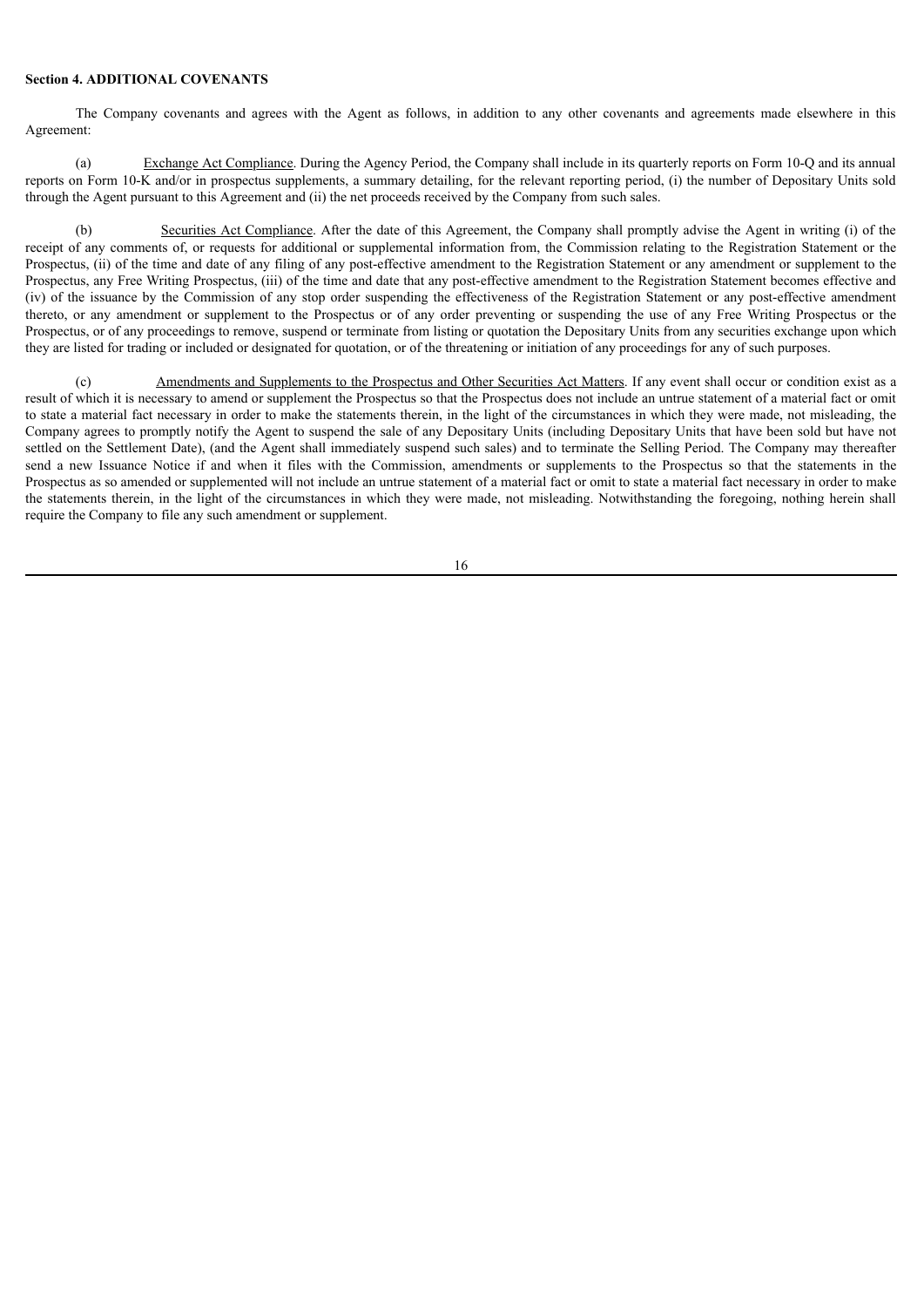(d) Agent's Review of Proposed Amendments and Supplements. Prior to amending or supplementing the Registration Statement or the Prospectus (excluding any amendment or supplement through incorporation of any report filed under the Exchange Act), the Company shall furnish to the Agent for review, a reasonable amount of time prior to the proposed time of filing or use thereof, a copy of each such proposed amendment or supplement, insofar as such proposed amendment or supplement relates to the transactions contemplated hereby, and the Company shall not file or use any such proposed amendment or supplement without the Agent's prior consent, and the Company shall file with the Commission within the applicable period specified in Rule 424(b) under the Securities Act any prospectus required to be filed pursuant to such Rule.

(e) Free Writing Prospectuses. The Company shall furnish to the Agent for review, a reasonable amount of time prior to the proposed time of filing or use thereof, a copy of each proposed "free writing prospectus" as such term is defined in Rule 405 under the Securities Act (any such free writing prospectus being referred to herein as a "**Free Writing Prospectus**") or any amendment or supplement thereto to be prepared by or on behalf of, used by, or referred to by the Company and the Company shall not file, use or refer to any proposed Free Writing Prospectus or any amendment or supplement thereto if the Agent has reasonably objected thereto within a reasonable time after being furnished a copy thereof. The Company shall furnish to the Agent, without charge, as many copies of any Free Writing Prospectus prepared by or on behalf of, or used by the Company, as the Agent may reasonably request. If at any time when a prospectus is required by the Securities Act to be delivered (whether physically or through compliance with Rule 172 under the Securities Act or any similar rule) in connection with sales of the Depositary Units (but in any event if at any time through and including the date of this Agreement) there occurred or occurs an event or development as a result of which any Free Writing Prospectus prepared by or on behalf of, used by, or referred to by the Company conflicted or would conflict with the information contained in the Registration Statement or included or would include an untrue statement of a material fact or omitted or would omit to state a material fact necessary in order to make the statements therein, in the light of the circumstances prevailing at that subsequent time, not misleading, the Company shall promptly notify the Agent to suspend the sale of any Depositary Units (including Depositary Units that have been sold but have not settled on the Settlement Date) (and the Agent shall immediately suspend such sales) and to terminate the Selling Period. Nothing herein shall require the Company to prepare or file with the Commission any such amendment or supplement.

Filing of Agent Free Writing Prospectuses. The Company shall not take any action that would result in the Agent or the Company being required to file with the Commission pursuant to Rule 433(d) under the Securities Act a Free Writing Prospectus prepared by or on behalf of the Agent that the Agent otherwise would not have been required to file thereunder.

(g) Copies of Registration Statement and Prospectus. After the date of this Agreement through the last time that a prospectus is required by the Securities Act to be delivered (whether physically or through compliance with Rule 172 under the Securities Act or any similar rule) in connection with sales of the Depositary Units, the Company agrees to furnish the Agent with copies (which may be electronic copies) of the Registration Statement and each amendment thereto, and with copies of the Prospectus and each amendment or supplement thereto in the form in which it is filed with the Commission pursuant to the Securities Act or Rule 424(b) under the Securities Act, both in such quantities as the Agent may reasonably request from time to time; and, if the delivery of a prospectus is required under the Securities Act or under the blue sky or securities laws of any jurisdiction at any time on or prior to the applicable Settlement Date for any Selling Period in connection with the offering or sale of the Depositary Units and if at such time any event has occurred as a result of which the Prospectus as then amended or supplemented would include an untrue statement of a material fact or omit to state any material fact necessary in order to make the statements therein, in the light of the circumstances under which they were made when such Prospectus is delivered, not misleading, or, if for any other reason it is necessary during such same period to amend or supplement the Prospectus or to file under the Exchange Act any document incorporated by reference in the Prospectus in order to comply with the Securities Act or the Exchange Act, to promptly notify the Agent to suspend the sale of any Depositary Units (including Depositary Units that have been sold but have not settled on the Settlement Date) (and the Agent shall immediately suspend such sales) and to terminate the Selling Period. Nothing herein shall require the Company to prepare or file with the Commission any such amendment or supplement.

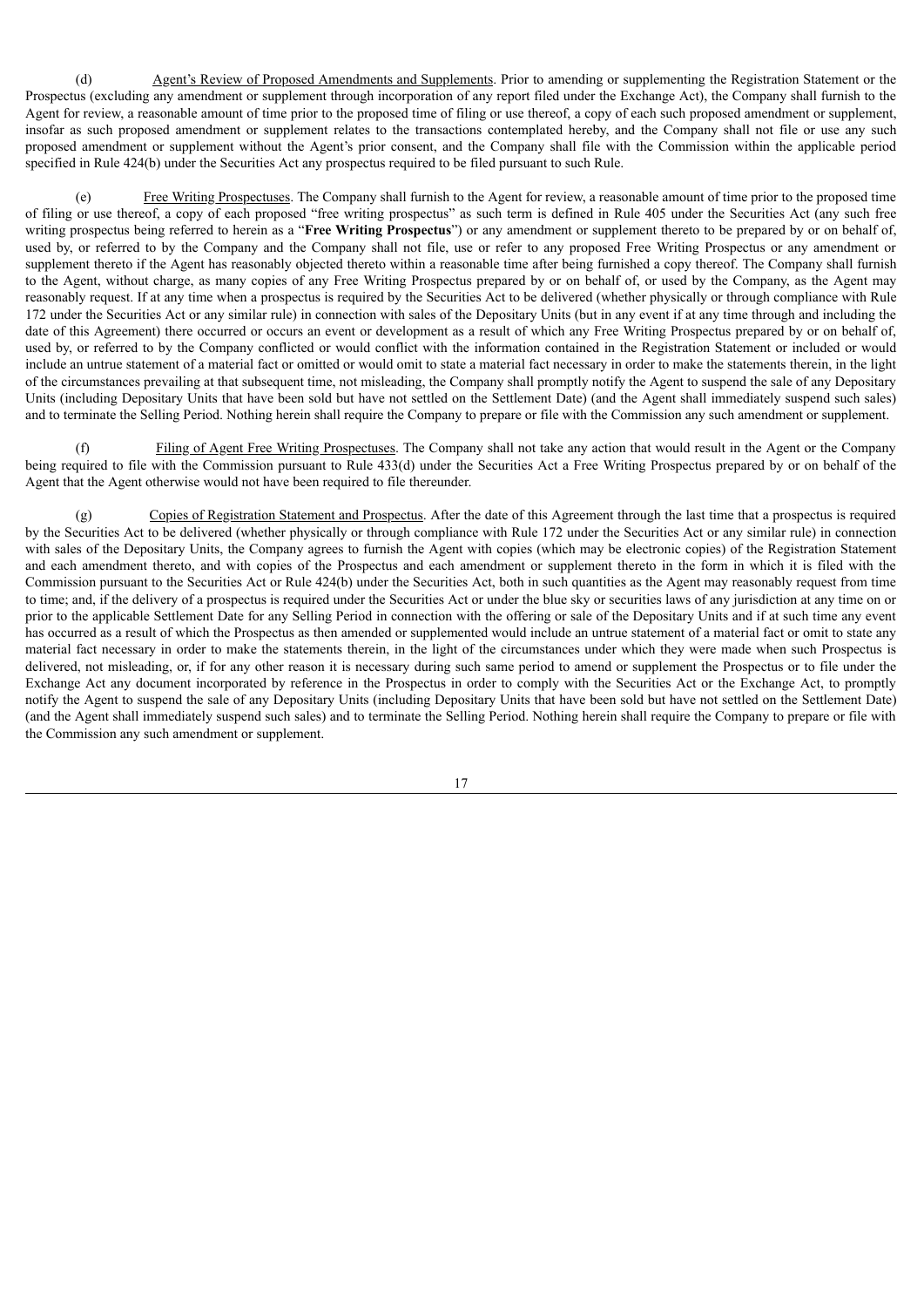(h) Blue Sky Compliance. The Company shall cooperate with the Agent and counsel for the Agent to qualify or register the Depositary Units for sale under (or obtain exemptions from the application of) the state securities or blue sky laws or Canadian provincial securities laws of those jurisdictions designated by the Agent, shall comply in all material respects with such laws and shall continue such qualifications, registrations and exemptions in effect so long as required for the distribution of the Depositary Units. The Company shall not be required to qualify as a foreign corporation or to take any action that would subject it to general service of process in any such jurisdiction where it is not presently qualified or where it would be subject to taxation as a foreign corporation. The Company will advise the Agent promptly of the suspension of the qualification or registration of (or any such exemption relating to) the Depositary Units for offering, sale or trading in any jurisdiction or any initiation or threat of any proceeding for any such purpose, and in the event of the issuance of any order suspending such qualification, registration or exemption, the Company shall use commercially reasonable efforts to obtain the withdrawal thereof at the earliest possible moment.

(i) Earnings Statement. As soon as practicable, the Company will make generally available to its security holders and to the Agent an earnings statement (which need not be audited) covering a period of at least twelve months beginning with the first fiscal quarter of the Company occurring after the date of this Agreement which shall satisfy the provisions of Section 11(a) of the Securities Act and Rule 158 under the Securities Act.

(j) Listing; Reservation of Depositary Units. (a) The Company will use its reasonable best efforts to maintain the listing of the Depositary Units on Nasdaq subject to notice of issuance, and (b) the Company will reserve and keep available at all times, free of preemptive rights, Depositary Units for the purpose of enabling the Company to satisfy its obligations under this Agreement.

(k) Transfer Agent. The Company shall engage and maintain, at its expense, a registrar and transfer agent for the Depositary Units.

(l) Due Diligence. During the term of this Agreement, the Company will reasonably cooperate with any reasonable due diligence review conducted by the Agent in connection with the transactions contemplated hereby, including, without limitation, providing information and making available documents and senior corporate officers, during normal business hours and at the Company's principal offices, as the Agent may reasonably request from time to time.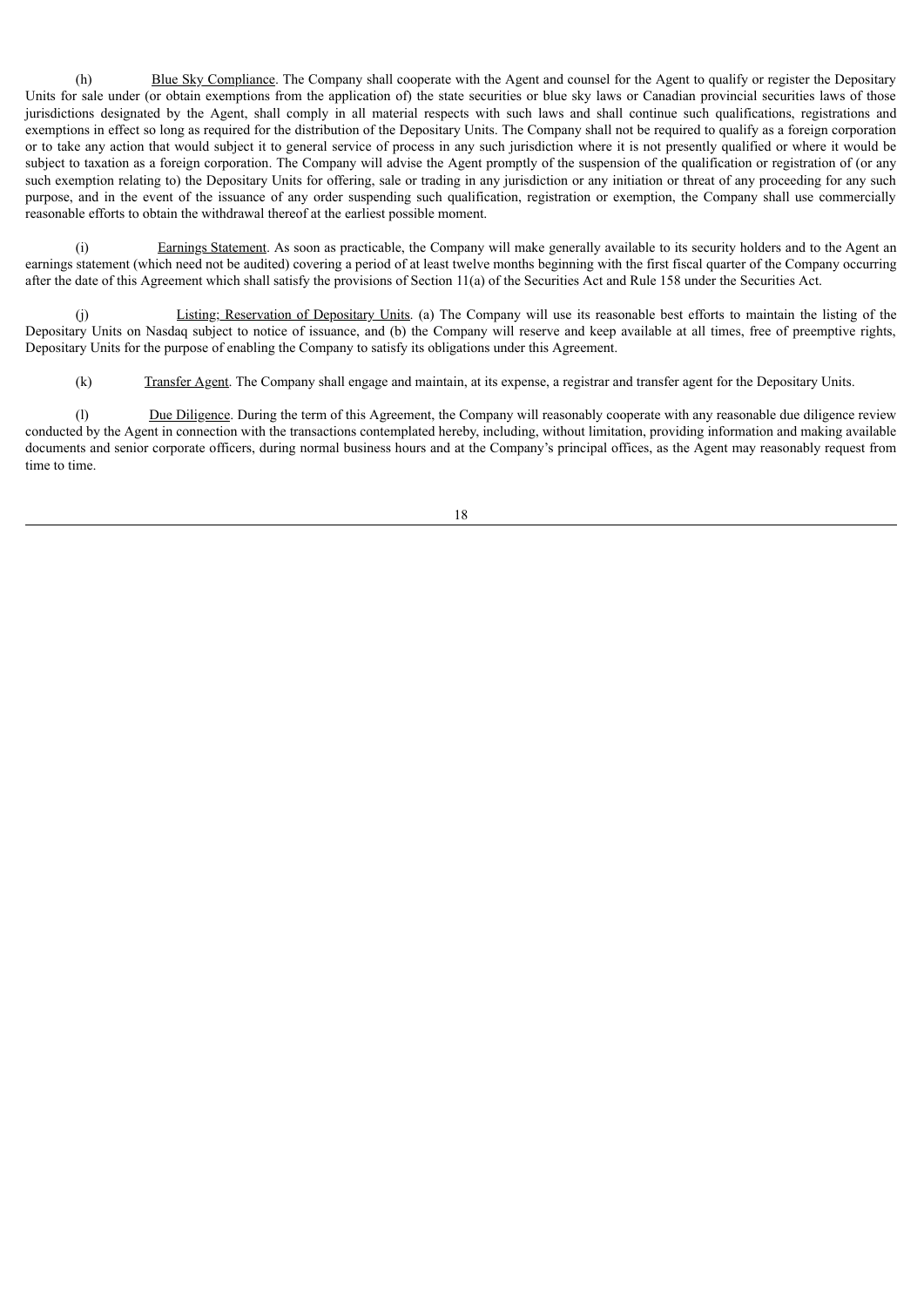(m) Representations and Warranties. The Company acknowledges that each delivery of an Issuance Notice and each delivery of Depositary Units on a Settlement Date shall be deemed to be (i) an affirmation to the Agent that the representations and warranties of the Company contained in or made pursuant to this Agreement are true and correct as of the date of such Issuance Notice or of such Settlement Date, as the case may be, as though made at and as of each such date, except as may be disclosed in the Prospectus (including any documents incorporated by reference therein and any supplements thereto), and (ii) an undertaking that the Company will advise the Agent if any of such representations and warranties will not be true and correct as of the Settlement Date for the Depositary Units relating to such Issuance Notice, as though made at and as of each such date (except that such representations and warranties shall be deemed to relate to the Registration Statement and the Prospectus as amended and supplemented relating to such Depositary Units).

(n) Deliverables at Triggering Event Dates; Certificates. The Company agrees that on or prior to the date of the first Issuance Notice and, during the term of this Agreement after the date of the first Issuance Notice, upon:

(i) the filing of the Prospectus or the amendment or supplement of any Registration Statement or Prospectus (other than a prospectus supplement relating solely to an offering of securities other than the Depositary Units or a prospectus filed pursuant to Section 4(a)(ii)(B)), by means of a post-effective amendment, sticker or supplement (but not by means of incorporation of documents by reference into the Registration Statement or Prospectus);

(ii) the filing with the Commission of an annual report on Form 10-K or a quarterly report on Form 10-Q (including any Form 10- K/A or Form 10-Q/A containing amended financial information or a material amendment to the previously filed annual report on Form 10-K or quarterly report on Form 10-Q), in each case, of the Company;

(iii) the filing with the Commission of a current report on Form 8-K of the Company containing amended financial information (other than information "furnished" pursuant to Item 2.02 or 7.01 of Form 8-K or to provide disclosure pursuant to Item 8.01 of Form 8-K relating to reclassification of certain properties as discontinued operations in accordance with Statement of Financial Accounting Standards No. 144) that is material to the offering of securities of the Company in the Agent's reasonable discretion;

(any such event, a "**Triggering Event Date**"), the Company shall furnish or cause to be furnished to the Agent (but in the case of clause (C) above only if the Agent reasonably determines that the information contained in such current report on Form 8-K of the Company is material) with a certificate as of the Triggering Event Date, confirming: (A) that the representations and warranties of the Company contained in this Agreement are true and correct, and (B) that the Company has performed all of its obligations hereunder to be performed on or prior to such Triggering Event Date. The requirement to provide a certificate under this Section  $4(n)$  shall be waived for any Triggering Event Date occurring at a time when no Issuance Notice is pending or a suspension is in effect, which waiver shall continue until the earlier to occur of the date the Company delivers an Issuance Notice (which for such calendar quarter shall be considered a Triggering Event Date) and the next occurring Triggering Event Date. Notwithstanding the foregoing, if the Company subsequently decides to deliver an Issuance Notice following a Triggering Event Date when a suspension was in effect and did not provide the Agent with a certificate under this Section  $4(n)$ , then before the Agent sells any Depositary Units pursuant to the Issuance Notice, the Company shall provide the Agent with a certificate in conformity with this Section  $4(n)$  dated as of the date that the Issuance Notice was delivered.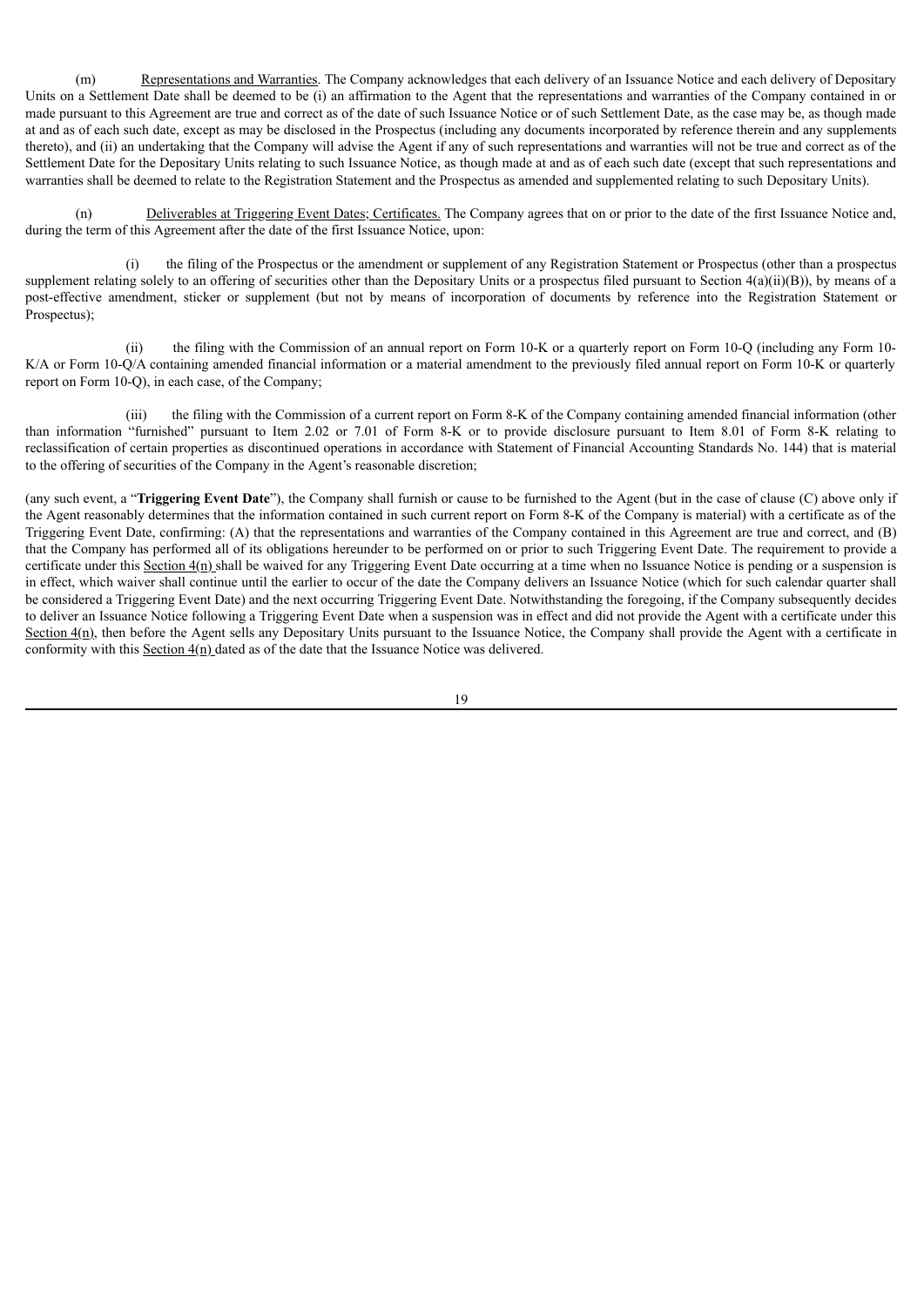# (o) Legal Opinions.

(i) *Opinion of Counsel for Company (Proskauer Rose LLP)*. On or prior to the date of the first Issuance Notice and within five (5) Trading Days of each Triggering Event Date with respect to which the Company is obligated to deliver a certificate pursuant to Section 4(n) for which no waiver is applicable and excluding the date of this Agreement, an opinion of Proskauer Rose LLP, counsel to the Company, each dated the date of delivery, in form and substance reasonably satisfactory to Agent and its counsel, substantially similar to the form previously provided to the Agent and its counsel, modified, as necessary, to relate to the Registration Statement and the Prospectus as then amended or supplemented. In lieu of such opinions for subsequent periodic filings, in the discretion of the Agent, the Company may furnish a reliance letter from such counsel to the Agent, permitting the Agent to rely on a previously delivered opinion letter, modified as appropriate for any passage of time or Triggering Event Date (except that statements in such prior opinion shall be deemed to relate to the Registration Statement and the Prospectus as amended or supplemented as of such Triggering Event Date). The Company shall be required to cause to be furnished no more than one opinion per calendar quarter, except that more than one opinion shall be delivered in a quarter if such opinion is required to be delivered pursuant to Sections  $4(n)(\Delta)$  or  $4(n)(\Delta)$ .

(ii) *Opinion of Counsel for Company (Morgan, Lewis & Bockius LLP)*. On or prior to the date of the first Issuance Notice and within five (5) Trading Days of each Triggering Event Date with respect to which the Company is obligated to deliver a certificate pursuant to Section 4(n) for which no waiver is applicable and excluding the date of this Agreement, an opinion of Morgan, Lewis & Bockius LLP, counsel to the Company, each dated the date of delivery, in form and substance reasonably satisfactory to Agent and its counsel, substantially similar to the form previously provided to the Agent and its counsel, modified, as necessary, to relate to certain matters regarding the Company's status under the Investment Company Act. In lieu of such opinions for subsequent periodic filings, in the discretion of the Agent, the Company may furnish a reliance letter from such counsel to the Agent, permitting the Agent to rely on a previously delivered opinion letter, modified as appropriate for any passage of time or Triggering Event Date (except that statements in such prior opinion shall be deemed to relate to the Registration Statement and the Prospectus as amended or supplemented as of such Triggering Event Date). The Company shall be required to cause to be furnished no more than one opinion per calendar quarter, except that more than one opinion shall be delivered in a quarter if such opinion is required to be delivered pursuant to Sections  $4(n)(A)$  or  $4(n)(B)$ .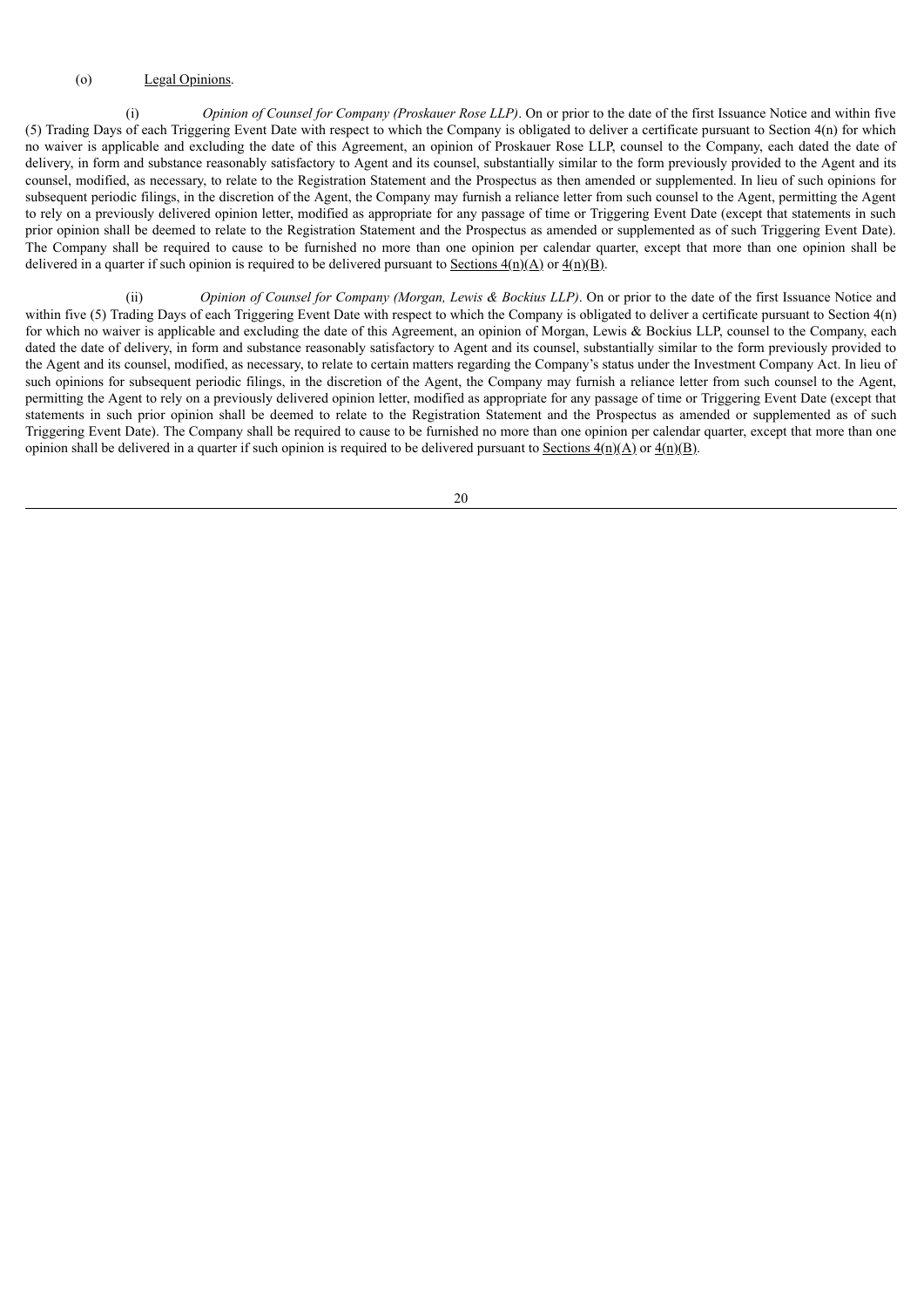(iii) *Opinion of Counsel for Agent*. On or prior to the date of the first Issuance Notice and within five (5) Trading Days of each Triggering Event Date with respect to which the Company is obligated to deliver a certificate pursuant to Section 4(n) for which no waiver is applicable and excluding the date of this Agreement, an opinion of Latham & Watkins LLP, counsel to the Agent, each dated the date of delivery, in form and substance reasonably satisfactory to Agent, substantially similar to the form previously provided to the Agent, modified, as necessary, to relate to the Registration Statement and the Prospectus as then amended or supplemented. In lieu of such opinions for subsequent periodic filings, in the discretion of the Agent, the Agent's counsel may furnish a reliance letter from such counsel to the Agent, permitting the Agent to rely on a previously delivered opinion letter, modified as appropriate for any passage of time or Triggering Event Date (except that statements in such prior opinion shall be deemed to relate to the Registration Statement and the Prospectus as amended or supplemented as of such Triggering Event Date). The Agent's counsel shall be required to furnish no more than one opinion per calendar quarter, except that more than one opinion shall be delivered in a quarter if such opinion is required to be delivered pursuant to Sections  $4(n)(A)$  or  $4(n)(B)$ .

(p) Comfort Letter. On or prior to the date of the first Issuance Notice and within five (5) Trading Days of each Triggering Event Date with respect to which the Company is obligated to deliver a certificate pursuant to Section  $4(n)$  for which no waiver is applicable and excluding the date of this Agreement, the Company shall cause Grant Thornton LLP, the independent registered public accounting firm for the Company, to furnish the Agent a comfort letter, dated the date of delivery, in form and substance reasonably satisfactory to the Agent and its counsel, substantially similar to the form previously provided to the Agent and its counsel; provided, however, that any such comfort letter will only be required on the Triggering Event Date specified to the extent that it contains financial statements filed with the Commission under the Exchange Act and incorporated or deemed to be incorporated by reference into a Prospectus. The Company shall be required to cause to be furnished no more than one comfort letter per calendar quarter, except that more than one comfort letter shall be delivered in a quarter if such comfort letter is required to be delivered pursuant to Sections  $4(n)(A)$  or  $4(n)$ (B).

(q) Certificate. On or prior to the date of the first Issuance Notice, the Company shall furnish the Agent a certificate executed on behalf of the Company: (i) certifying that attached thereto are true and complete copies of the resolutions duly adopted by the Board of Directors of the general partner of the Company authorizing the execution and delivery of this Agreement and the consummation of the transactions contemplated hereby (including, without limitation, the issuance of the Depositary Units pursuant to this Agreement), which authorization shall be in full force and effect on and as of the date of such certificate and (ii) certifying and attesting to the office, incumbency, due authority and specimen signatures of each Person who executed this Agreement for or on behalf of the Company.

(r) Agent's Own Account; Clients' Account. The Company consents to the Agent trading, in compliance with applicable law, in the Depositary Units for the Agent's own account and for the account of its clients at the same time as sales of the Depositary Units occur pursuant to this Agreement.

(s) Market Activities. The Company will not take, directly or indirectly, any action designed to or that might be reasonably expected to cause or result in stabilization or manipulation of the price of the Depositary Units or any other reference security, whether to facilitate the sale or resale of the Depositary Units or otherwise, and the Company will, and shall cause each of its affiliates to, comply with all applicable provisions of Regulation M under the Exchange Act.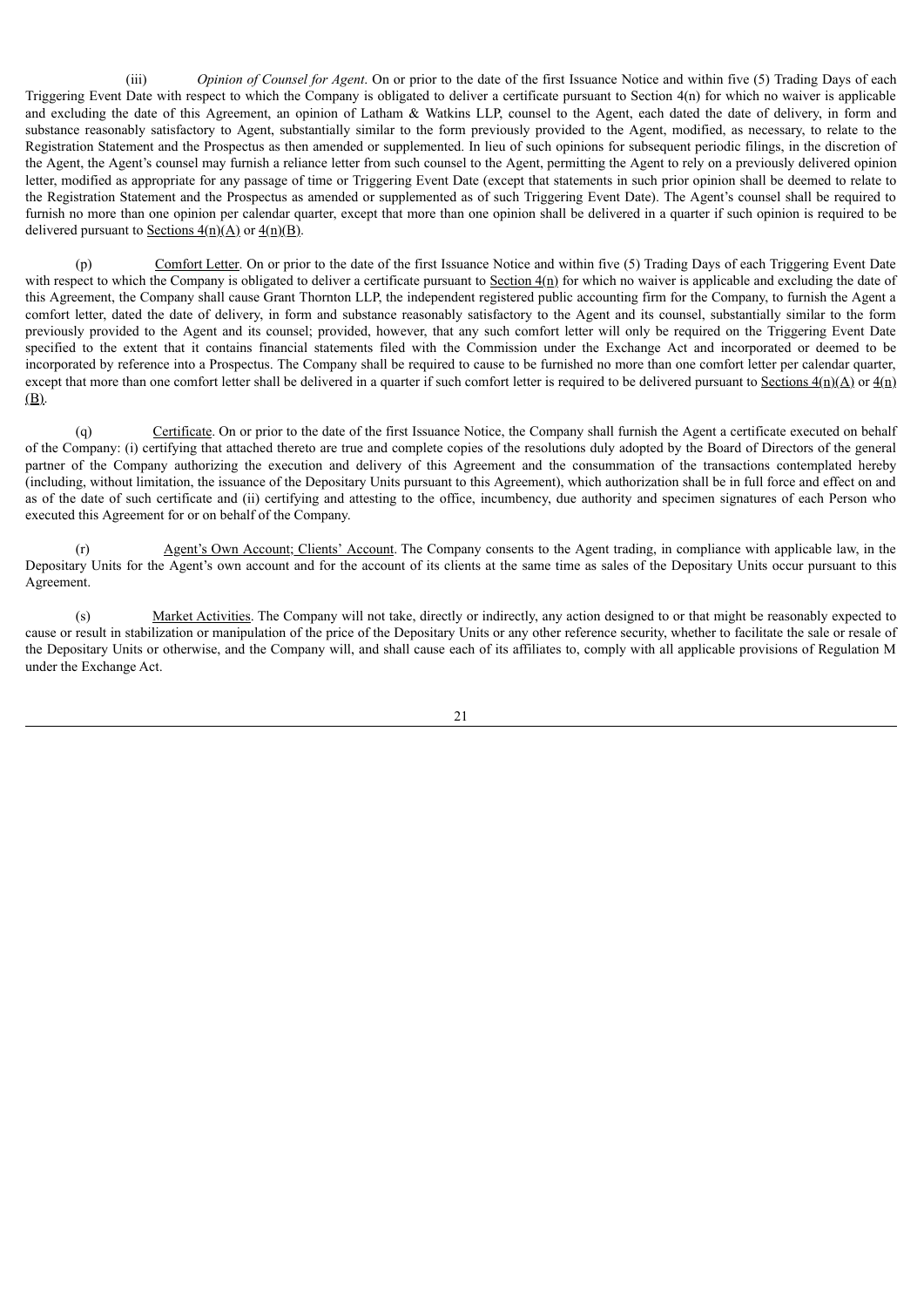(t) Notice of Other Sale. Without the written consent of the Agent, the Company will not, directly or indirectly, offer to sell, sell, contract to sell, grant any option to sell or otherwise dispose of any Depositary Units or securities convertible into or exchangeable for Depositary Units (other than Depositary Units hereunder), warrants or any rights to purchase or acquire Depositary Units, during the period beginning on the date on which any Issuance Notice is delivered to the Agent hereunder and ending on the Trading Day immediately following the Settlement Date with respect to Depositary Units sold pursuant to such Issuance Notice; *provided*, *however*, that such restriction will not be required in connection with the Company's (i) issuance or sale of Depositary Units, options to purchase Depositary Units or Depositary Units issuable upon the exercise of options or other equity awards pursuant to any employee or director share option, incentive or benefit plan, share purchase or ownership plan, long-term incentive plan, dividend reinvestment plan, inducement award under Nasdaq rules or other compensation plan of the Company or its subsidiaries, as in effect on the date of this Agreement, (ii) issuance or sale of Depositary Units issuable upon exchange, conversion or redemption of securities or the exercise or vesting of warrants, options or other equity awards outstanding at the date of this Agreement, (iii) issuance or sale of Depositary Units or securities convertible into or exchangeable for Depositary Units as consideration for mergers, acquisitions, other business combinations, joint ventures or strategic alliances occurring after the date of this Agreement which are not used for capital raising purposes and (iv) modification of any outstanding options, warrants or any rights to purchase or acquire Depositary Units. For the avoidance of doubt, the Company will not enter any other open market or similar agreement for the sale of any Depositary Units during the Agency Period.

# **Section 5. CONDITIONS TO DELIVERY OF ISSUANCE NOTICES AND TO SETTLEMENT**

The right of the Company to deliver an Issuance Notice hereunder is subject to the satisfaction, on the date of delivery of such Issuance Notice, and the obligation of the Agent to use its commercially reasonable efforts to place Depositary Units during the applicable Selling Period is subject to the satisfaction, on each Trading Day during the Selling Period, of each of the following conditions:

(a) Accuracy of the Company's Representations and Warranties; Performance by the Company. The Company shall have delivered the certificate required to be delivered pursuant to Section  $4(n)$  on or before the date on which delivery of such certificate is required pursuant to Section  $4(n)$ . The Company shall have performed, satisfied and complied with all covenants, agreements and conditions required by this Agreement to be performed, satisfied or complied with by the Company at or prior to such date, including, but not limited to, the covenants contained in Section  $4(\rho)$  and Section  $4(\rho)$ .

(b) No Injunction. No statute, rule, regulation, executive order, decree, ruling or injunction shall have been enacted, entered, promulgated or endorsed by any court or governmental authority of competent jurisdiction or any self-regulatory organization having authority over the matters contemplated by this Agreement that prohibits or directly and materially adversely affects any of the transactions contemplated by this Agreement, and no proceeding shall have been commenced that may have the effect of prohibiting or materially adversely affecting any of the transactions contemplated by this Agreement.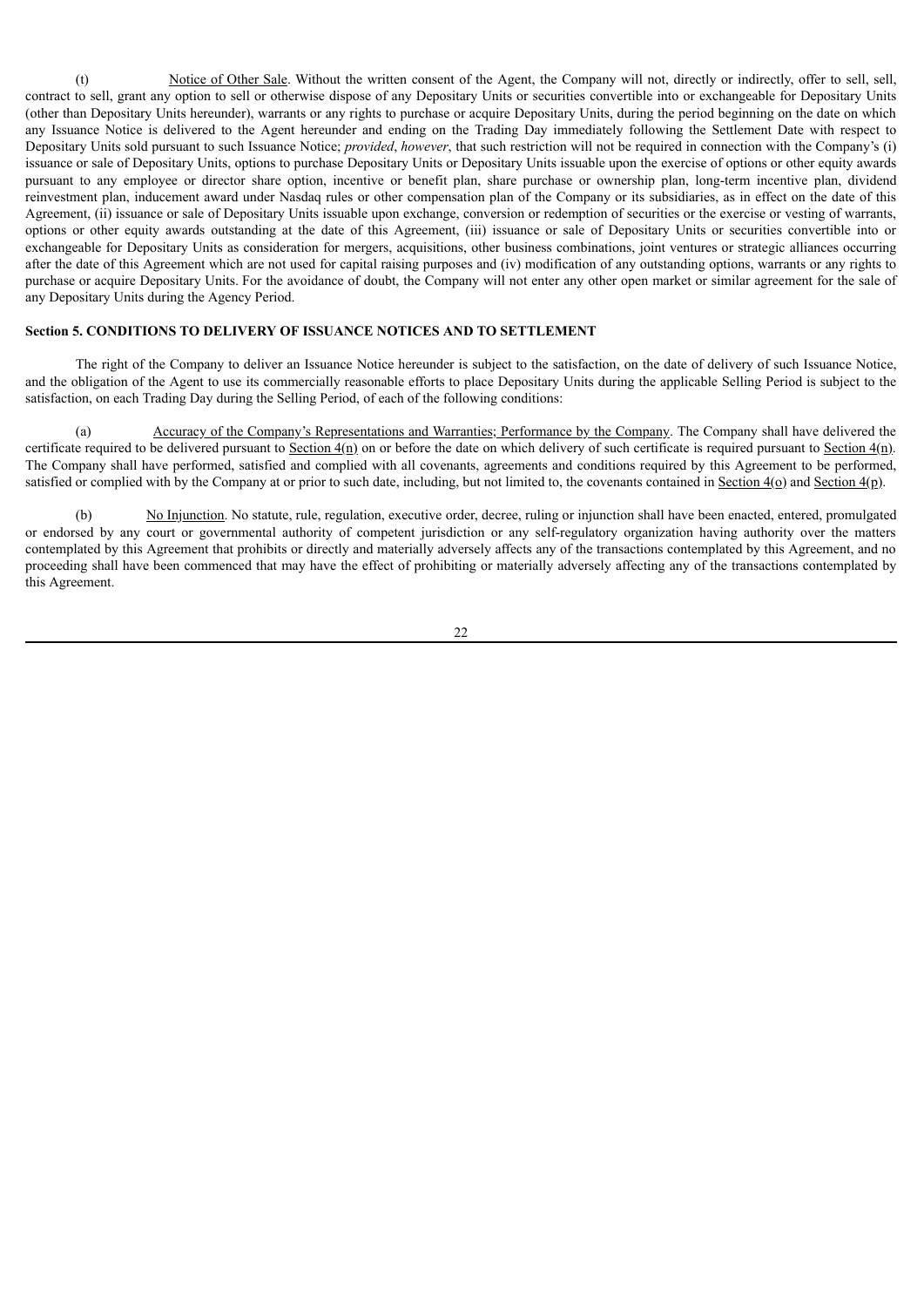(c) Material Adverse Changes. Except as disclosed in the Registration Statement or the Prospectus: (i) there shall not have occurred any Material Adverse Change and (ii) there shall not have occurred any downgrading, nor shall any notice have been given of any intended or potential downgrading or of any review for a possible change that does not indicate the direction of the possible change, in the rating accorded any securities of the Company or any of its subsidiaries by any "nationally recognized statistical rating organization" as such term is defined for purposes of Rule  $436(g)(2)$ under the Securities Act.

(d) No Suspension of Trading in or Delisting of Depositary Units; Other Events. The trading of the Company's Depositary Units (including without limitation the Depositary Units sold hereunder) shall not have been suspended by the Commission, the Principal Market or FINRA. There shall not have occurred (and be continuing in the case of occurrences under clauses (i) and (ii) below) any of the following: (i) trading or quotation in any of the Company's securities shall have been suspended or limited by the Commission or by Nasdaq, or trading in securities generally on Nasdaq shall have been suspended or limited, or minimum or maximum prices shall have been generally established on any of such stock exchanges by the Commission or FINRA; (ii) a general banking moratorium shall have been declared by any of federal or New York authorities; or (iii) there shall have occurred any outbreak or escalation of national or international hostilities or any crisis or calamity, or any change in the United States or international financial markets, or any substantial change or development involving a prospective substantial change in United States' or international political, financial or economic conditions, as in the judgment of the Agent is material and adverse and makes it impracticable to market the Depositary Units in the manner and on the terms described in the Prospectus or to enforce contracts for the sale of securities.

(e) No Misstatement or Material Omission. Agent shall not have advised the Company that the Registration Statement or Prospectus, or any amendment or supplement thereto, contains an untrue statement of fact that in the Agent's reasonable opinion is material, or omits to state a fact that in the Agent's reasonable opinion is material and is required to be stated therein or is necessary to make the statements therein, in the light of the circumstances under which they were made, not misleading.

### **Section 6. INDEMNIFICATION AND CONTRIBUTION**

(a) Indemnification of the Agent. The Company agrees to indemnify and hold harmless the Agent, its affiliates, directors, officers and employees and each person, if any, who controls the Agent within the meaning of the Securities Act or the Exchange Act against any loss, claim, damage, liability or expense, as incurred, to which the Agent or such affiliate, director, officer, employee or controlling person may become subject, under the Securities Act, the Exchange Act, other federal or state statutory law or regulation, or the laws or regulations of foreign jurisdictions where the Depositary Units have been offered or sold or at common law or otherwise (including in settlement of any litigation, if such settlement is effected with the written consent of the Company), insofar as such loss, claim, damage, liability or expense (or actions in respect thereof as contemplated below) arises out of or is based upon (i) any untrue statement or alleged untrue statement of a material fact contained in the Registration Statement, or any amendment thereto, or the omission or alleged omission to state therein a material fact required to be stated therein or necessary to make the statements therein not misleading; or (ii) any untrue statement or alleged untrue statement of a material fact contained in any Free Writing Prospectus that the Company has used, referred to or filed, or is required to file, pursuant to Rule 433(d) of the Securities Act or the Prospectus (or any amendment or supplement thereto), or the omission or alleged omission to state therein a material fact necessary in order to make the statements, in the light of the circumstances under which they were made, not misleading; and to reimburse the Agent and each such affiliate, director, officer, employee and controlling person for any and all reasonable out-ofpocket expenses (including the reasonable fees and disbursements of counsel chosen by the Agent) as such expenses are reasonably incurred by the Agent or such officer, employee or controlling person in connection with investigating, defending, settling, compromising or paying any such loss, claim, damage, liability, expense or action; provided, however, that the foregoing indemnity agreement shall not apply to any loss, claim, damage, liability or expense to the extent, but only to the extent, arising out of or based upon any untrue statement or alleged untrue statement or omission or alleged omission made in reliance upon and in conformity with information furnished to the Company by the Agent expressly for use in the Registration Statement, any such Free Writing Prospectus or the Prospectus (or any amendment or supplement thereto), it being understood and agreed that the only such information furnished by or on behalf of the Agent to the Company consists of the information set forth in the ninth paragraph under the caption "Plan of Distribution" in the Prospectus (the "**Agent Information**"). The indemnity agreement set forth in this Section 6(a) shall be in addition to any liabilities that the Company may otherwise have.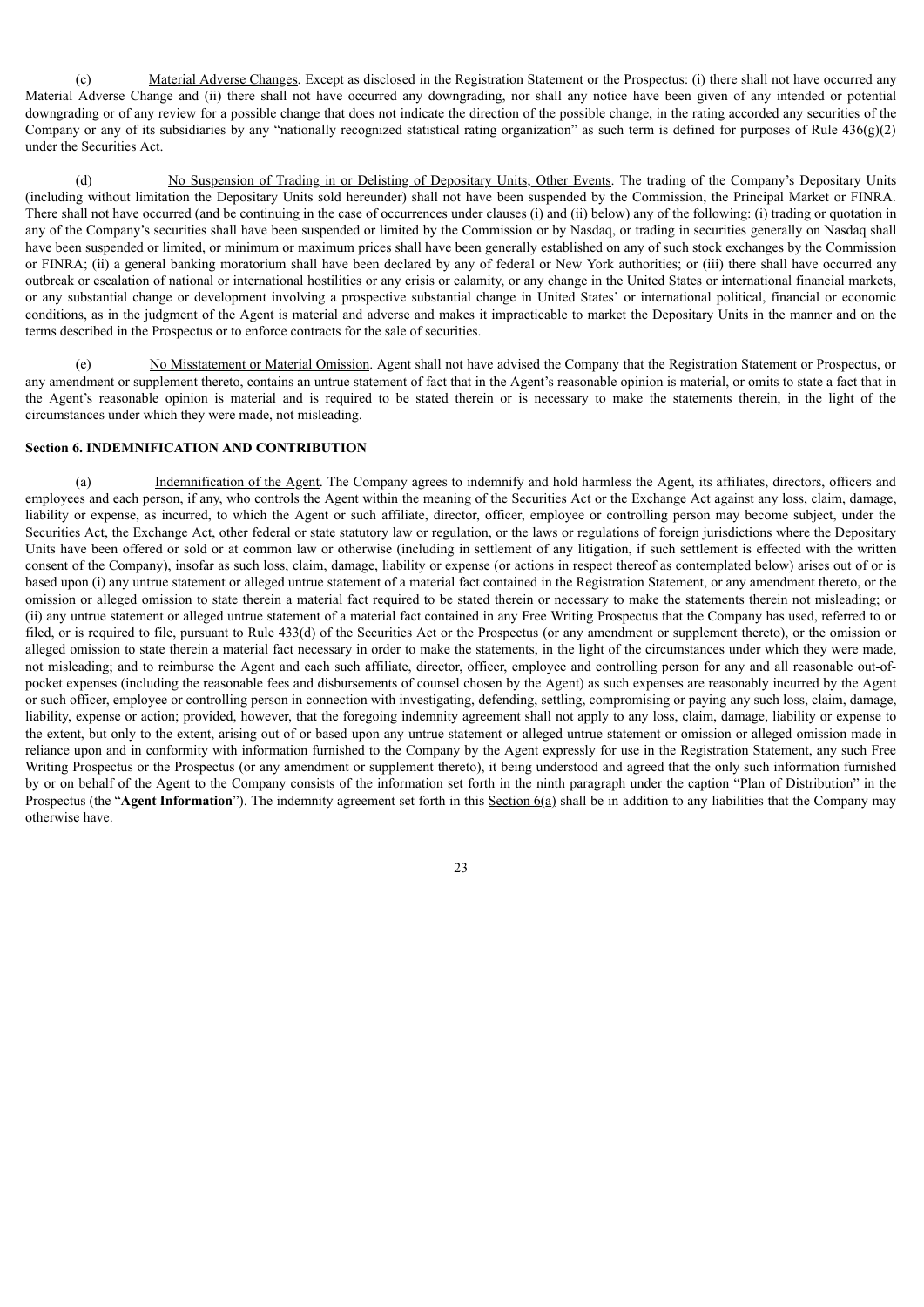(b) Indemnification of the Company, its Directors and Officers. The Agent agrees to indemnify and hold harmless the Company and its general partner each of its directors and officers and each person, if any, who controls the Company within the meaning of the Securities Act or the Exchange Act, against any loss, claim, damage, liability or expense, as incurred, to which the Company, or such director, officer or controlling person may become subject, under the Securities Act, the Exchange Act, or other federal or state statutory law or regulation, or at common law or otherwise (including in settlement of any litigation, if such settlement is effected with the written consent of such Agent), insofar as such loss, claim, damage, liability or expense (or actions in respect thereof as contemplated below) arises out of or is based upon (i) any untrue statement or alleged untrue statement of a material fact contained in the Registration Statement, or any amendment thereto, or the omission or alleged omission to state therein a material fact required to be stated therein or necessary to make the statements therein not misleading or (ii) any untrue statement or alleged untrue statement of a material fact contained in any Free Writing Prospectus that the Company has used, referred to or filed, or is required to file, pursuant to Rule 433(d) of the Securities Act or the Prospectus (or any amendment or supplement thereto) or the omission or alleged omission to state therein a material fact necessary in order to make the statements, in the light of the circumstances under which they were made, not misleading, in each case to the extent, but only to the extent, that such untrue statement or alleged untrue statement or omission or alleged omission was made in the Registration Statement, such Free Writing Prospectus or the Prospectus (or any such amendment or supplement), in reliance upon and in conformity with the Agent Information; and to reimburse the Company, or any such director, officer or controlling person for any and all reasonable out of pocket expenses (including the reasonable fees and disbursements of counsel chosen by the Company) as such expenses are reasonably incurred by the Company, or such director, officer or controlling person in connection with investigating, defending, settling, compromising or paying any such loss, claim, damage, liability, expense or action. The indemnity agreement set forth in this  $Section 6(b)$  shall be in addition to any liabilities that the Agent may otherwise have.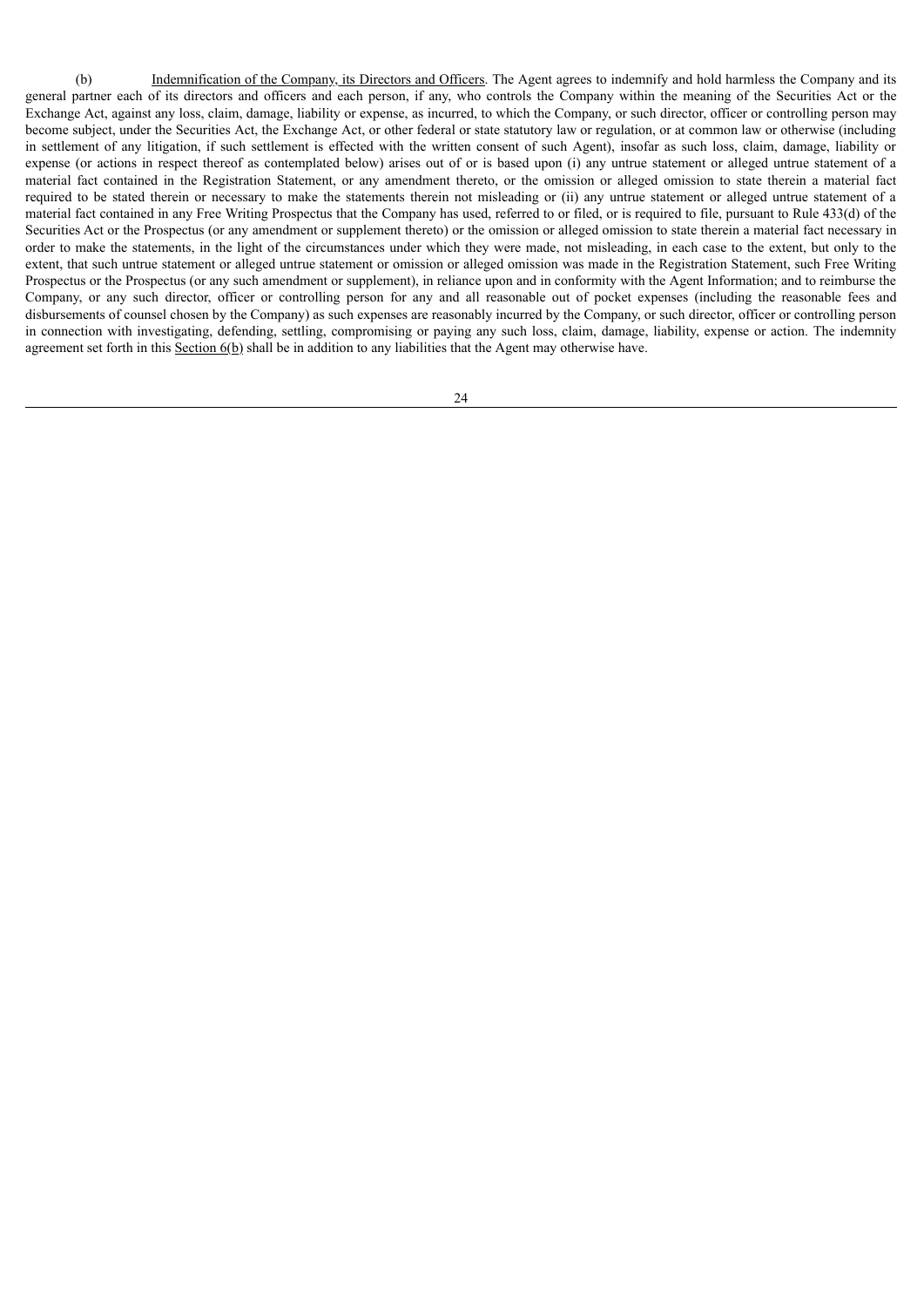(c) Notifications and Other Indemnification Procedures. Promptly after receipt by an indemnified party under this Section 6 of notice of the commencement of any action, such indemnified party will, if a claim in respect thereof is to be made against an indemnifying party under this Section 6, notify the indemnifying party in writing of the commencement thereof, but the omission so to notify the indemnifying party will not relieve the indemnifying party from any liability that it may have to any indemnified party to the extent the indemnifying party is not materially prejudiced as a proximate result of such failure and shall not in any event relieve the indemnifying party from any liability that it may have otherwise than on account of this indemnity agreement. In case any such action is brought against any indemnified party and such indemnified party seeks or intends to seek indemnity from an indemnifying party, the indemnifying party will be entitled to participate in, and, to the extent that it shall elect, jointly with all other indemnifying parties similarly notified, by written notice delivered to the indemnified party promptly after receiving the aforesaid notice from such indemnified party, to assume the defense thereof with counsel reasonably satisfactory to such indemnified party; *provided*, *however*, that if the defendants in any such action include both the indemnified party and the indemnifying party and the indemnified party shall have reasonably concluded that a conflict may arise between the positions of the indemnifying party and the indemnified party in conducting the defense of any such action or that there may be legal defenses available to it and/or other indemnified parties which are different from or additional to those available to the indemnifying party, the indemnified party or parties shall have the right to select separate counsel to assume such legal defenses and to otherwise participate in the defense of such action on behalf of such indemnified party or parties. Upon receipt of notice from the indemnifying party to such indemnified party of such indemnifying party's election so to assume the defense of such action and approval by the indemnified party of counsel, the indemnifying party will not be liable to such indemnified party under this Section  $6$  for any legal or other expenses subsequently incurred by such indemnified party in connection with the defense thereof unless (i) the indemnified party shall have employed separate counsel in accordance with the proviso to the preceding sentence (it being understood, however, that the indemnifying party shall not be liable for the fees and expenses of more than one separate counsel (together with local counsel), representing the indemnified parties who are parties to such action), which counsel (together with any local counsel) for the indemnified parties shall be selected by the Agent (in the case of counsel for the indemnified parties referred to in Section  $6(a)$  above or by the Company (in the case of counsel for the indemnified parties referred to in Section 6(b) above)), (ii) the indemnifying party shall not have employed counsel reasonably satisfactory to the indemnified party to represent the indemnified party within a reasonable time after notice of commencement of the action or (iii) the indemnifying party has authorized in writing the employment of counsel for the indemnified party at the expense of the indemnifying party, in each of which cases the fees and expenses of counsel shall be at the expense of the indemnifying party and shall be paid as they are incurred.

(d) Settlements. The indemnifying party under this Section 6 shall not be liable for any settlement of any proceeding effected without its written consent; *provided* that such consent was not unreasonably withheld, but if settled with such consent or if there be a final judgment for the plaintiff, the indemnifying party agrees to indemnify the indemnified party against any loss, claim, damage, liability or expense by reason of such settlement or judgment. Notwithstanding the foregoing sentence, if at any time an indemnified party shall have requested an indemnifying party to reimburse the indemnified party for fees and expenses of counsel as contemplated by Section  $6(c)$ , the indemnifying party shall be liable for any settlement of any proceeding effected without its written consent if (i) such settlement is entered into more than 30 days after receipt by such indemnifying party of the aforesaid request and (ii) such indemnifying party shall not have reimbursed the indemnified party in accordance with such request prior to the date of such settlement. No indemnifying party shall, without the prior written consent of the indemnified party, effect any settlement, compromise or consent to the entry of judgment in any pending or threatened action, suit or proceeding in respect of which any indemnified party is or could have been a party and indemnity was or could have been sought hereunder by such indemnified party, unless such settlement, compromise or consent includes an unconditional release of such indemnified party from all liability on claims that are the subject matter of such action, suit or proceeding and does not include an admission of fault or culpability or a failure to act by or on behalf of such indemnified party.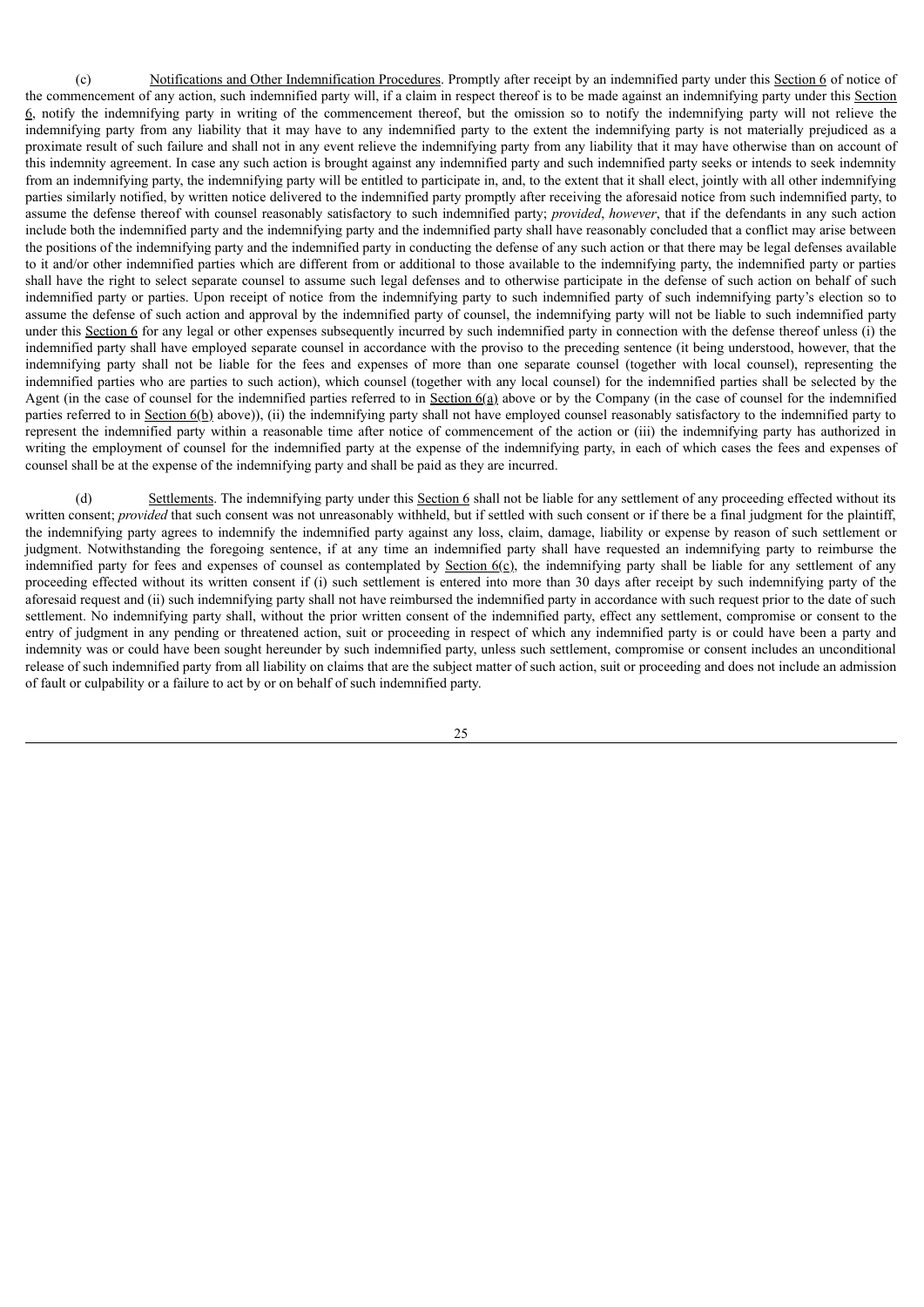(e) Contribution. If the indemnification provided for in this Section 6 is for any reason held to be unavailable to or otherwise insufficient to hold harmless an indemnified party in respect of any losses, claims, damages, liabilities or expenses referred to therein, then each indemnifying party shall contribute to the aggregate amount paid or payable by such indemnified party, as incurred, as a result of any losses, claims, damages, liabilities or expenses referred to therein (i) in such proportion as is appropriate to reflect the relative benefits received by the Company, on the one hand, and the Agent, on the other hand, from the offering of the Depositary Units pursuant to this Agreement or (ii) if the allocation provided by clause (i) above is not permitted by applicable law, in such proportion as is appropriate to reflect not only the relative benefits referred to in clause (i) above but also the relative fault of the Company, on the one hand, and the Agent, on the other hand, in connection with the statements or omissions which resulted in such losses, claims, damages, liabilities or expenses, as well as any other relevant equitable considerations. The relative benefits received by the Company, on the one hand, and the Agent, on the other hand, in connection with the offering of the Depositary Units pursuant to this Agreement shall be deemed to be in the same respective proportions as the total proceeds from the offering of the Depositary Units pursuant to this Agreement (before deducting expenses) received by the Company bear to the total commissions received by the Agent pursuant to this Agreement. The relative fault of the Company, on the one hand, and the Agent, on the other hand, shall be determined by reference to, among other things, whether any such untrue or alleged untrue statement of a material fact or omission or alleged omission to state a material fact relates to information supplied by the Company, on the one hand, or the Agent, on the other hand, and the parties' relative intent, knowledge, access to information and opportunity to correct or prevent such statement or omission.

The amount paid or payable by a party as a result of the losses, claims, damages, liabilities and expenses referred to above shall be deemed to include, subject to the limitations set forth in Section  $6(c)$ , any legal or other fees or expenses reasonably incurred by such party in connection with investigating or defending any action or claim. The provisions set forth in Section  $6(\text{c})$  with respect to notice of commencement of any action shall apply if a claim for contribution is to be made under this Section 6(e); *provided, however,* that no additional notice shall be required with respect to any action for which notice has been given under  $Section 6(\epsilon)$  for purposes of indemnification. No party shall be liable for contribution with respect to any action or claim settled without its prior written consent; *provided* that such written consent was not unreasonably withheld.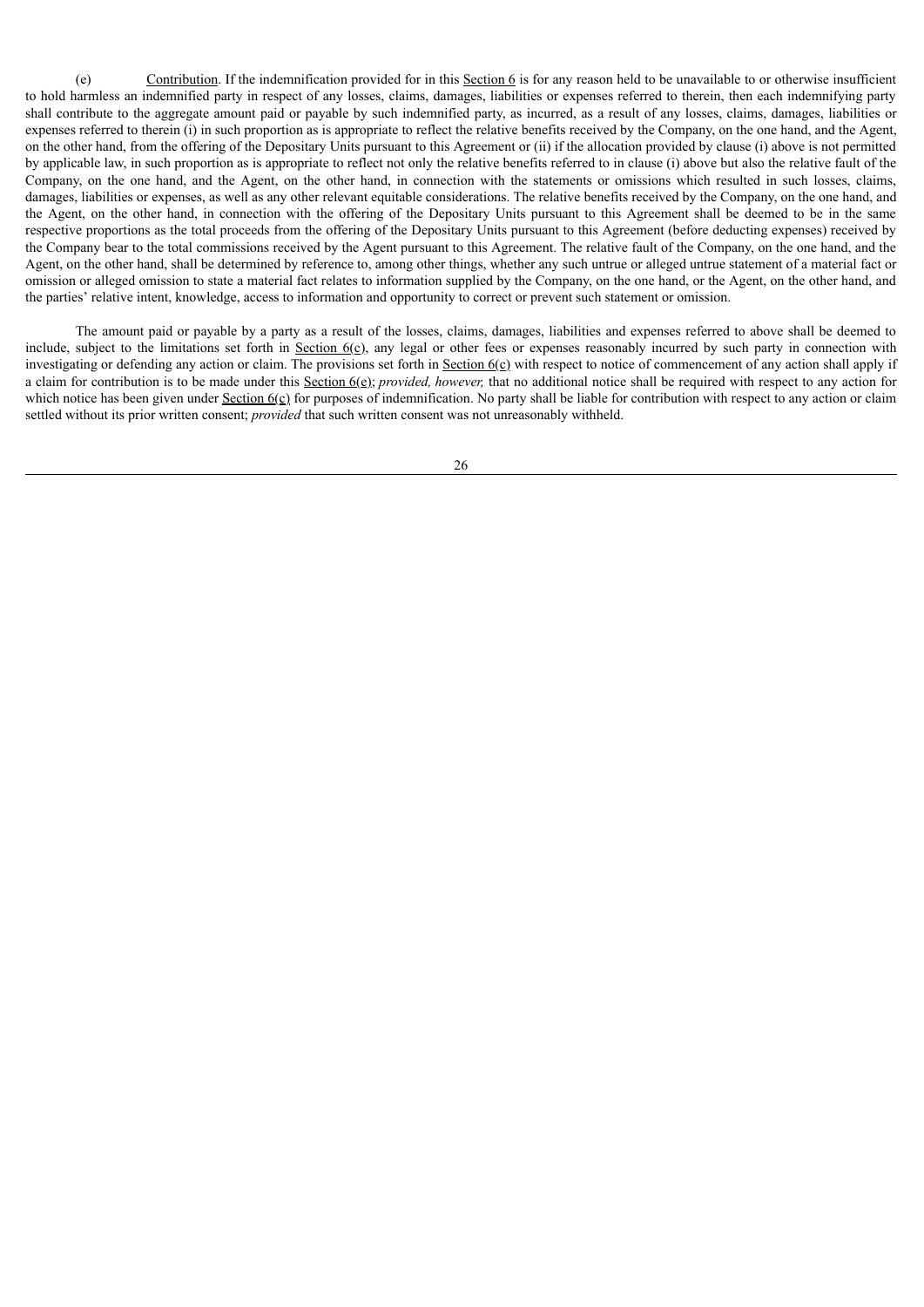The Company and the Agent agree that it would not be just and equitable if contribution pursuant to this Section 6(e) were determined by pro rata allocation or by any other method of allocation which does not take account of the equitable considerations referred to in this Section 6(e).

Notwithstanding the provisions of this Section 6(e), the Agent shall not be required to contribute any amount in excess of the agent fees received by the Agent in connection with the offering contemplated hereby. No person guilty of fraudulent misrepresentation (within the meaning of Section 11(f) of the Securities Act) shall be entitled to contribution from any person who was not guilty of such fraudulent misrepresentation. For purposes of this Section 6(e), each officer and employee of the Agent and each person, if any, who controls the Agent within the meaning of the Securities Act or the Exchange Act shall have the same rights to contribution as the Agent, and each director of the Company, each officer of the Company who signed the Registration Statement, and each person, if any, who controls the Company within the meaning of the Securities Act and the Exchange Act shall have the same rights to contribution as the Company.

### **Section 7. TERMINATION & SURVIVAL**

(a) Term. Subject to the provisions of this Section 7, the term of this Agreement shall continue from the date of this Agreement until the end of the Agency Period, unless earlier terminated by the parties to this Agreement pursuant to this Section 7.

(b) Termination; Survival Following Termination. The Company or the Agent may terminate this Agreement prior to the end of the Agency Period, by giving written notice as required by this Agreement, upon three Trading Days' notice to the other party; provided that (i) if the Company terminates this Agreement after the Agent confirms to the Company any sale of Depositary Units, the Company shall remain obligated to comply with Section  $3(b)(y)$  with respect to such Depositary Units and (ii) Section 6 shall survive termination of this Agreement. If termination shall occur prior to the Settlement Date for any sale of Depositary Units, such sale shall nevertheless settle in accordance with the terms of this Agreement.

### **Section 8. MISCELLANEOUS**

(a) No Advisory or Fiduciary Relationship. The Company acknowledges and agrees that (i) the transactions contemplated by this Agreement, including the determination of any fees, are arm's-length commercial transactions between the Company and the Agent, (ii) when acting as a principal under this Agreement, the Agent is and has been acting solely as a principal and is not the agent or fiduciary of the Company, or its partners, creditors, employees or any other party, (iii) the Agent has not assumed nor will assume an advisory or fiduciary responsibility in favor of the Company with respect to the transactions contemplated hereby or the process leading thereto (irrespective of whether the Agent has advised or is currently advising the Company on other matters) and the Agent does not have any obligation to the Company with respect to the transactions contemplated hereby except the obligations expressly set forth in this Agreement, (iv) the Agent and its respective affiliates may be engaged in a broad range of transactions that involve interests that differ from those of the Company, and (v) the Agent has not provided any legal, accounting, regulatory or tax advice with respect to the transactions contemplated hereby and the Company has consulted its own legal, accounting, regulatory and tax advisors to the extent it deemed appropriate.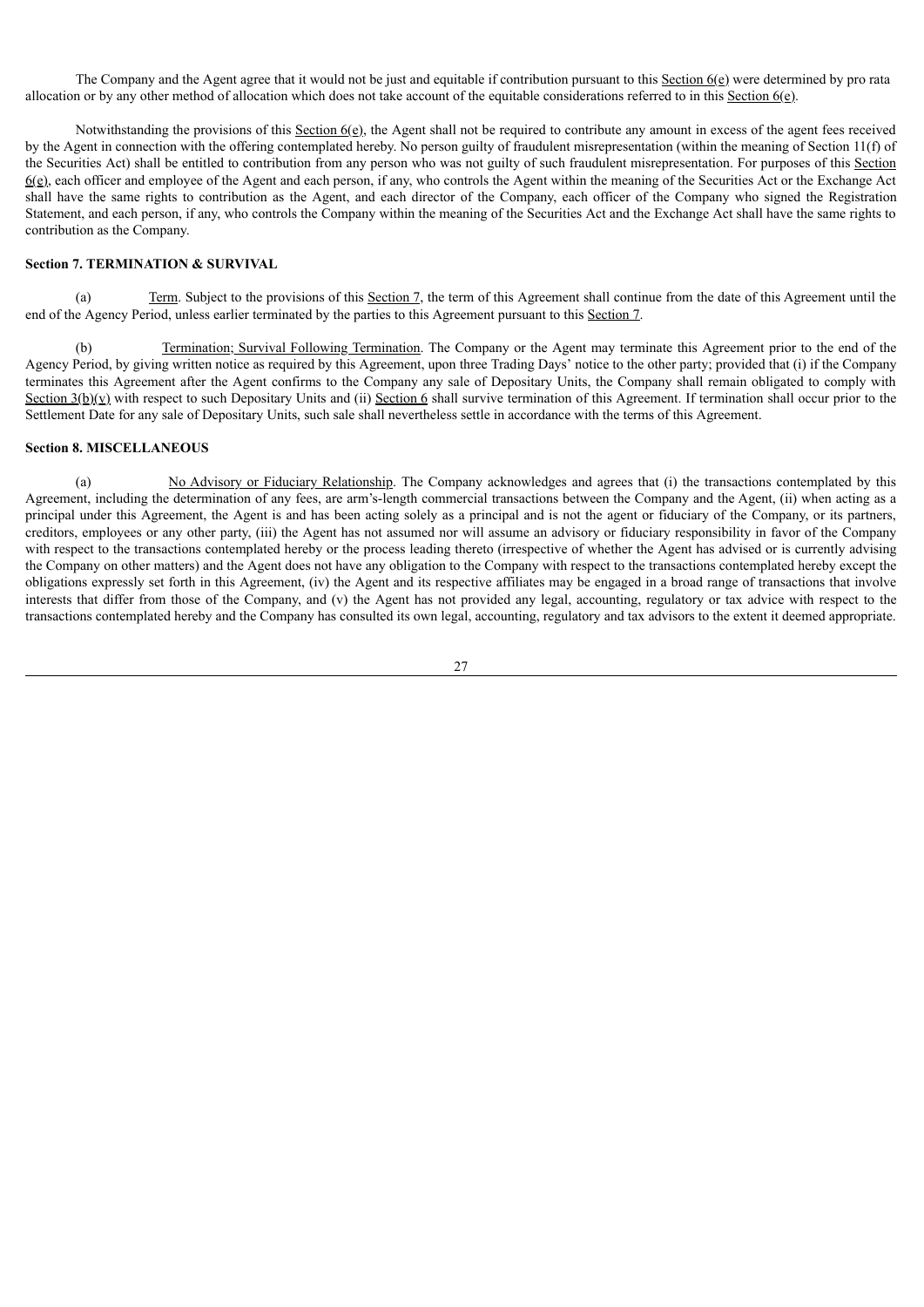(b) Notices. All communications hereunder shall be in writing and shall be mailed, hand delivered or telecopied and confirmed to the parties hereto as follows:

If to the Agent:

Jefferies LLC 520 Madison Avenue New York, NY 10022 Facsimile: Attention: General Counsel

with a copy to:

Latham & Watkins LLP 1271 6th Avenue New York, NY 10020 Attention: Nathan Ajiashvili, Esq. Telephone: 212.906.2916 Email: nathan.ajiashvili@lw.com

If to the Company:

Icahn Enterprises L.P. 16690 Collins Ave, PH-1 Sunny Isles Beach, FL 33160 Attention: Jesse Lynn, General Counsel Telephone: 305.422.4100 Email: JLynn@sfire.com

with a copy to:

Proskauer Rose LLP 1001 Pennsylvania Avenue, NW Washington, DC 20004 Attention: Louis Rambo, Esq. Telephone: 202.416.6878 Email: lrambo@proskauer.com

Any party hereto may change the address for receipt of communications by giving written notice to the others in accordance with this Section 8(b).

(c) Successors. This Agreement will inure to the benefit of and be binding upon the parties hereto, and to the benefit of the affiliates, employees, officers and directors and controlling persons referred to in Section 6, and in each case their respective successors, and no other person will have any right or obligation hereunder. The term "**successors**" shall not include any purchaser of the Depositary Units as such from the Agent merely by reason of such purchase.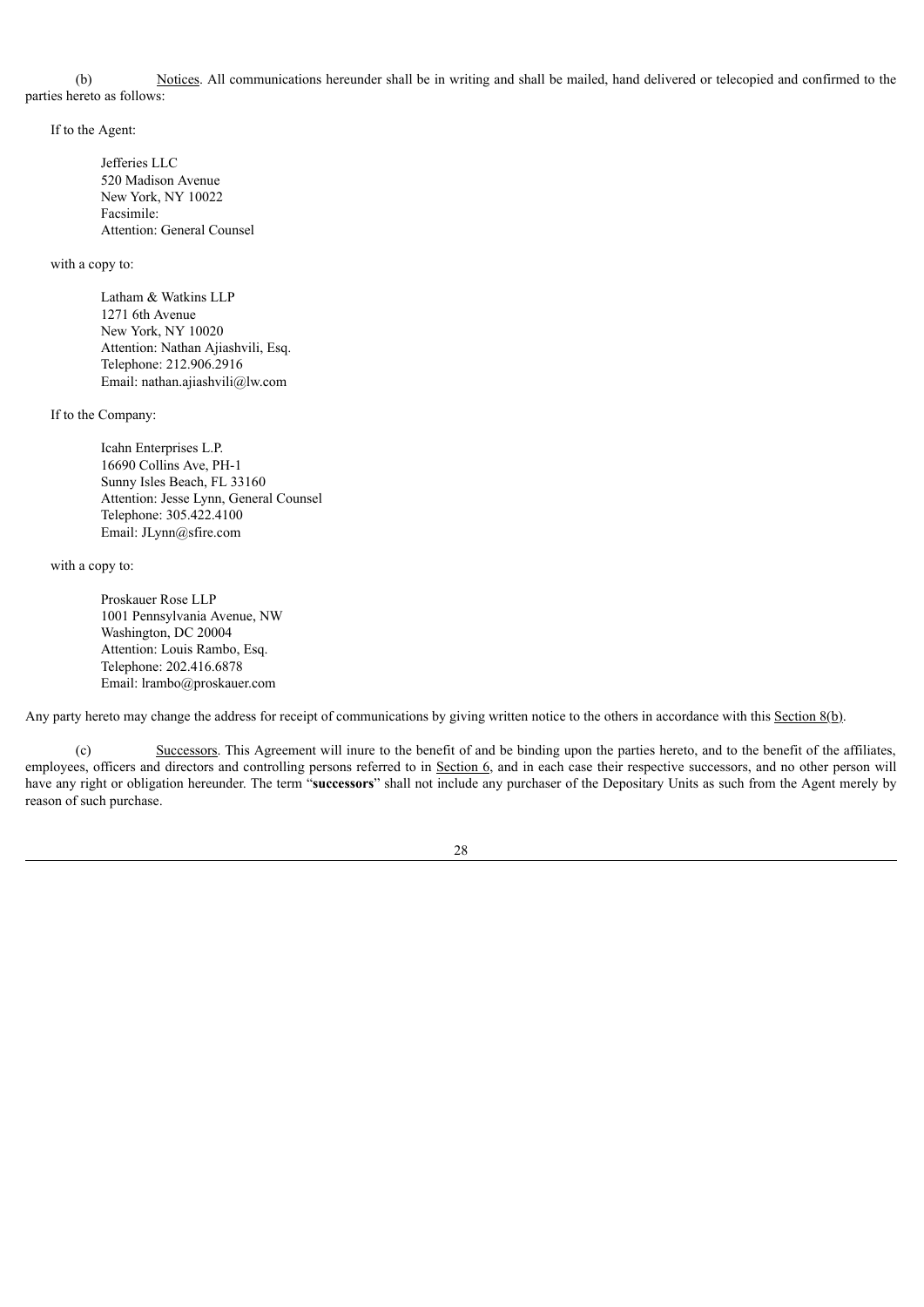(d) Partial Unenforceability. The invalidity or unenforceability of any Article, Section, paragraph or provision of this Agreement shall not affect the validity or enforceability of any other Article, Section, paragraph or provision hereof. If any Article, Section, paragraph or provision of this Agreement is for any reason determined to be invalid or unenforceable, there shall be deemed to be made such minor changes (and only such minor changes) as are necessary to make it valid and enforceable.

(e) Governing Law Provisions. This Agreement shall be governed by and construed in accordance with the internal laws of the State of New York applicable to agreements made and to be performed in such state. Any legal suit, action or proceeding arising out of or based upon this Agreement or the transactions contemplated hereby may be instituted in the federal courts of the United States of America located in the Borough of Manhattan in the City of New York or the courts of the State of New York in each case located in the Borough of Manhattan in the City of New York (collectively, the "**Specified Courts**"), and each party irrevocably submits to the exclusive jurisdiction (except for proceedings instituted in regard to the enforcement of a judgment of any such court, as to which such jurisdiction is non-exclusive) of such courts in any such suit, action or proceeding. Service of any process, summons, notice or document by mail to such party's address set forth above shall be effective service of process for any suit, action or other proceeding brought in any such court. The parties irrevocably and unconditionally waive any objection to the laying of venue of any suit, action or other proceeding in the Specified Courts and irrevocably and unconditionally waive and agree not to plead or claim in any such court that any such suit, action or other proceeding brought in any such court has been brought in an inconvenient forum.

(f) General Provisions. This Agreement constitutes the entire agreement of the parties to this Agreement and supersedes all prior written or oral and all contemporaneous oral agreements, understandings and negotiations with respect to the subject matter hereof. This Agreement may be executed in two or more counterparts, each one of which shall be an original, with the same effect as if the signatures thereto and hereto were upon the same instrument, and may be delivered by facsimile transmission or by electronic delivery of a portable document format (PDF) file. This Agreement may not be amended or modified unless in writing by all of the parties hereto, and no condition herein (express or implied) may be waived unless waived in writing by each party whom the condition is meant to benefit. The Article and Section headings herein are for the convenience of the parties only and shall not affect the construction or interpretation of this Agreement.

*[Signature Page Immediately Follows]*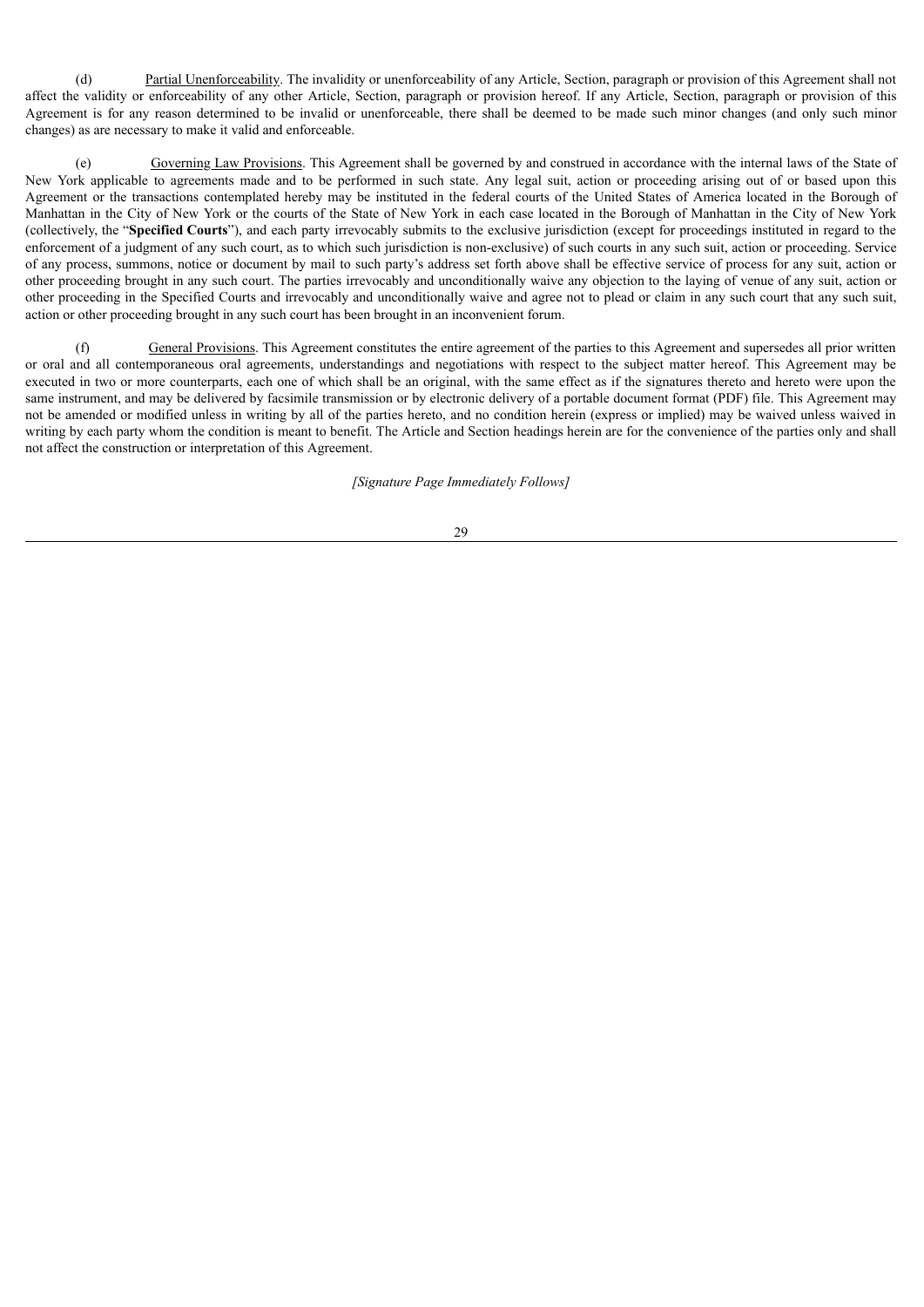If the foregoing is in accordance with your understanding of our agreement, kindly sign and return to the Company the enclosed copies hereof, whereupon this instrument, along with all counterparts hereof, shall become a binding agreement in accordance with its terms.

Very truly yours,

# **ICAHN ENTERPRISES L.P.**

By: Icahn Enterprises G.P. Inc., Its general partner

By: /s/ Ted Papapostolou

Name: Ted Papapostolou Title: Chief Financial Officer and Chief Accounting Officer

The foregoing Agreement is hereby confirmed and accepted by the Agent in New York, New York as of the date first above written.

# **JEFFERIES LLC**

By: /s/ Michael Magarro Name: Michael Magarro Title: Managing Director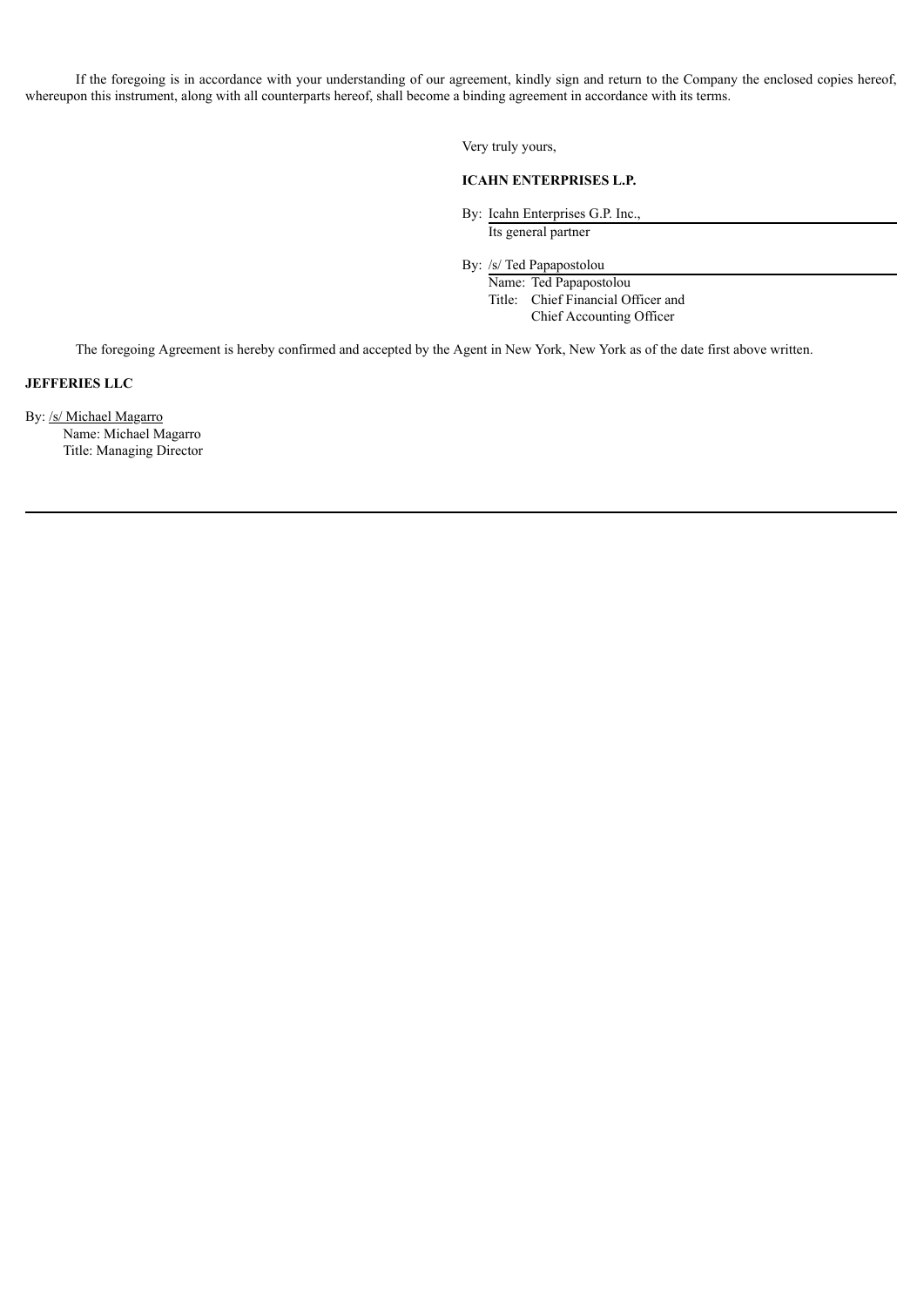# **EXHIBIT A**

# ISSUANCE NOTICE

[Date]

Jefferies LLC 520 Madison Avenue New York, New York 10022

Attn: [\_\_\_\_\_\_\_\_\_\_\_\_\_\_\_]

Reference is made to the Open Market Sale Agreement between Icahn Enterprises L.P. (the "**Company**") and Jefferies LLC (the "**Agent**") dated as of \_\_\_\_, 2021. The Company confirms that all conditions to the delivery of this Issuance Notice are satisfied as of the date hereof.

Date of Delivery of Issuance Notice (determined pursuant to <u>Section 3(b)(i)</u>):

Issuance Amount (equal to the total Sales Price for such Depositary Units):

| Number of Days in Selling Period:                           |  |
|-------------------------------------------------------------|--|
| First Date of Selling Period:                               |  |
| Last Date of Selling Period:                                |  |
| Settlement Date(s) if other than standard $T+2$ settlement: |  |
|                                                             |  |

Floor Price Limitation (in no event less than \$1.00 without the prior written consent of the Agent, which consent may be withheld in the Agent's sole discretion): \$ per share

Comments:

**Icahn Enterprises L.P.**

By:

Name: Title: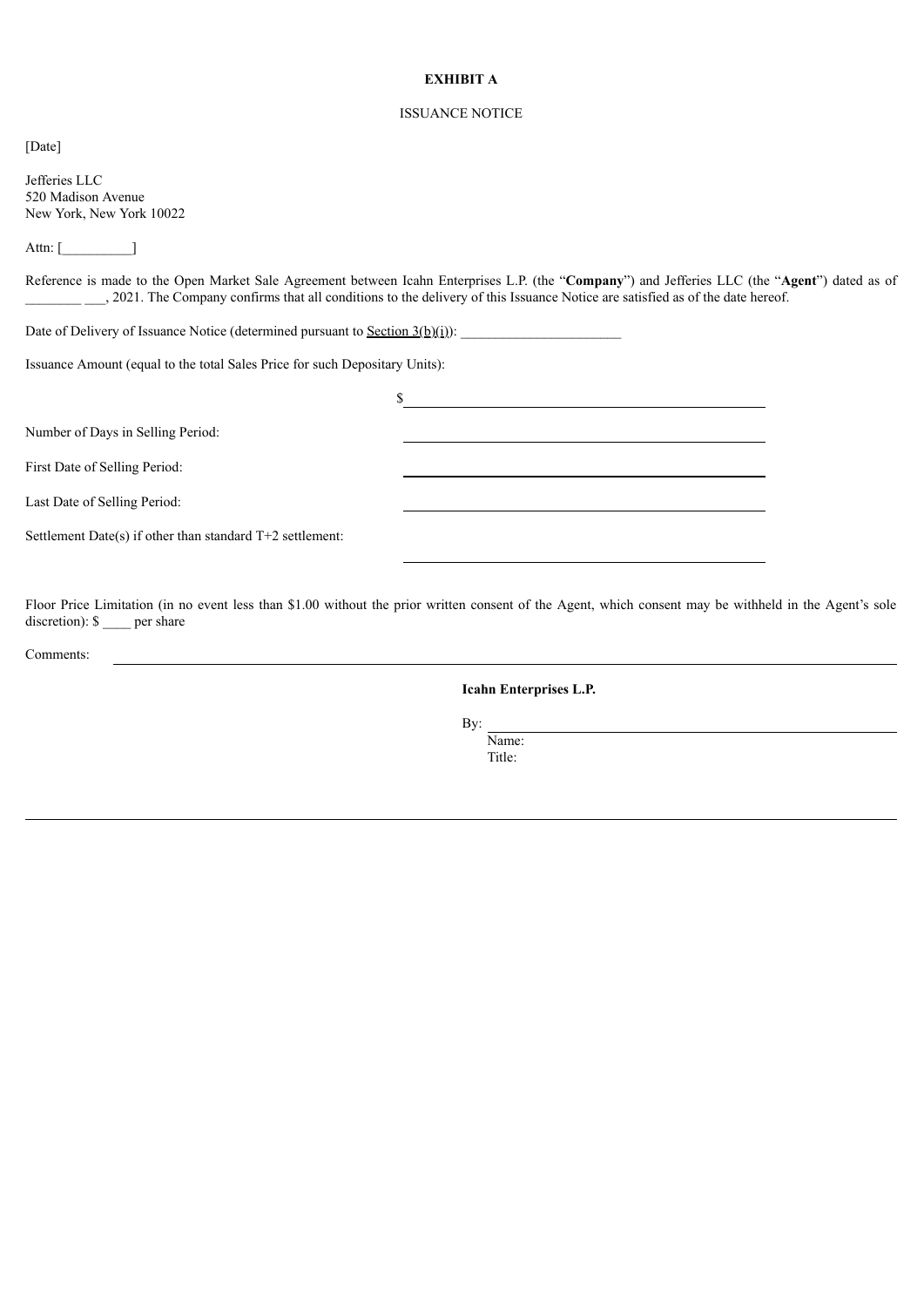<span id="page-34-0"></span>May 24, 2022

Icahn Enterprises L.P. 16690 Collins Ave, PH-1 Sunny Isles Beach, FL 33160

Ladies and Gentlemen:

We are acting as counsel to Icahn Enterprises L.P., a Delaware limited partnership (the "Partnership"), in connection with the preparation and filing with the Securities and Exchange Commission (the "Commission") pursuant to Rule 424(b) under the Securities Act of 1933, as amended (the "Securities Act"), of a prospectus supplement, dated May 24, 2022 (the "Prospectus Supplement"), to the prospectus, filed on July 14, 2021, included as part of a registration statement declared effective by the Commission on July 23, 2021 (the "Registration Statement") on Form S-3 (No. 333-257902) relating to the issuance and sale from time to time of depositary units representing limited partner interests in the Partnership (the "Depositary Units") having an aggregate offering amount of up to \$400,000,000. The Depositary Units will be issued pursuant to the Prospectus Supplement and the Open Market Sale Agreement (as defined below) in one or more transactions deemed to be "at the market" offerings under Rule 415 of the Securities Act.

As such counsel, we have participated in the preparation of the Prospectus Supplement and the Registration Statement and have examined originals or copies of such documents, limited partnership records and other instruments as we have deemed relevant, including, without limitation: (i) the Partnership's Certificate of Limited Partnership, as amended to date (the "Certificate of Limited Partnership"); (ii) the Partnership's Second Amended and Restated Agreement of Limited Partnership, as amended to date (the "Partnership Agreement"); (iii) a certificate, dated on or about the date hereof, issued by the Secretary of State of the State of Delaware, as to the Partnership's existence and good standing in such jurisdiction; (iv) the resolutions of the Board of Directors of Icahn Enterprises G.P. Inc. (the "General Partner"), the general partner of the Partnership, dated May 23, 2022; (v) the Open Market Sale Agreement, dated May 24, 2022, by and between the Partnership and Jefferies LLC, as sales agent and/or principal (the "Open Market Sale Agreement"); (vi) the Registration Statement, together with the exhibits filed as a part thereof and including any documents incorporated by reference therein; (vii) the Prospectus Supplement, including any documents incorporated by reference therein; and (viii) such other documents and matters as we have determined to be necessary or appropriate to express the opinion set forth below, subject to the assumptions, limitations and qualifications stated herein.

As to matters of fact relevant to this opinion, we have relied upon, and assumed without independent verification, the accuracy of certificates of public officials and officers of the Partnership. We have assumed the genuineness of all signatures, the legal capacity of natural persons, the authenticity of documents submitted to us as originals, the conformity to the original documents of all documents submitted to us as certified, facsimile or photostatic copies, and the authenticity of the originals of such copies.

Boca Raton | Boston | Chicago | Hong Kong | London | Los Angeles | New Orleans | New York | Paris | São Paulo | Washington, D.C.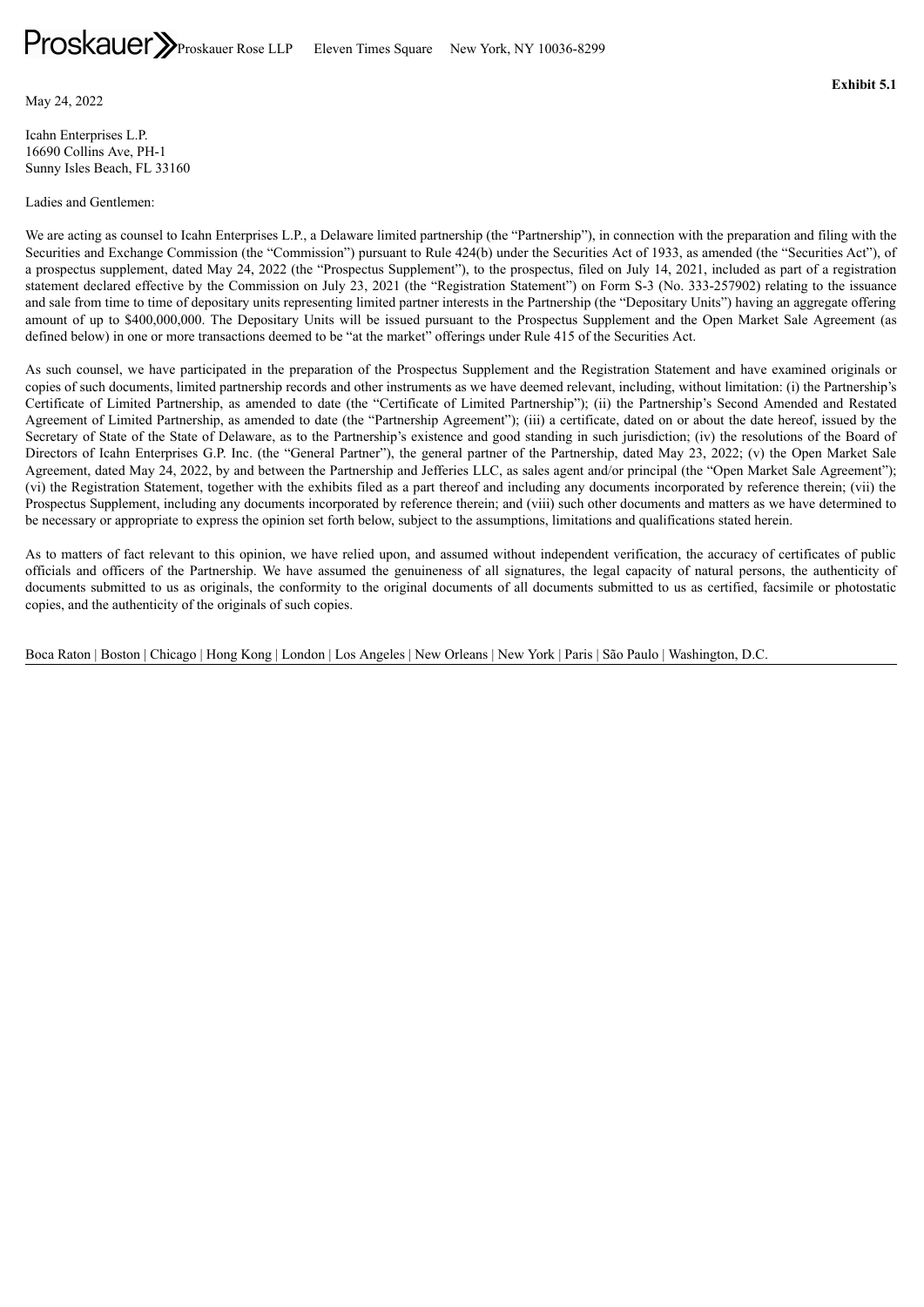May 24, 2022 Page 2

Based upon the foregoing, and subject to the limitations, qualifications, exceptions and assumptions expressed herein, we are of the opinion, assuming no change in the applicable law or pertinent facts, that the Depositary Units have been duly authorized by all necessary limited partnership action of the Partnership and, when issued in accordance with the provisions of the Partnership Agreement and distributed in accordance with the terms of the Open Market Sale Agreement and upon payment of the consideration provided for therein, the Depositary Units will be legally issued, fully paid and nonassessable.

This opinion is based upon and expressly limited to the Delaware Revised Uniform Limited Partnership Act, and we do not purport to be experts on, or to express any opinion with respect to the applicability thereto, or to the effect, of the laws of any other jurisdiction or as to matters of local law or the laws of local governmental departments or agencies within the State of Delaware. The reference and limitation to the "Delaware Revised Uniform Limited Partnership Act" includes all applicable Delaware statutory provisions of law and reported judicial decisions interpreting these laws.

Our opinion is expressly limited to the matters set forth above, and we render no opinion, whether by implication or otherwise, as to any other matters. Our opinion expressed herein is as of the date hereof, and we undertake no obligation to advise you of any changes in applicable law or any other matters that may come to our attention after the date hereof that may affect our opinion expressed herein.

We hereby consent to the filing of this opinion letter as Exhibit 5.1 to the Partnership's Current Report on Form 8-K (and its incorporation by reference into the Registration Statement) and to the reference to our firm under the caption "Legal Matters" in the Prospectus Supplement. In giving the foregoing consent, we do not admit that we are in the category of persons whose consent is required under Section 7 of the Securities Act or the rules and regulations of the Commission promulgated thereunder.

Very truly yours,

/s/ Proskauer Rose LLP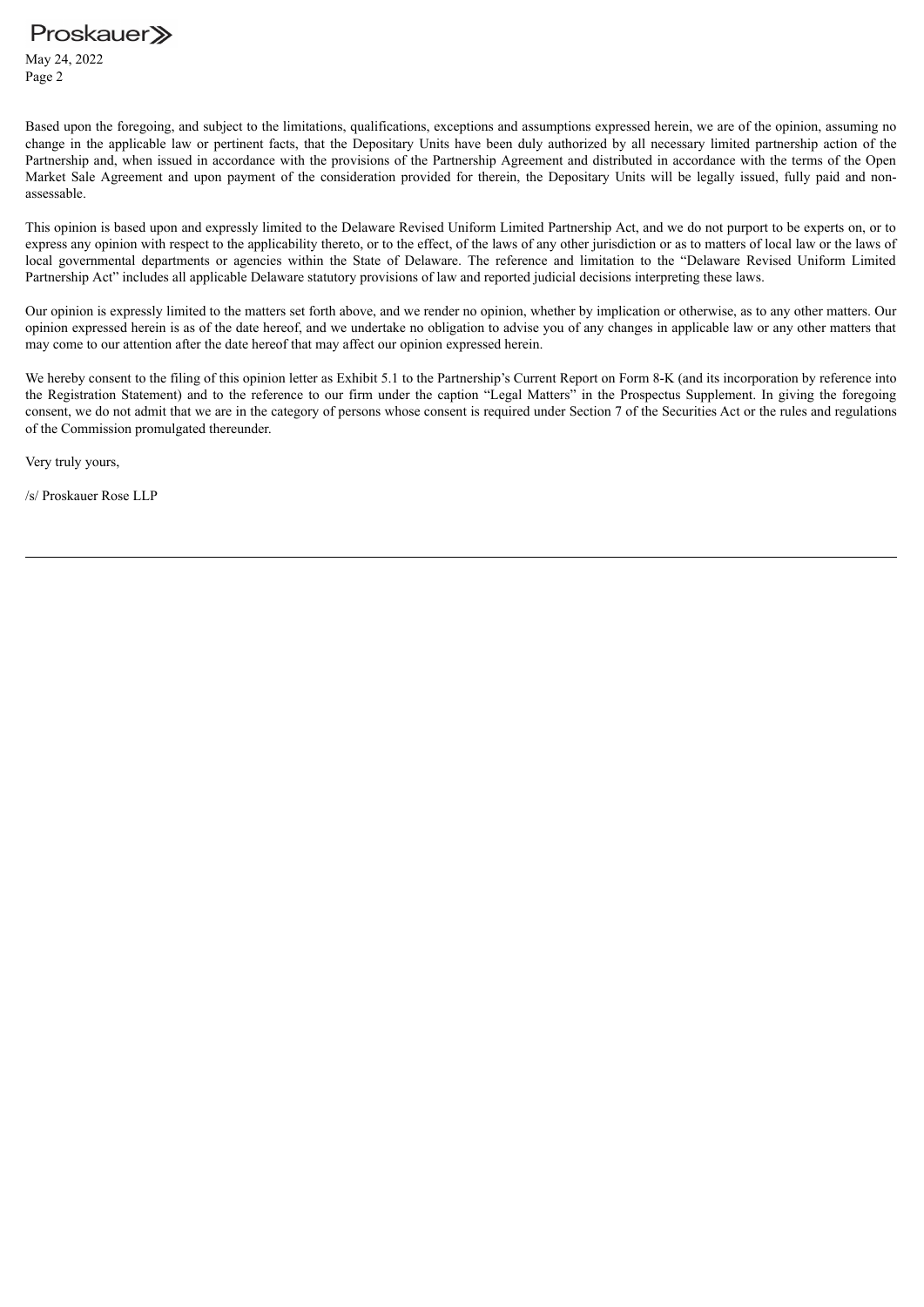<span id="page-36-0"></span>May 24, 2022 Icahn Enterprises L.P. 16690 Collins Avenue, PH-1 Sunny Isles Beach, FL 33160

### Re: Tax Opinion

Ladies and Gentlemen:

We have acted as U.S. federal tax counsel to Icahn Enterprises L.P., a Delaware limited partnership (the "Partnership"), with respect to certain legal matters in connection with the offer, issuance and sale from time to time of depositary units representing limited partner interests in the Partnership pursuant to the terms of the open market sale agreement dated May 24, 2022, between the Partnership and the Agent. We have also participated in the preparation of a Prospectus Supplement dated May 24, 2022 (the "Prospectus Supplement"), to the prospectus, filed on July 14, 2021 forming part of the Registration Statement on Form S-3, File No. 333-257902 declared effective by the Securities and Exchange Commission (the "Commission") on July 23, 2021 (the "Registration Statement"). All capitalized terms not otherwise defined herein shall have the meanings ascribed to them in the Registration Statement.

In connection therewith, we prepared the discussion set forth under the caption "Material U.S. Federal Income Tax Considerations" in the Registration Statement (the "Discussion"). All statements of legal conclusions contained in the Discussion, unless otherwise noted, are our opinion with respect to the matters set forth therein as of the date of the Registration Statement in respect of the discussion set forth under the caption "Material U.S. Federal Income Tax Considerations," qualified by the limitations contained in the Discussion. In addition, we are of the opinion that the Discussion with respect to those matters to which no legal conclusions are provided are accurate discussions of such U.S. federal income tax matters (except for the representations and statements of fact by the Partnership and its general partner, included in the Discussion, as to which we express no opinion).

Our opinion is expressed as of the date hereof and is based on provisions of the Internal Revenue Code of 1986, as amended, Treasury regulations promulgated thereunder, published pronouncements of the Internal Revenue Service, and case law, in each case as in effect as of the date hereof, any of which may be changed at any time with retroactive effect. Any change in applicable laws or facts or in circumstances surrounding the offering may affect the validity of our opinion. We assume no responsibility to inform you of any change or inaccuracy that may occur or may come to our attention. Further, our opinion is not binding on the Internal Revenue Service or a court. There can be no assurance that the Internal Revenue Service will not take contrary positions or that a court would agree with our opinion if litigated.

Boca Raton | Boston | Chicago | Hong Kong | London | Los Angeles | New Orleans | New York | Paris | São Paulo | Washington, D.C.